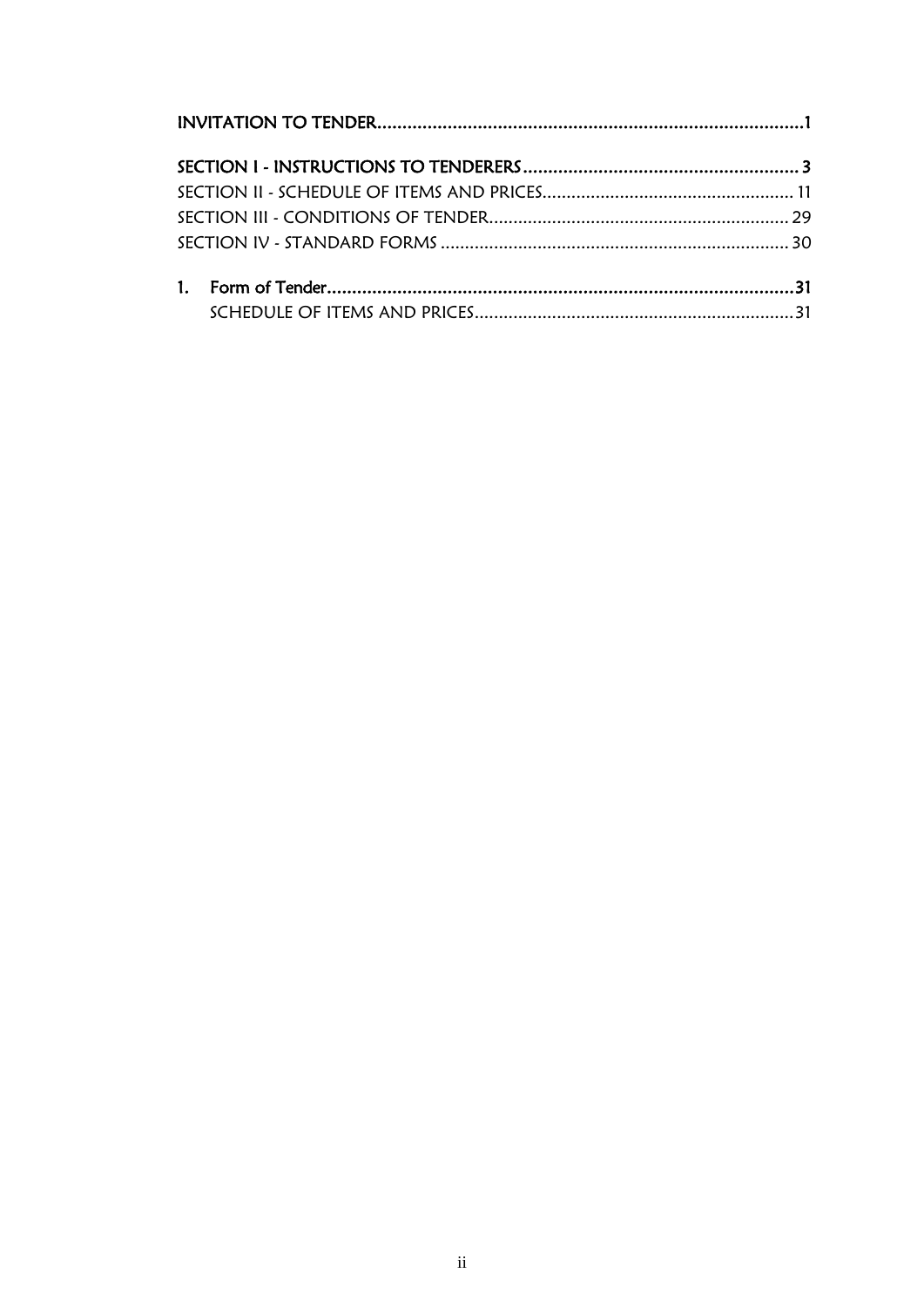## TENDER DOCUMENTS FOR DISPOSAL

## (1) NAME AND CONTACT ADDRESSES OF KEFRI

Kenya Forestry Research Institute Headquarters, Muguga, off Nairobi – Naivasha Road, Supply Chain Management Division, P.O Box 20412-00200, Nairobi

## (2) Invitation to Tender (ITT) No: KEFRI/OPT/001/2021-2022

<span id="page-2-0"></span>(3) Tenderer's Name: Disposal of Unserviceable, Obsolete and Obsolescent Assets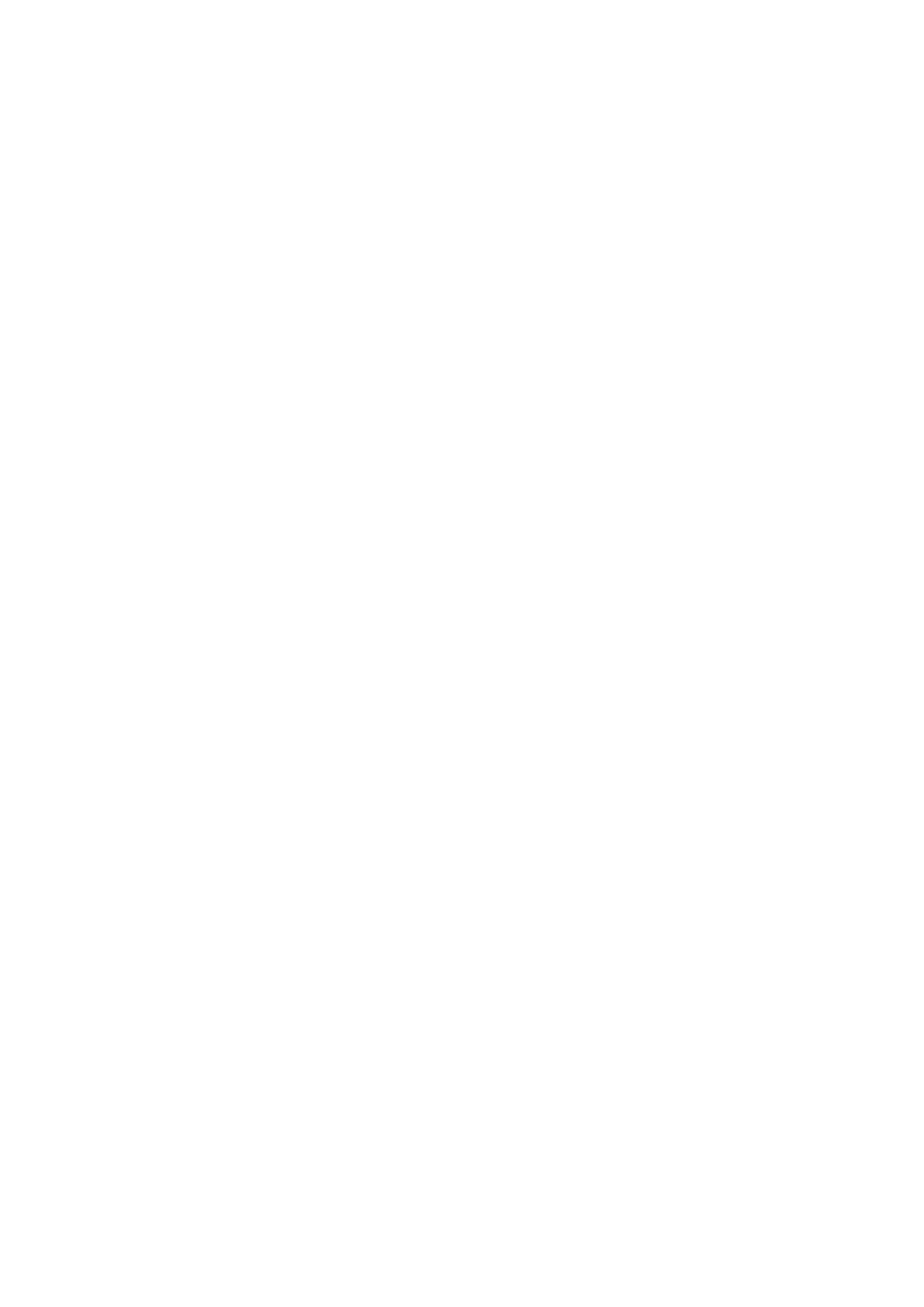# INVITATION TO TENDER

## NAME: KENYA FORESTRY RESEARCH INSTITUTE (KEFRI)

# DESCRIPTION: DISPOSAL OF UNSERVICEABLE, OBSOLETE, OBSOLESCENT AND ASSETS

- 1. KEFRI now invites sealed tenders from eligible candidates to purchase various unserviceable items
- 2. Interested eligible candidates may obtain further information at the address provided below. Items will be sold as they are, without any encumbrances.
- 3. Interested tenderers may inspect the goods to be sold during office hours "AS WHERE IT IS AND THE CONDITION IT IS IN" Starting from Wednesday, 13th APRIL 2022 to 28th APRIL, 2022 between 9.00am - 4.30pm daily at all KEFRI Centres
- 4. Tender documents may be viewed and downloaded for free from the website <https://www.kefri.org/components/tenders/tenders.html> or Public Procurement Information Portal [\(www.tenders.go.ke](http://www.tenders.go.ke/). Tenderers who download the tender document and intent to submit the tender must forward their particulars immediately to [tenders@kefri.org](mailto:tenders@kefri.org) to facilitate any further clarification or addendum. The procedure to be followed by tenders in registering their particulars will be as follows:

Tenderers shall indicate; Tender reference No; Tender Name; official Email Address and the Telephone number and the complete name and Designation of the Person to be contacted. KEFRI will not be liable for failure of delivery of the Clarification/Addenda to the indicated Contacts, therefore the tenderers are reminded to re-confirm their contacts before they emailed.

- 5. Tenderers will be required to pay in advance are fundable deposit as indicated in the Appendix to Instructions to tenderers.
- 6. Completed tenders must be delivered to the address below on or before Friday 29<sup>th</sup> April, 2022 by 11.30am. Electronic Tenders will not be permitted.
- 7. Prices quoted should be net, must be in Kenya Shillings and shall remain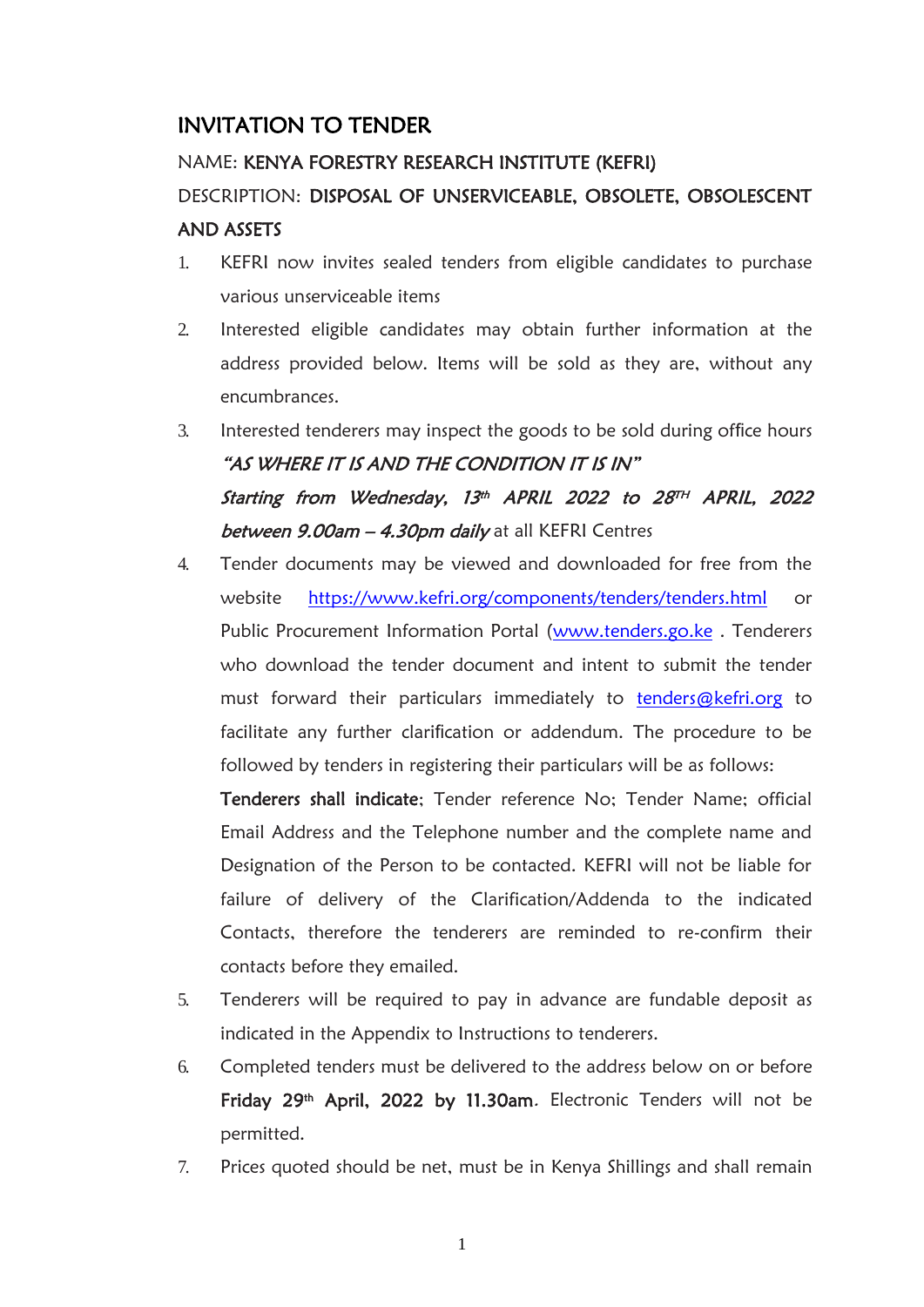valid for the period to be determined by the KEFRI from the closing date of the tender.

- 8. Tenders will be opened immediately after the deadline date and time specified above or any deadline date and time specified later. Tenders will be publicly opened in the presence of the Tenderers' designated representatives who choose to attend at the address below.
- 9. Late tenders will be rejected.
- 10. The addresses referred to above are:
	- **A.** Address for obtaining further information, and for inspecting the goods to be sold. KENYA FORESTRY RESEARCH INSTITUTE
	- (1) Physical address for hand Courier Delivery;

Tender Box; The tenders will be dropped in the Tender Box located at KEFRI Headquarters, just outside the Director's Office

- (2) Postal Address; 20412 00200 Nairobi
- **(3)** Contact; Head of Supply Chain Management, Tel: +254724 259 781/2. 722157 414
- (4) e-mail address; tenders@kefri.org/directors@kefri.org

### **B.** Address for Submission of Tenders.

The Director

KENYA FORESTRY RESEARCH INSTITUTE

P.O Box 20412 – 00200 Nairobi.

Physical address for hand Courier Delivery to;

Tender Box; The tenders will be dropped in the Tender Box

located at KEFRI Headquarters, just outside the Director's Office

### **C.** Address for Opening of Tenders.

KENYA FORESTRY RESEARCH INSTITUTE

Auditorium Room at KEFRI Headquarters, immediately after the tender closing date on Friday 29<sup>th</sup> April, 2022 by 11.30am

### <span id="page-5-0"></span>Director - KEFRI

### KENYA FORESTRY RESEARCH INSTITUTE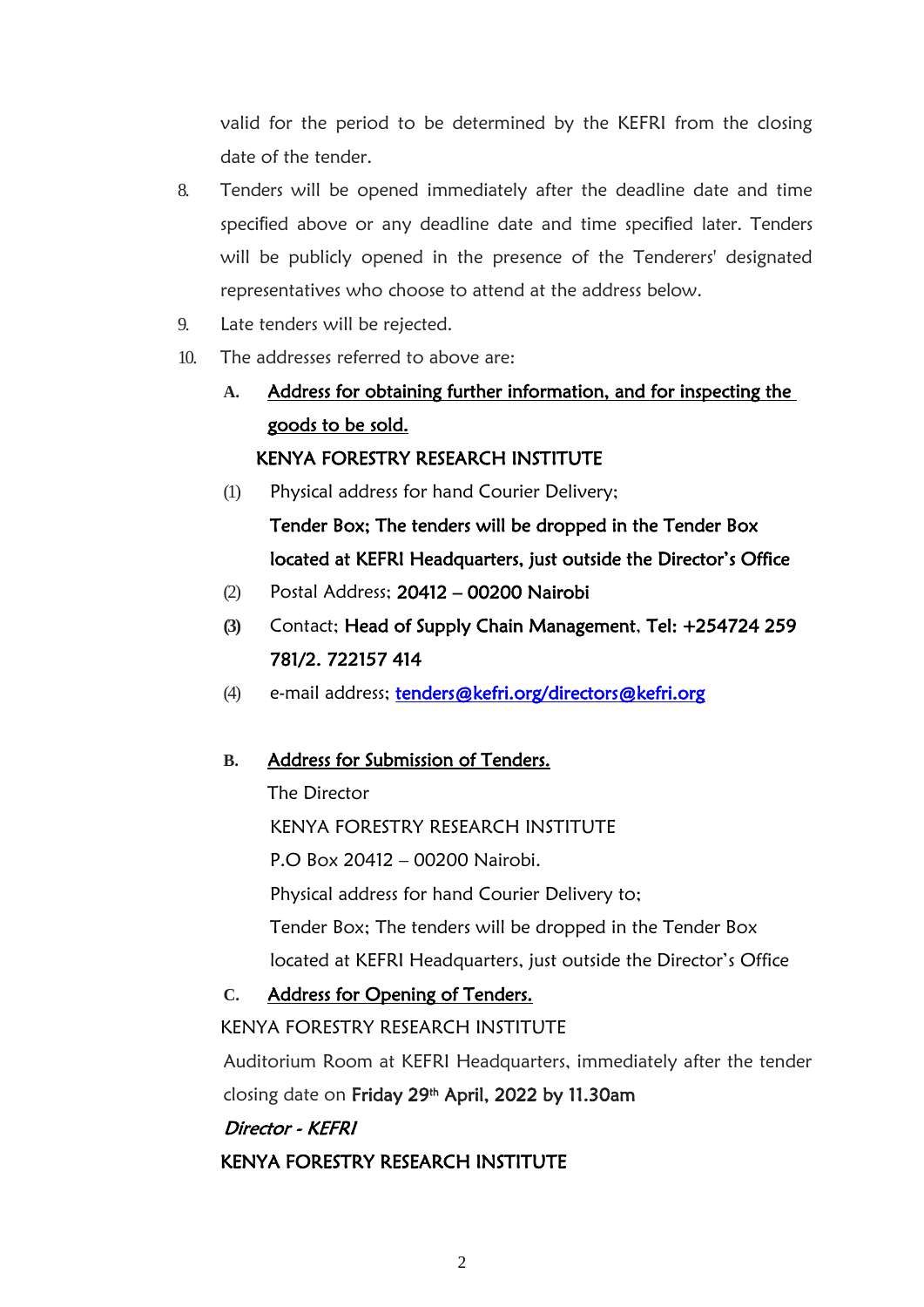# SECTION I - INSTRUCTIONS TO TENDERERS

### 1 Eligible Tenderers

- 1.1 This Invitation for Tenders is open to all tenderers eligible as described in the Appendix to instructions to tenderers.
- 1.2 Tenderers shall be under a declaration of in eligibility for corrupt or fraudulent practices
- 1.3 The KEFRI's employees, committee members, board members and their Spouses, Child, Parent, Brothers or Sister. Child, Parent, Brother or Sister of a Spouse are not eligible to participate in the tender unless where specifically allowed under section 131 of the Act.
- 1.4 A Kenyan tenderer shall provide evidence of having fulfilled his/her tax obligations by producing a valid tax compliance certificate or tax exemption certificate issued by the Kenya Revenue Authority.

### 2. Cost of Tendering

- 2.1 The tenderer shall bear all costs associated with the preparation and submission of its tender, and the KEFRI, will in no case be responsible or liable for those costs, regardless of the conduct or outcome of the tendering process.
- 2.2The KEFRI shall allow the tenderer to review the tender document and the goods to be sold free of charge before tendering.

#### 3. The Tender Document

- 3.1 The tender document comprises the documents listed below and any addenda issued in accordance with clause 2.5 of these instructions to tenderers.
	- i) Invitation to tender,
	- ii) Instructions to tenderers,
	- iii) Schedule of items and prices,
	- iv) Conditions of Tender,
	- v) Form of tender,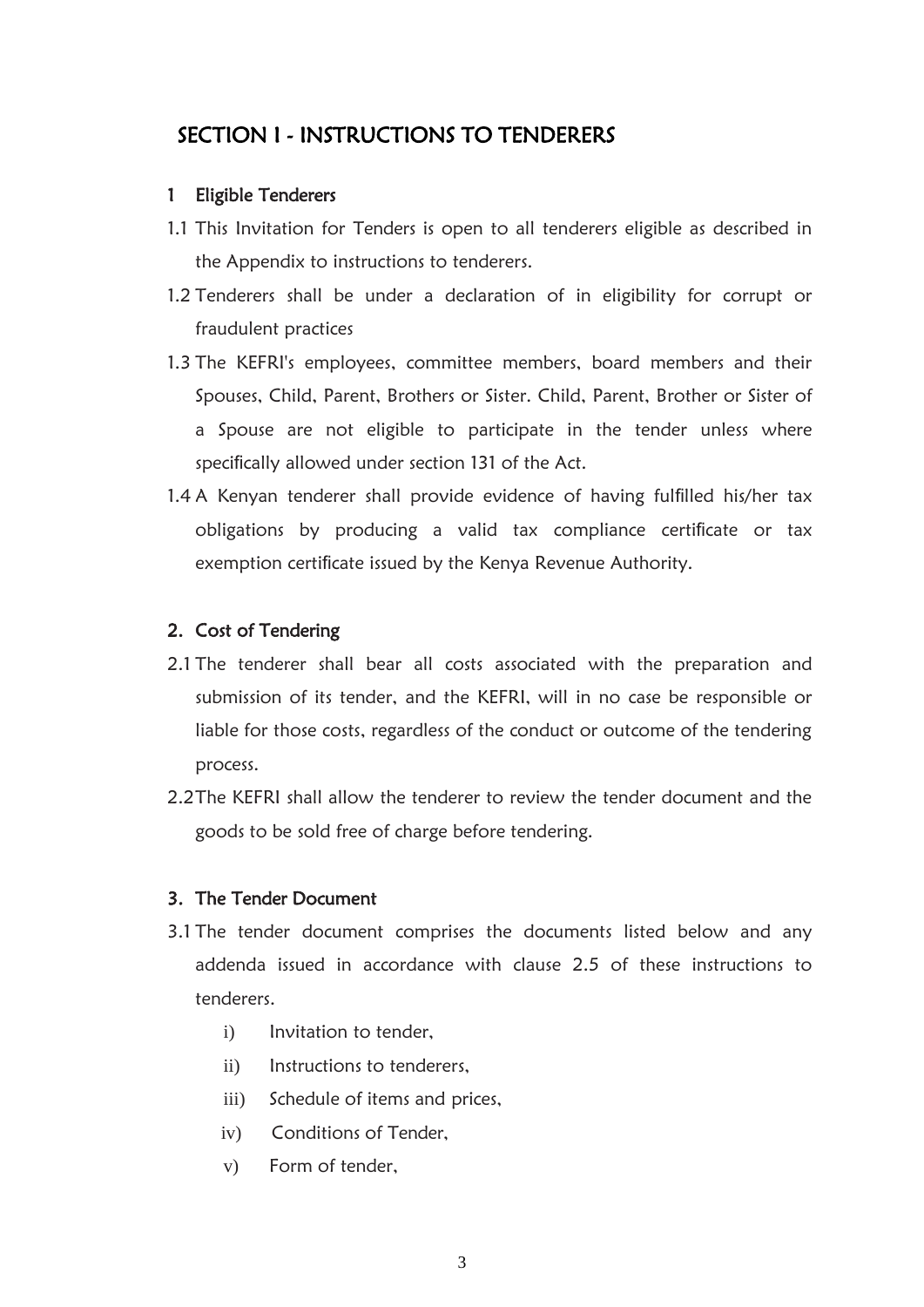- vi) Confidential Business Questionnaire Form,
- vii) Tender Commitment Declaration Form.
- 2.1 The tenderer is expected to examine all instructions, forms, terms and specifications in the tender documents. Failure to meet all the requirements of the tender will beat the tenderer's risk and may result in the rejection of its tender.

#### 4 Clari**fi**cation of Documents

- 4.1 A prospective tenderer requiring any clarification of the tender document may notify the KEFRI in writing or by post at the entity's address indicated in the Invitation for tenders. The KEFRI will respond in writing to any request for clarification of the tender documents, which it receives not later than thirty (30) days prior to the deadline for the submission of tenders, prescribed by the KEFRI. Written copies of the Procuring entities response (including an explanation of the query but without identifying the source of inquiry) will be sent to all prospective tenderers that have received the tender document.
- 4.2Clarification of tenders shall be requested by the tenderer to be received by the KEFRI not later than 7 days prior to the deadline for submission of tenders.
- 4.3The KEFRI shall reply to any clarifications sought by the tenderer within 3 days of receiving the request to enable the tenderer to make timely submission of its tender.

#### 5 Amendment of Documents

- 5.1 At any time prior to the deadline for submission of tenders, the KEFRI, may for any reasons, whether at its own initiative or in response to a clarification requested by a prospective tenderer, modify the tender documents by amendment
- 5.2All prospective candidates that have received the tender documents will be notified of the amendment in writing or by post and will be binding on them.
- 5.3In order to allow prospective tenderers reasonable time in which to take the amendment in to account in preparing their tenders, the KEFRI, at its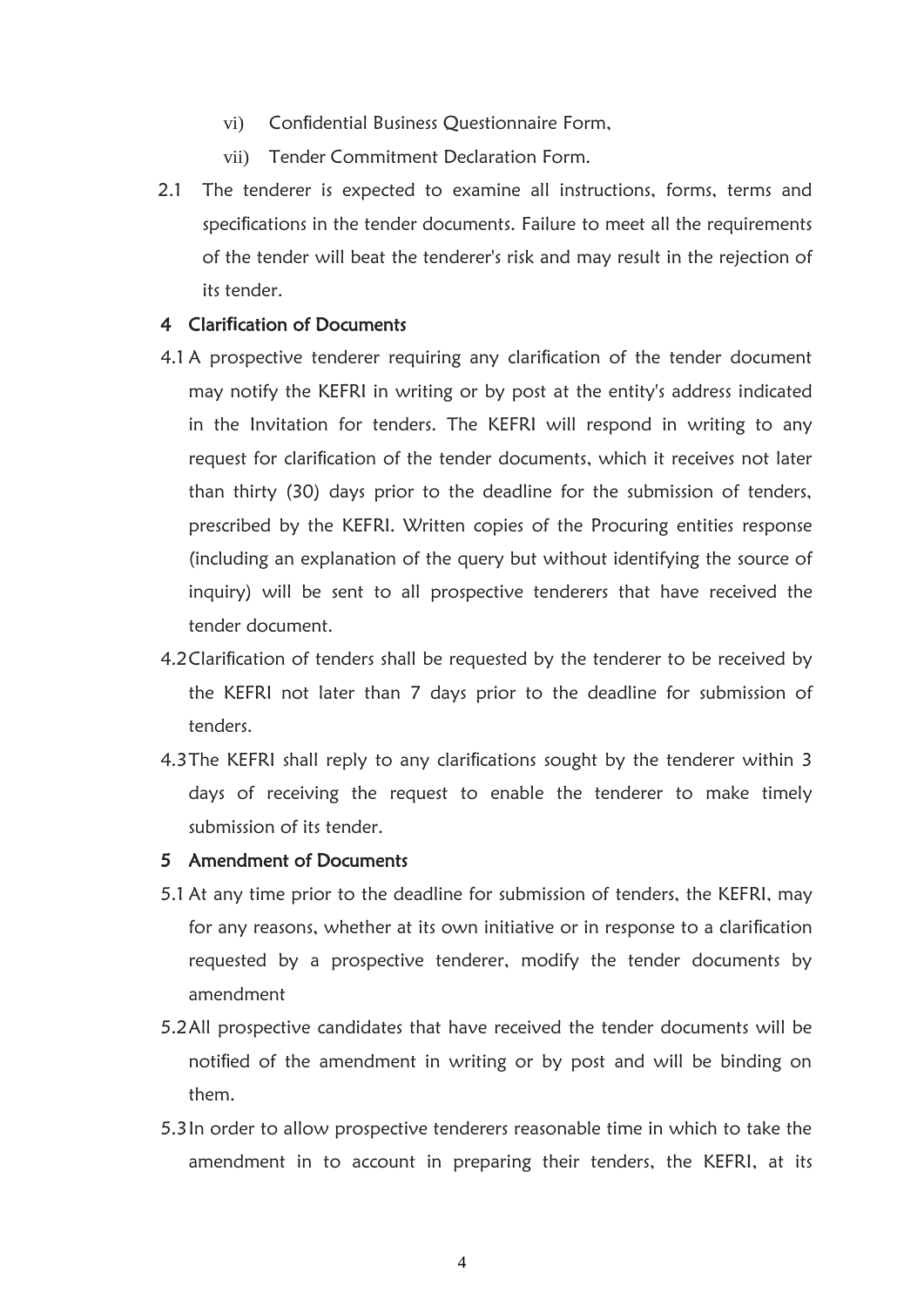discretion, may extend the deadline for the submission of tenders.

#### 6 Tender Prices and Currencies

- 6.1 The tenderer shall indicate on the appropriate Price Schedule the unit prices and total tender price of the item sit proposes to purchase under the contract.
- 6.2Prices quoted by the tenderer shall be fixed during the tender validity period and not subject to variation on any account. A tender submitted with an adjustable price quotation will be treated as non- responsive and will be rejected.
- 6.3The Price quoted shall be in Kenya Shillings.

### 7 Tender deposit

- 7.1 The tenderer shall put a deposit for every item tendered for in the amount indicated in the schedule of items and prices, to the Bank account indicated in Section III - Schedule of Items and Prices
- 7.2 Failure to put the required deposit for any item tendered for will lead to disqualification of the tender for the item.
- 7.3 Unsuccessful Tenderer's tender deposit will be discharged or returned as promptly as possible as but not later than Seven (7) days after the expiration of the period of tender validity prescribed by the KEFRI.
- 7.4 The successful Tenderer's tender deposit will be credited to his tender price so that it forms part of the amount of the tender and the tender will be required to pay the tender priceless the deposit security.
- 7.5 The tender deposit shall be forfeited:
	- a) If a tenderer withdraws its tender during the period of tender validity specified by the KEFRI.
	- b) In the case of a successful tenderer, if the tenderer fails to pay the balance of the tender price.

### 8 Validity of Tenders

8.1 Tenders shall remain valid for 120 days or as specified in the appendix to instruction to tenderers after date of tender opening prescribed by the KEFRI, pursuant to paragraph 2.10. Tender valid for a shorter period shall be rejected by the KEFRI as non-responsive.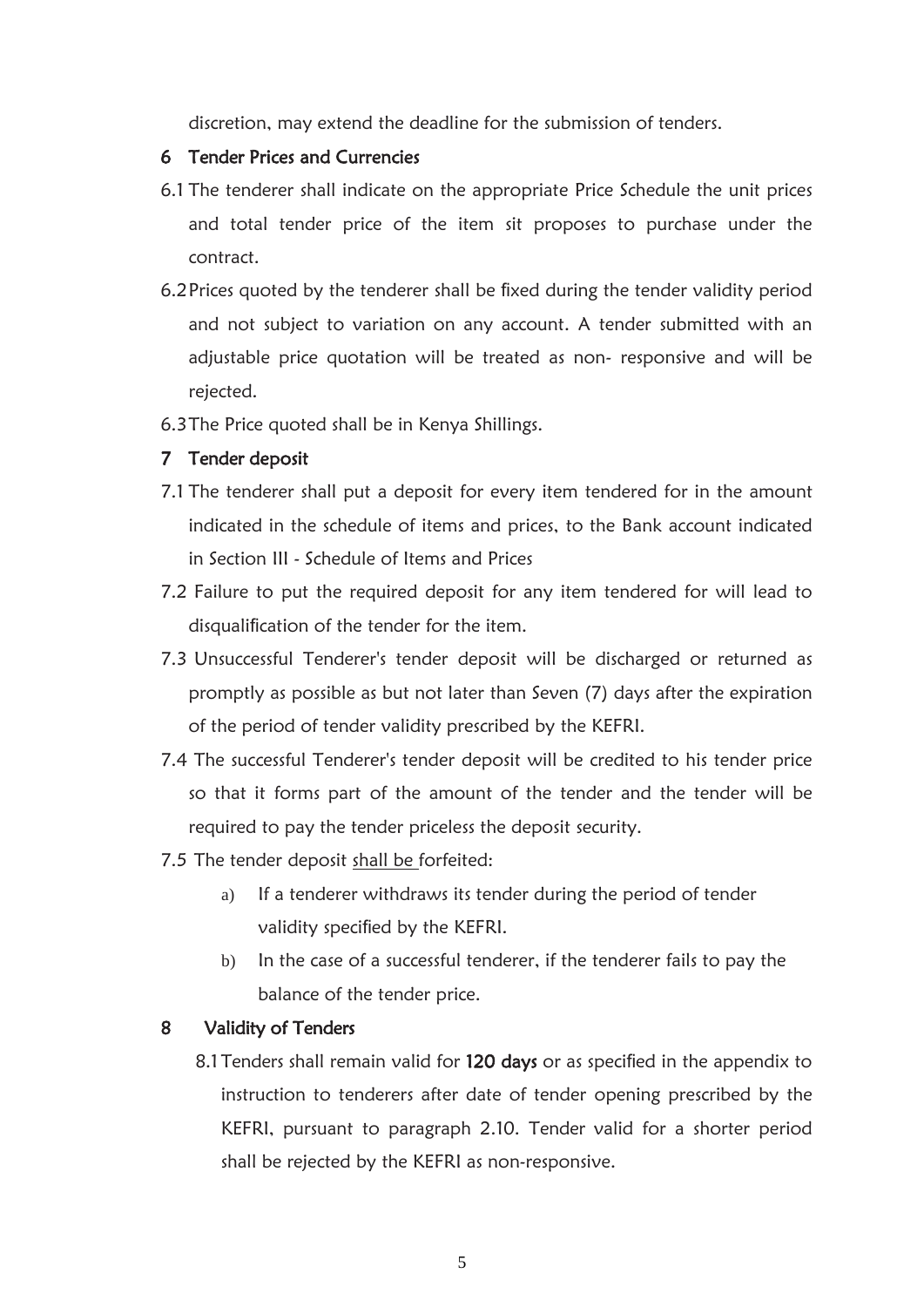8.2In exceptional circumstances, the KEFRI may solicit the Tenderer's consent to an extension of the period of validity. The request and the responses there to shall be made in writing. The tender deposit provided under paragraph 2.7 shall also be suitably extended. A tenderer may refuse the request without forfeiting its tender deposit. A tenderer granting the request will not be required nor permitted to modify its tender.

#### 9. Viewing of Tender Items

 9.1 Prospective tenders are advised to view the items to be sold before tendering. This will enable them to arrive at the most reasonable and competitive tenders. Tenders are based on "AS WHERE IT IS AND THE CONDITION IT IS IN" and the conditions of the items are not guaranteed or warranted by the seller.

#### 10. Sealing and Marking of Tenders

- 10.1 The Tenderer shall deliver the Tender in a single, sealed envelope bearing the name and Reference number of the Tender, addressed to the KEFRI and a warning not to open before the time and date for Tender opening date. Within the single outer envelope the Tenderer shall place another sealed envelope containing the list of and prices of the items tendered for and addressed as follows.
	- a) Bear the name and address (including telephone number and email) of the Tenderer;
	- b) Bear the name and Reference number of the Tender;
	- c) Bear the name and address of the KEFRI; and
	- d) Attach a payment slip or certified banking details from a bank, warranting the deposit payment made for the items tender for.
- 10.2 If all envelopes are not sealed and marked as required, the KEFRI will assume no responsibility for the misplacement or premature opening of the Tender, or failure to contact the tenderer in case of advice on the status of the tender or refund of deposit. Tenders that are misplaced or opened prematurely will not be accepted.

#### 11. Deadline for Submission of Tenders

Tenders must be received by the KEFRI at the address specified not later than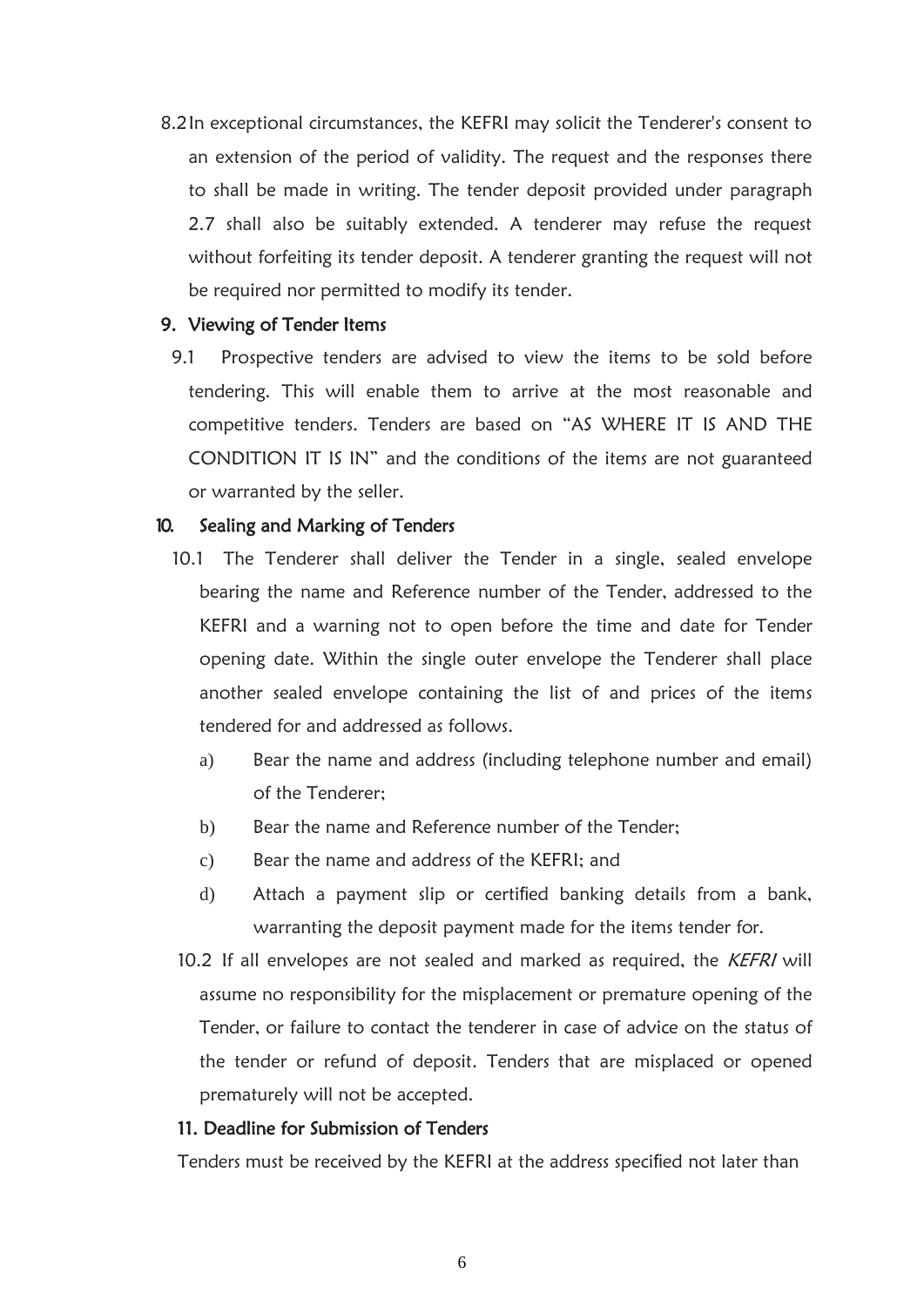#### Friday 29th April, 2022 by 11.30am.

The KEFRI may, at its discretion, extend this deadline for the submission of tenders by amending the tender documents in accordance with paragraph 2.5.in which case all rights and obligations of the KEFRI and tenderers previously subject to the deadline will thereafter be subject to the deadline as extended.

#### **12.** Modi**fi**cation of tenders

12.1 The tenderer may modify or withdraw its tender after the tender's submission, provided that written notice of the modification, including substitution or withdrawal of the tenders, is received by the KEFRI prior to the deadline prescribed for submission of tenders.

12.2 The Tenderer's modification or withdrawal notice shall be prepared, sealed, marked, and dispatched in accordance with the provisions of paragraph 2.9.1. A withdrawal notice may also be sent by fax or email but followed by a signed confirmation copy, post marked not later than the deadline for submission of tenders.

12.3 No tender may be modified after the deadline for submission of tenders

#### 13 Withdrawals and tenders

 13.1 No tender may be withdrawn in the interval between the deadline for submission of tenders and the expiration of the period of tender validity specified by the tenderer. Withdrawal of a tender during this interval may result in the tenderer's forfeiture of its tender deposit, pursuant to paragraph 2.7.5

#### 14 Opening of Tenders

14.1 The KEFRI will open all tenders in the presence of tenderers' representatives who choose to attend at the Auditorium Room at KEFRI Headquarters immediately after the tender closing date on Friday 29<sup>th</sup> April, 2022 by 11.30am. The tenderers or representatives who are present shall sign a register evidencing their attendance.

14.2 The tenderers' names, tender modifications or withdrawals, tender prices, and the presence or absence of requisite tender deposit and such other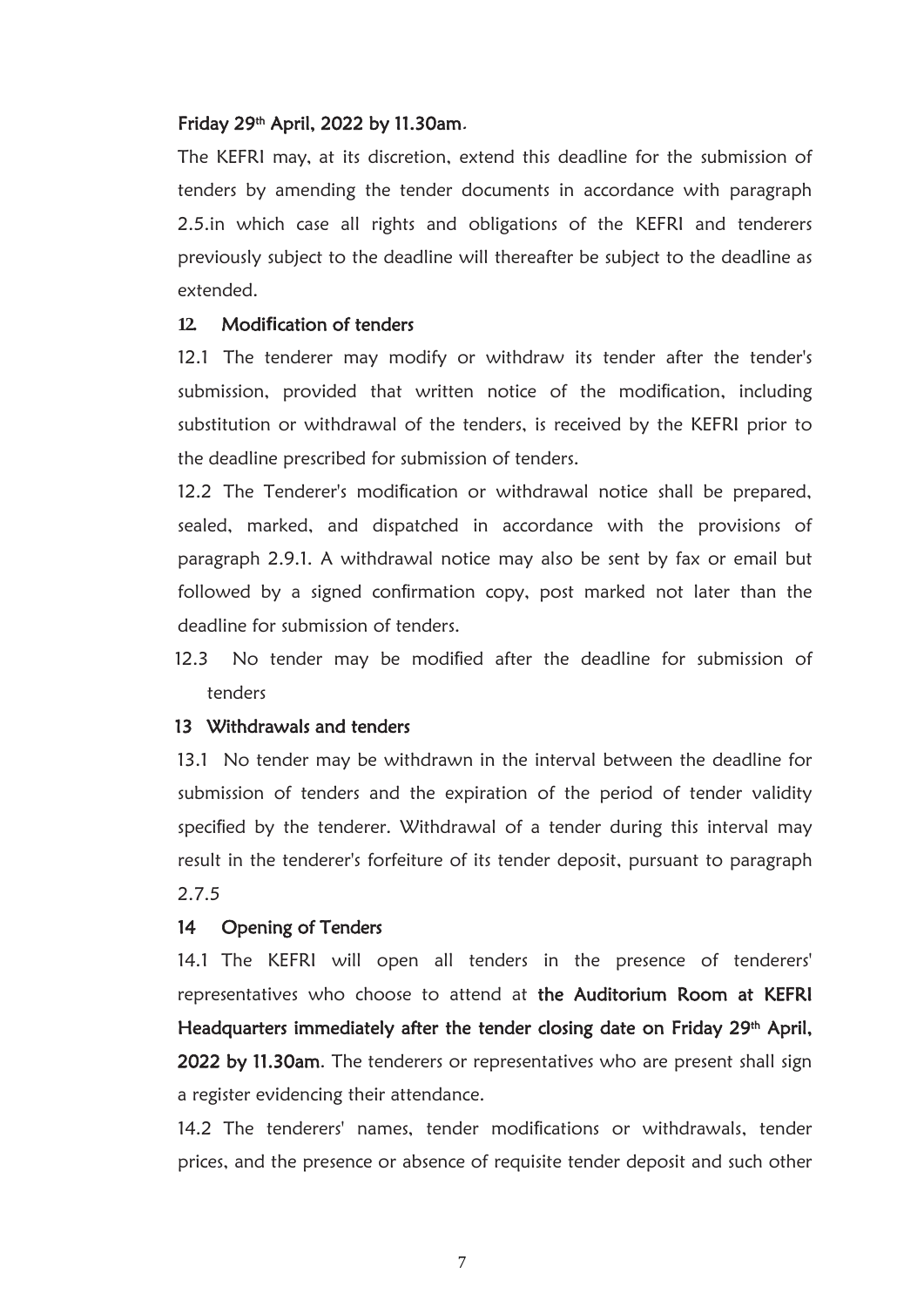details as the KEFRI, at its discretion, may consider appropriate, will be announced at the opening.

14.3 The KEFRI will prepare minutes of the tender opening.

#### 15 Clari**fi**cation of tenders

15.1 To assist in the examination, evaluation and comparison of tenders the KEFRI may, at its discretion, ask the tenderer for a clarification of its tender. The request for clarification and the response shall be in writing, and no change in the prices or substance of the tender shall be sought, offered, or permitted.

15.2Any effort by the tenderer to influence the KEFRI in the KEFRI's tender evaluation, tender comparison or contract award decisions may result in the rejection of the tenderers' tender.

#### 16 Evaluation and Comparison of Tenders

 16.1 The KEFRI will examine the tenders to determine whether they are complete, whether the tenderer has fulfilled the eligibility criteria, whether any computation errors have been made, whether required deposits have been furnished, whether documents have been properly signed and whether the tenders are generally in order. After examination a tender that will be determined to be substantially non- responsive, will be rejected by the KEFRI.

- 16.2 Provided that the Tender is substantially responsive, the KEFRI shall handle errors on the following basis:
	- a) Any error detected if considered a major deviation that affects the substance of the tender, shall lead to disqualification of the tender as non-responsive.
	- b) Any errors in the submitted tender arising from a miscalculation of unit price, quantity, subtotal and total bid price shall be considered as a major deviation that affects the substance of the tender and shall lead to disqualification of the tender as non-responsive .and
	- c) If there is a discrepancy between words and figures, the amount in words shall prevail, unless the amount expressed in words is related to an arithmetic error, in which case the amount in figures shall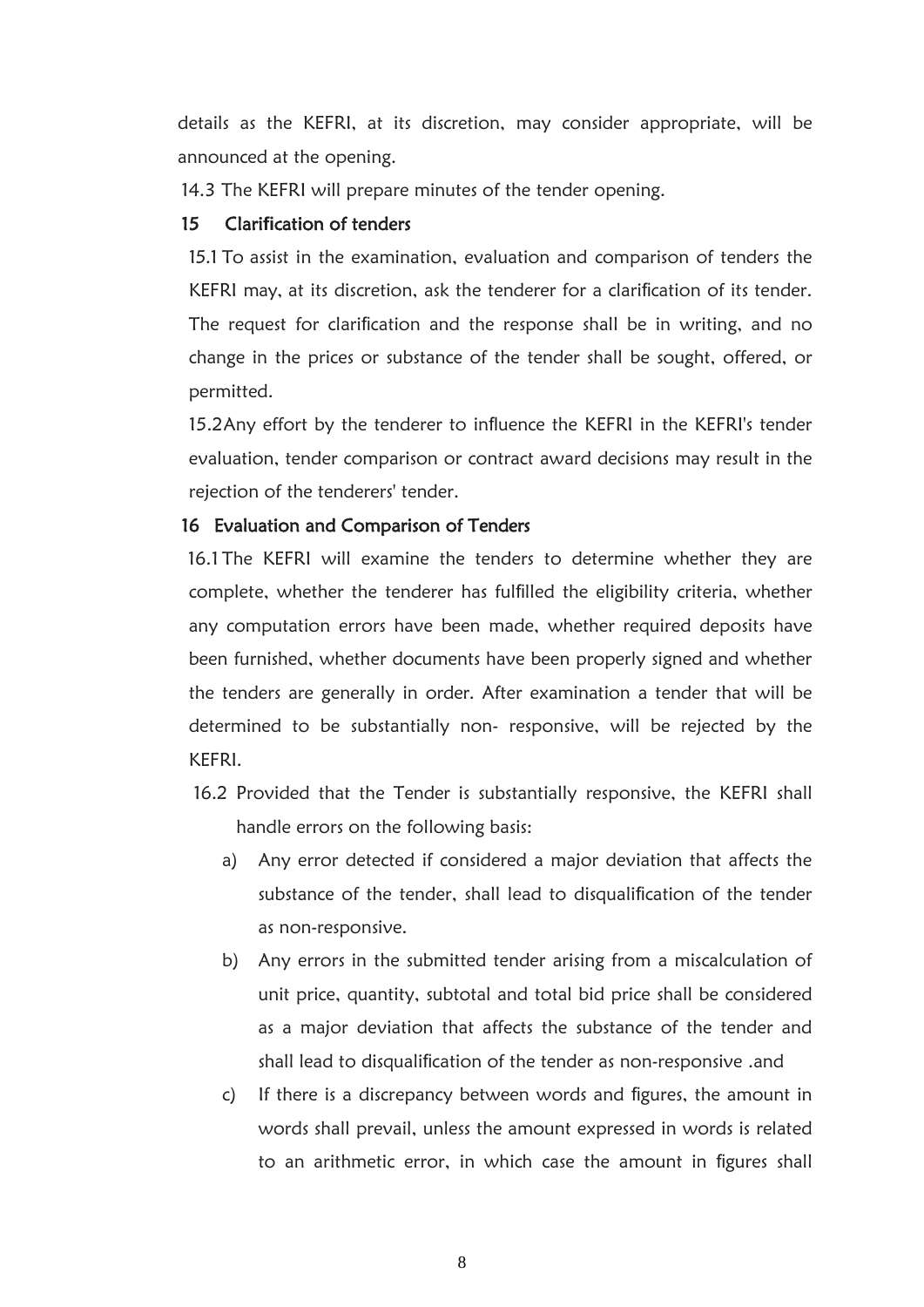prevail.

 16.3 The KEFRI will evaluate and compare the tenders, which have been determined to be substantially responsive.

16.4 The tender evaluation committee shall evaluate the tender within 30 days of the validity period from the date of opening the tender.

#### 17 Award Criteria

 17.1 The KEFRI will award the contract to the successful tenderer(s) whose tender has been determined to be substantially responsive and has been determined to be the highest tendered price, subject to the reserve price.

#### 18 Noti**fi**cation of Intention to enter into a Contract/Noti**fi**cation of Award

18.2 Prior to the expiration of the period of tender validity, the KEFRI will notify the successful tenderer in writing that its tender has been accepted.

18.3 Simultaneously the other tenderers shall be notified that their tenders have been unsuccessful.

#### 18 Canvassing/Contacting the KEFRI

18.1 No tenderer shall contact the KEFRI on any matter relating to its tender, from the time of the tender opening to the time the contract is awarded.

18.2 Any effort by a tenderer to influence the KEFRI in its decisions on tender evaluation, tender comparison, or contract award may result in the rejection of the tenderer's tender.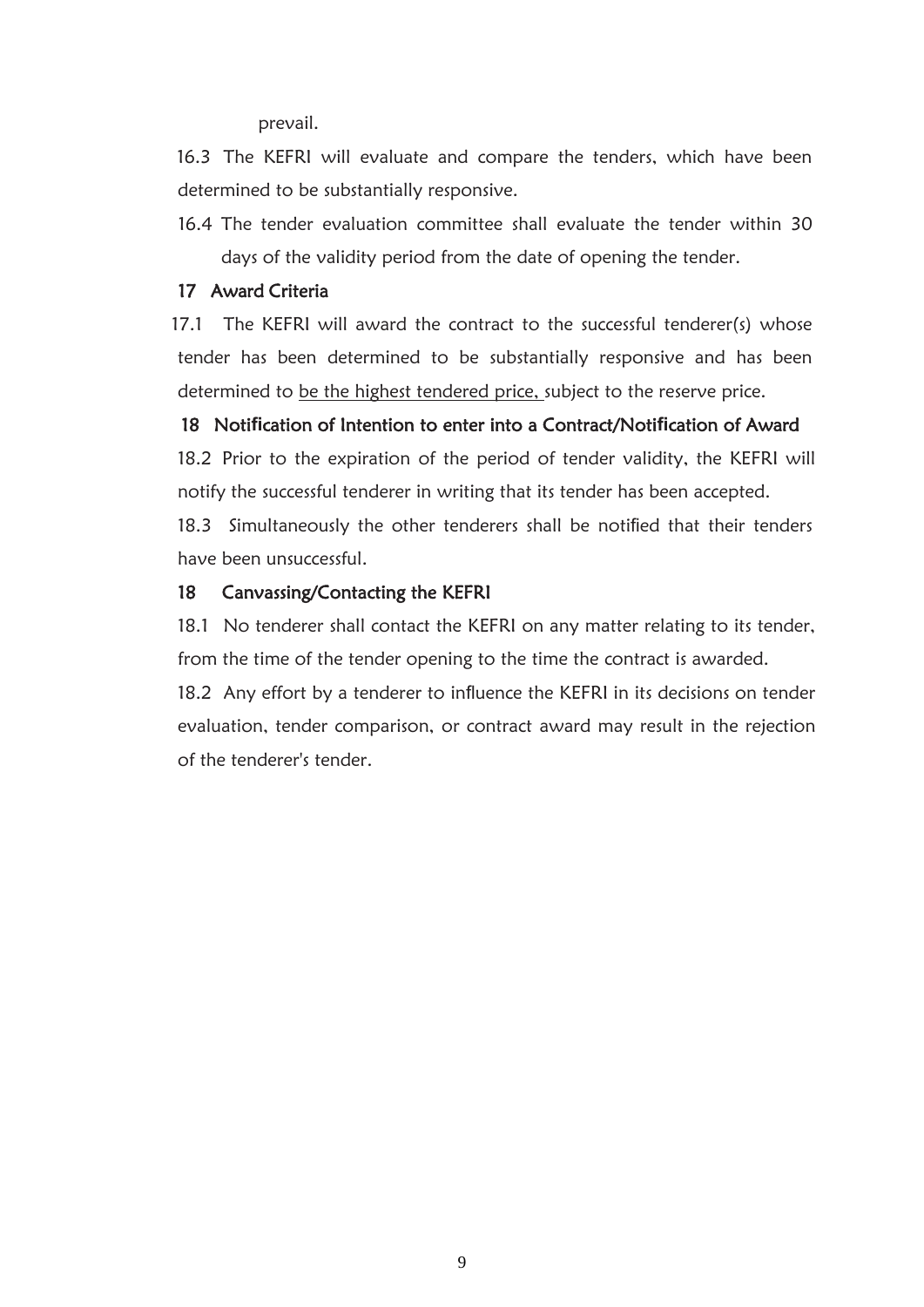# EVALUATION CRITERIA

The evaluation will be carried out in two stages as follows;

- 1. Mandatory Requirement
- 2. Financial Requirement

| MR No. | <b>Mandatory Requirement</b>                         | Must Submit |
|--------|------------------------------------------------------|-------------|
| 1.     | of Certificate<br>Submit<br>Copy<br>$\circ$ f<br>a   |             |
|        | Registration/Incorporation for a company and or      |             |
|        | National ID for Individual applicant                 |             |
| 2.     | Copy of Current KRA Tax Compliance Certificate for   |             |
|        | Registered/ Incorporated company/ Individual         |             |
|        | applicant                                            |             |
| 3.     | Must duly fill, and Sign the Form of Tender in the   |             |
|        | Format provided (Form 1)                             |             |
| 4.     | Must duly fill, sign and stamp Confidential Business |             |
|        | Questionnaire Form indicating the names of all the   |             |
|        | shareholders/Directors (Form 2)                      |             |
| 5.     | Must duly Complete the Self-Declaration Form - Sign  |             |
|        | and Stamp (Form 4)                                   |             |
| 6.     | Must Fill the Declaration and Commitment to the      |             |
|        | Code of Ethics. (Form 5)                             |             |
| 7.     | Must duly fill the schedule of items& prices in the  |             |
|        | format provided in the tender document               |             |
| 8.     | Bidders should have their documents paginated and    |             |
|        | tape bound consistently to ensure compliance with    |             |
|        | Section 74 (1) (i) Public Procurement and Assets     |             |
|        | Disposal Act, 2015 (in format 1,2,3,4to the          |             |
|        | last page).                                          |             |
|        | <b>Financial Evaluation</b>                          |             |
| 1.     | The Highest evaluated Tender will be recommended     |             |
|        | for award for each item                              |             |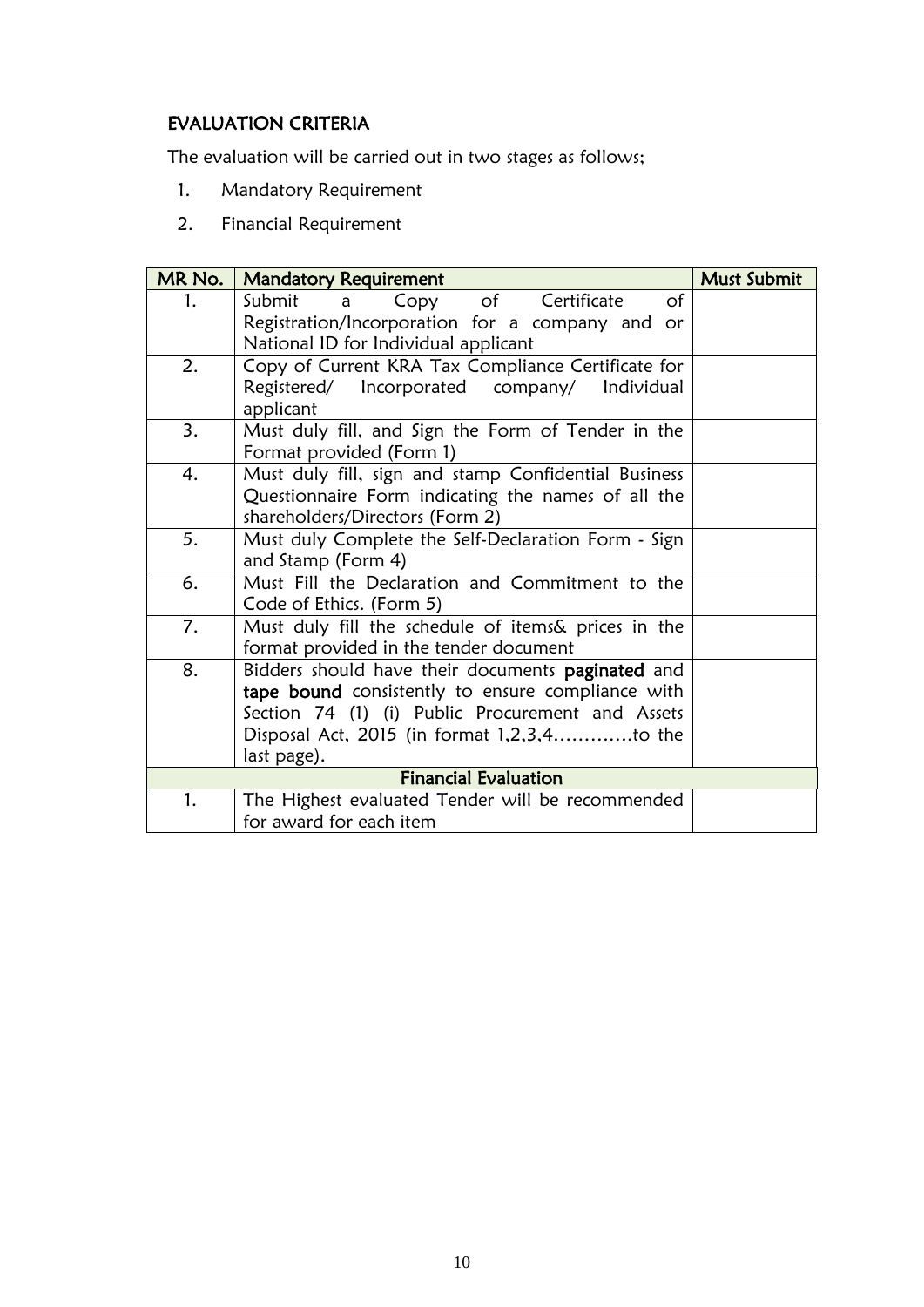# SECTION II - SCHEDULE OF ITEMS AND PRICES

<span id="page-14-0"></span>The tenderer shall complete the tender by preparing and completing the Table below, indicating the items tendered for and the prices offered and striking out those not tendered for.

| NO:             | <b>DESCRIPTION</b>                                                                         | <b>UOM</b> | <b>QTY</b>     | <b>RESERVATION</b><br><b>PRICES</b> | <b>UNIT</b><br><b>TENDER</b><br><b>PRICE</b> | <b>TOTAL</b><br><b>TENDER</b><br><b>PRICE</b> | <b>REQUIRED</b><br><b>DEPOSIT</b> |
|-----------------|--------------------------------------------------------------------------------------------|------------|----------------|-------------------------------------|----------------------------------------------|-----------------------------------------------|-----------------------------------|
|                 | KEFRI Lamu office - Mukowe, along the Malindi - Lamu road, next to the Lamu county offices |            |                |                                     |                                              |                                               |                                   |
|                 | - Office of the Procurement Officer                                                        |            |                |                                     |                                              |                                               |                                   |
| 1               | Car Battery<br>Charger (Free Batt<br>Technology)                                           | No.        | 1              | 300.00                              |                                              |                                               | None                              |
| 2               | Car Battery<br>Charger                                                                     | No.        | $\mathbf{1}$   | 300.00                              |                                              |                                               | None                              |
| $\overline{3}$  | <b>Battery Chloride</b><br>Exide                                                           | No.        | 1              | 300.00                              |                                              |                                               | None                              |
| 4               | HD DSTV<br>Decoders                                                                        | No.        | 10             | 2,500.00                            |                                              |                                               | None                              |
| 5               | Water Pump<br>Machine (Model<br>Ovarem)                                                    | No.        | 1              | 3,000.00                            |                                              |                                               | None                              |
| 6               | Old/Used Tyres                                                                             | No.        | $\overline{4}$ | 400.00                              |                                              |                                               | None                              |
| $\overline{7}$  | <b>AC Compressor</b><br>Unit                                                               | No.        | $\mathbf{1}$   | 5,000.00                            |                                              |                                               | None                              |
| 8               | HP LaserJet 1320                                                                           | No.        | $\mathbf{1}$   | 1,500.00                            |                                              |                                               | None                              |
| 9               | <b>Assorted Plastic</b><br><b>Bottles</b>                                                  | <b>Kg</b>  | 165            | $15/\omega$ /kg                     |                                              |                                               | None                              |
| 10 <sup>1</sup> | HP CPU Hewlett-<br>Packard Pro3500                                                         | No.        | $\mathbf{1}$   | 3,000.00                            |                                              |                                               | None                              |
| 11              | Old Wheelbarrows                                                                           | No.        | $\overline{2}$ | 1,000.00                            |                                              |                                               | None                              |
|                 | Dry Land Eco-Regional Research Programme - KITUI CENTRE-KITUI TOWN - Office of the         |            |                |                                     |                                              |                                               |                                   |
|                 | <b>Procurement Officer</b>                                                                 |            |                |                                     |                                              |                                               |                                   |
| 1               | Old Ceiling Boards                                                                         | Lot        | 1              | 10/@/kg                             |                                              |                                               | None                              |
| $\overline{2}$  | Old Metal                                                                                  | Lot        |                | 20/@/kg                             |                                              |                                               | None                              |
| 3               | Chain Link Old                                                                             | Roll       | $\overline{2}$ | 10,000.00                           |                                              |                                               | None                              |
| $\overline{4}$  | Fridge 2 Door Fuji                                                                         | No.        | $\overline{2}$ | 30,000.00                           |                                              |                                               | None                              |
| 5               | Motor Bike                                                                                 | No.        | $\overline{2}$ | 60,000.00                           |                                              |                                               | None                              |
| 6               | Computers and<br>Accessories                                                               | lot        | 1              | 500.00                              |                                              |                                               | None                              |
| $\overline{7}$  | <b>Metal Cabinets</b>                                                                      | No.        | $\overline{4}$ | 800.00                              |                                              |                                               | None                              |
| 8               | Wooden Doors                                                                               | No.        | 20             | 5,000.00                            |                                              |                                               | None                              |

# SCHEDULE OF ITEMS AND PRICES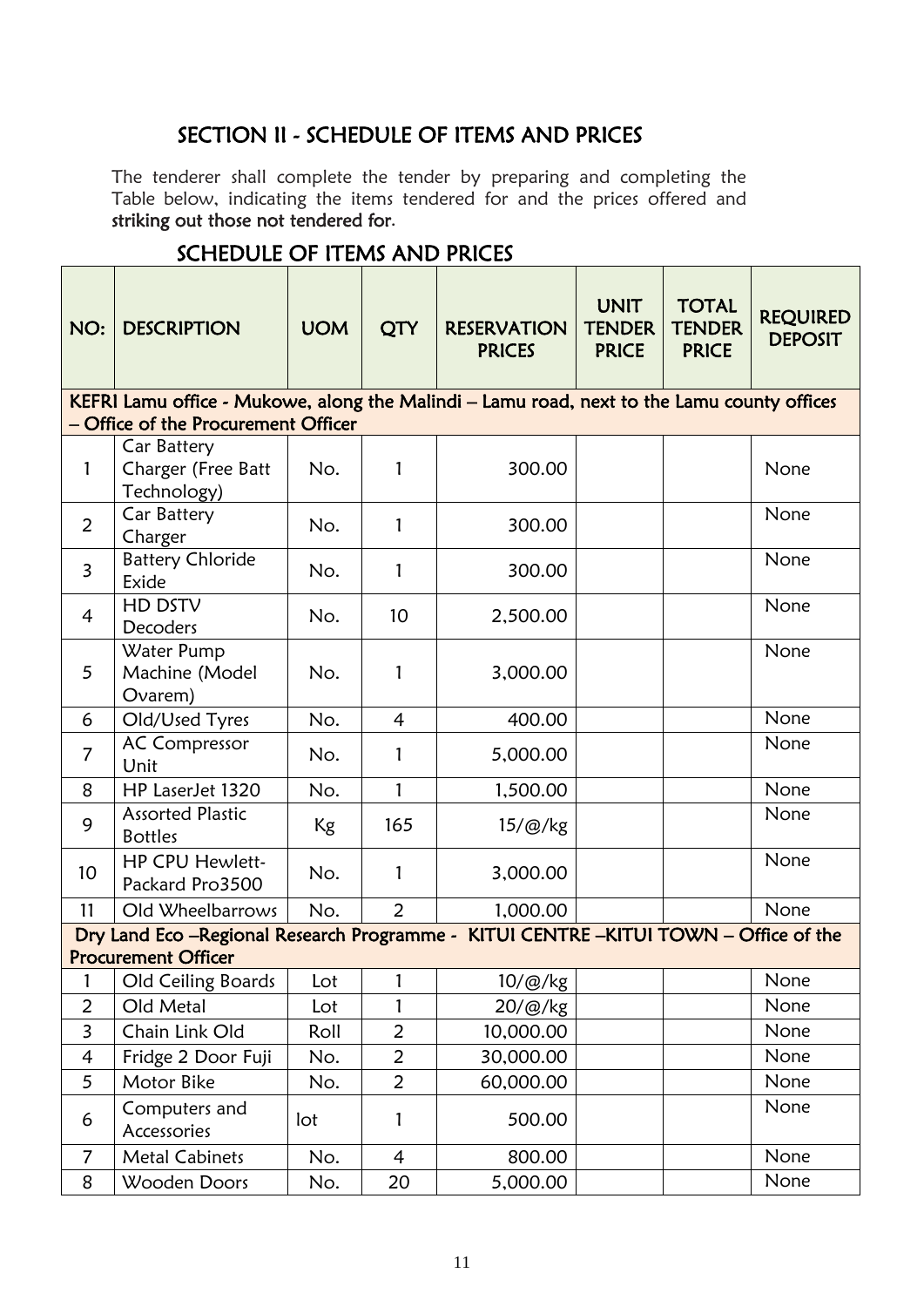| 9  | Old Batteries                                              | No. | 8              | 2,400.00  | None |
|----|------------------------------------------------------------|-----|----------------|-----------|------|
| 10 | Plough 3 Disk                                              | No. | 1              | 30,000.00 | None |
| 11 | Gas Range 2<br><b>Burners Fabricated</b>                   | No. | 1              | 15,000.00 | None |
| 12 | Tea Urns                                                   | No. | 5              | 22,500.00 | None |
| 13 | <b>Brush Cutter</b>                                        | No. | $\overline{4}$ | 10,000.00 | None |
| 14 | <b>Manual Meat</b><br>Mincer                               | No. | 1              | 1,000.00  | None |
| 15 | Micro Wave                                                 | No. | $\overline{2}$ | 4,000.00  | None |
| 16 | Lab Refrigerator                                           | No. | $\overline{2}$ | 30,000.00 | None |
| 17 | <b>HP Color LaserJet</b><br>2605                           | No. | 1              | 2,000.00  | None |
| 18 | 500Ltr Old<br><b>Metallic Tanks</b>                        | No. | $\overline{3}$ | 15,000.00 | None |
| 19 | Scanner Apple<br>One                                       | No. | 1              | 1,500.00  | None |
| 20 | Panasonic 10kg<br>Washing Machine                          | No. | 1              | 15,000.00 | None |
| 21 | Newspaper                                                  | Kg  | 214            | 15@kg     | None |
| 22 | Assorted Tyres                                             | No. | 33             | 3,300.00  | None |
| 23 | Old Car Battery                                            | No. | $\overline{4}$ | 1,200.00  | None |
| 24 | Sanyo Fridge                                               | No. | $\overline{2}$ | 30,000.00 | None |
| 25 | Old Iron Sheet                                             | Lot | $\mathbf{1}$   | 500.00    | None |
| 26 | Wooden Windows                                             | No. | $\overline{2}$ | 2,000.00  | None |
| 27 | Metal Window<br>Frame                                      | Lot | 1              | 10,000.00 | None |
| 28 | Metal Door                                                 | No. | $\overline{2}$ | 1,000.00  | None |
| 29 | Opaque Projector<br><b>EP 7000 Elmo</b>                    | No. | 1              | 500.00    | None |
| 30 | <b>Triformat Color</b><br>Video Projector<br>(TC-10010PSN) | No. | 1              | 1,500.00  | None |
| 31 | Stapler Sorter<br><b>ASF10(GR7)</b>                        | No. | 1              | 500.00    | None |
| 32 | Cannon<br>Photocopier                                      | No. | 1              | 500.00    | None |
| 33 | Laminator                                                  | No. | $\overline{2}$ | 500.00    | None |
| 34 | <b>Binding</b><br>Machine(CB400)                           | No. | 1              | 500.00    | None |
| 35 | Typewriter                                                 | No. | $\overline{2}$ | 300.00    | None |
| 36 | <b>IBM Monitor</b>                                         | No. | 5              | 500.00    | None |
| 37 | <b>TFT Monitor</b>                                         | No. | $\overline{2}$ | 600.00    | None |
| 38 | Canoword ×335                                              | No. | 1              | 800.00    | None |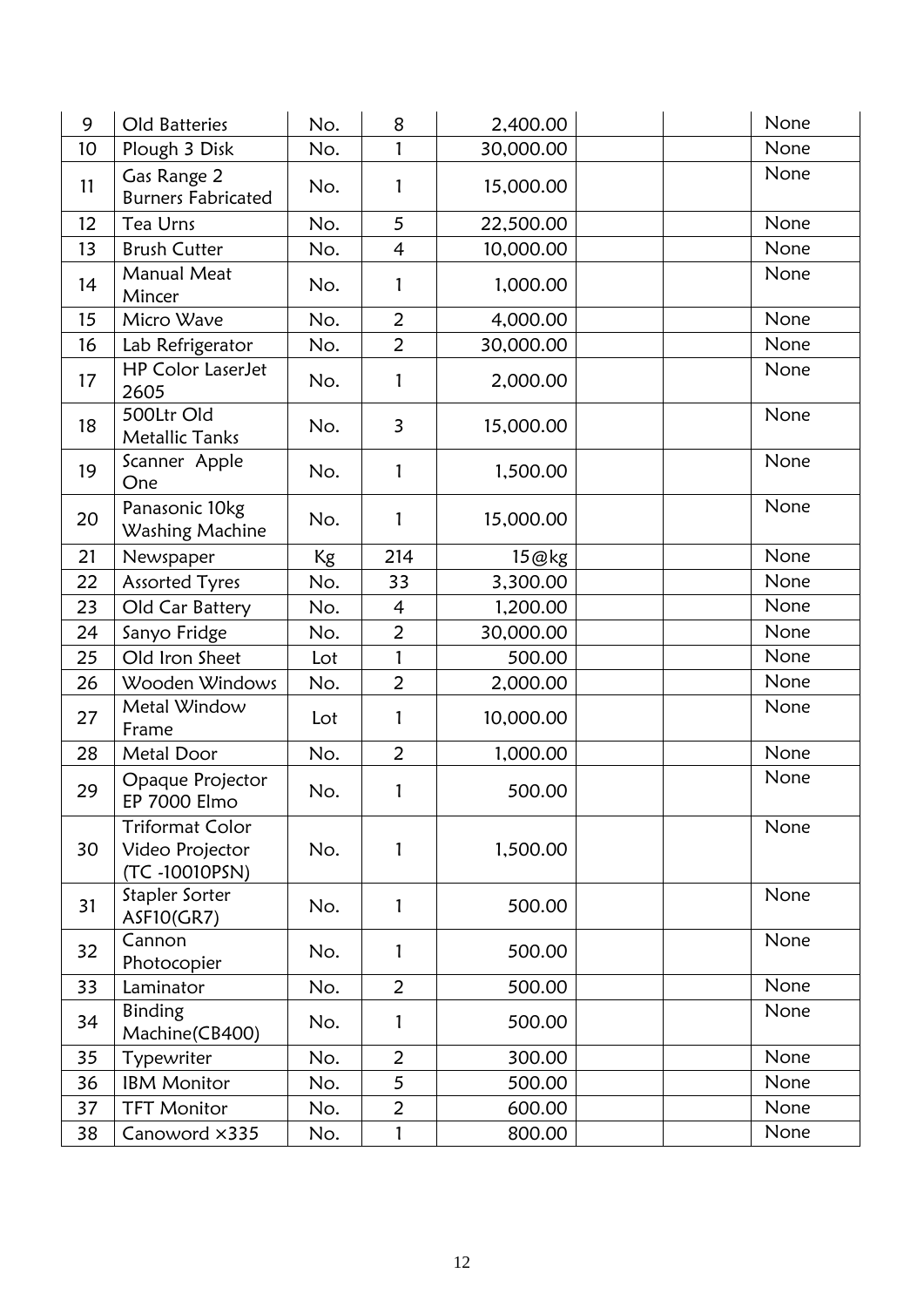| 39              | <b>UPS-APC-650</b><br><b>KVA/1.5 KVA</b>             | No.       | 1                       | 500.00   | None |
|-----------------|------------------------------------------------------|-----------|-------------------------|----------|------|
| 40              | UPS-Mecev-850<br><b>KVA</b>                          | No.       | $\mathbf{1}$            | 600.00   | None |
| 41              | Video Recorder<br>Cassette - National<br>AG 6200     | No.       | 1                       | 700.00   | None |
| 42              | APC UPS 1.5 KVA                                      | No.       | $\mathbf{1}$            | 900.00   | None |
| 43              | <b>IBM CPU</b>                                       | No.       | 5                       | 1,250.00 | None |
| 44              | 48X Max CPU                                          | No.       | $\overline{\mathbf{3}}$ | 1,500.00 | None |
| 45              | <b>Assorted Printers</b>                             | No.       | $\overline{2}$          | 800.00   | None |
| 46              | Overhead<br>Projector HP A380<br><b>ZOOM Machine</b> | No.       | $\overline{2}$          | 3,000.00 | None |
| 47              | Assorted Projector                                   | No.       | 5                       | 1,250.00 | None |
| 48              | Weighing Scale                                       | No.       | $\overline{2}$          | 500.00   | None |
| 49              | Fax Machine                                          | No.       | 1                       | 300.00   | None |
|                 | <b>KIBWEZI SUB CENTRE</b>                            |           |                         |          |      |
|                 | HP LaserJet 1300<br>Printer                          | No.       | 1 <sub>pc</sub>         | 3,500.00 | None |
| $\overline{2}$  | Olivette<br>Typewriter                               | <b>No</b> | 1                       | 2,000.00 | None |
| $\overline{3}$  | IBM Wheel writer<br>3000                             | No.       | 1                       | 1,000.00 | None |
| $\overline{4}$  | HP Deskjet 3515<br>Printer                           | No.       | 1                       | 2,000.00 | None |
| 5               | 4 Drawers Steel<br>Cabinet                           | No.       | 1                       | 2,000.00 | None |
| 6               | Ariston 6ft 2doors<br>Refrigerator                   | No.       | 1                       | 5,000.00 | None |
| $\overline{7}$  | Bicycle Size 22                                      | No.       | $\mathbf{1}$            | 1,500.00 | None |
| 8               | Car Tyres Size<br>245/70 R16                         | No.       | 4                       | 400.00   | None |
| 9               | Car Tyres Size<br>255/70 R15                         | No.       | 6                       | 600.00   | None |
| 10 <sup>°</sup> | Car Tyres 265/70<br>R <sub>16</sub>                  | No.       | 1                       | 100.00   | None |
| 11              | Car Tyres 31×10.5<br>R <sub>15</sub>                 | No.       | $\overline{2}$          | 400.00   | None |
| 12              | Motor Bike Tyres<br>275-21                           | No.       | 8                       | 200.00   | None |
| 13              | Motor Bike Tyres<br>410-18                           | No.       | 3                       | 75.00    | None |
| 14              | <b>Car Batteries</b><br>N70/12V                      | No.       | 3                       | 900.00   | None |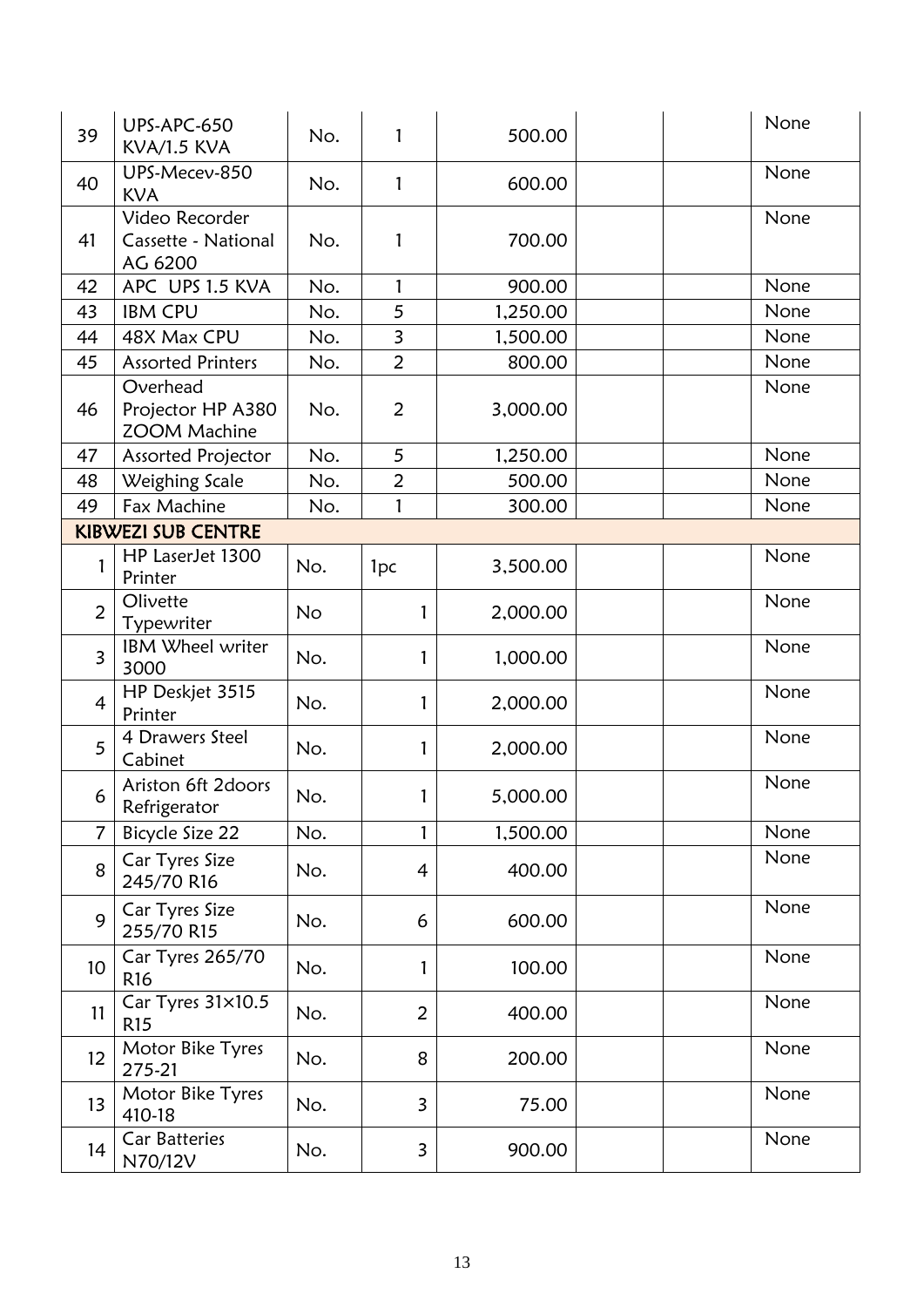| 15              | Slide Projector                                                         | No.       |                | 1,000.00 | None                                                                                |
|-----------------|-------------------------------------------------------------------------|-----------|----------------|----------|-------------------------------------------------------------------------------------|
| 16              | Video Camera                                                            | No.       |                | 2,000.00 | None                                                                                |
| 17              | <b>Binding Machine</b>                                                  | No.       | 1              | 500.00   | None                                                                                |
| 18              | Overhead<br>Projector                                                   | No.       | 1              | 1,500.00 | None                                                                                |
| 19              | Newspapers                                                              | <b>Kg</b> | 100            | 15/-@kg  | None                                                                                |
|                 | GARISSA SUB CENTRE - Garissa County - Office of the Procurement Officer |           |                |          |                                                                                     |
|                 | Photocopier<br>Machine (Sofem)<br>Big                                   | No.       | 1              | 3,000.00 | None                                                                                |
| $\overline{2}$  | Type Writer<br>Electric                                                 | No.       | 1              | 500.00   | None                                                                                |
| $\overline{3}$  | Type Writer<br>Manual                                                   | No.       | 1              | 500.00   | None                                                                                |
| $\overline{4}$  | <b>HP Printer</b>                                                       | No.       | 1              | 1,500.00 | None                                                                                |
| 5               | Orient Fan                                                              | No.       | 1              | 200.00   | None                                                                                |
| 6               | Car Battery N90                                                         | No.       |                | 300.00   | None                                                                                |
| $\overline{7}$  | <b>Shocks For Vehicle</b>                                               | No.       | $\overline{3}$ | 900.00   | None                                                                                |
|                 |                                                                         |           |                |          | KEFRI CERP - Gede, Kilifi County, Next to Kenya Forest Service Gede - Office of the |
|                 | <b>Procurement Officer</b>                                              |           |                |          |                                                                                     |
|                 | Laptop HP Core i7                                                       | No.       | 1              | 5,000.00 | None                                                                                |
| $\overline{2}$  | Laptop HP Core i7                                                       | No.       | 1              | 5,000.00 | None                                                                                |
| $\overline{3}$  | Laptop Toshiba                                                          | No.       | 1              | 3,000.00 | None                                                                                |
| $\overline{4}$  | Laptop Dell Core<br>i5                                                  | No.       | 1              | 5,000.00 | None                                                                                |
| 5               | Desktop Computer<br>Lenovo CPU                                          | No.       | 1              | 1,500.00 | None                                                                                |
| 6               | Desktop Computer<br>Lenovo Monitor                                      | No.       | 1              | 1,000.00 | None                                                                                |
| 7               | Desktop Computer<br><b>HP CPU</b>                                       | No.       |                | 1,500.00 | None                                                                                |
| 8               | Printer HP                                                              | No.       | 1              | 1,500.00 | None                                                                                |
| 9               | Camera Casio                                                            | No.       | 1              | 800.00   | None                                                                                |
| 10 <sup>°</sup> | Camera Sony                                                             | No.       | 1              | 900.00   | None                                                                                |
| 11              | <b>GPS</b>                                                              | No.       | 1              | 4,000.00 | None                                                                                |
| 12              | Microwave-Wave-<br>Dome LG                                              | No.       | 1              | 2,000.00 | None                                                                                |
| 13              | <b>Binoculars</b>                                                       | No.       | $\overline{3}$ | 1,050.00 | None                                                                                |
| 14              | <b>Office Chairs</b>                                                    | No.       | $\overline{7}$ | 500.00   | None                                                                                |
| 15              | Over Head<br>Projector                                                  | No.       |                | 1,500.00 | None                                                                                |
| 16              | Fire Extinguisher                                                       | No.       | 1              | 500.00   | None                                                                                |
| 17              | <b>Electrical Kettle</b>                                                | No.       | 1              | 200.00   | None                                                                                |
| 18              | Paper Cutter A3                                                         | No.       | 1              | 150.00   | None                                                                                |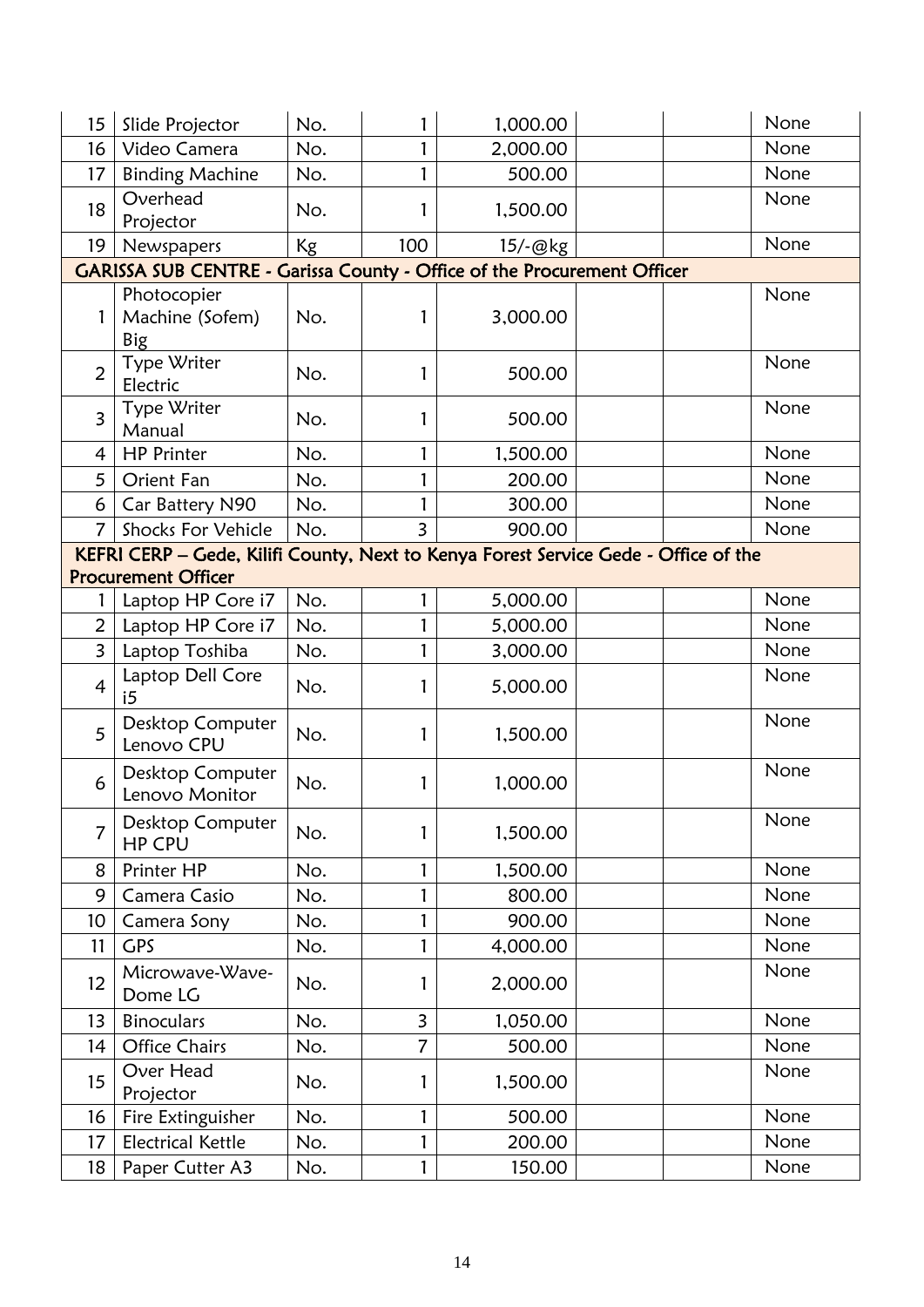| 19              | <b>Binding Machine</b>                                            | No. |                | 300.00          | None |
|-----------------|-------------------------------------------------------------------|-----|----------------|-----------------|------|
| 20              | Laminator                                                         | No. |                | 500.00          | None |
| 21              | Sealing Machine                                                   | No. | $\mathbf{1}$   | 600.00          | None |
| 22              | <b>Used Newspapers</b>                                            | Kg  | 100            | $15/\omega$ /kg | None |
| 23              | Water Distiller                                                   | No. |                | 200.00          | None |
| 24              | Stevens Screen                                                    | No. | 1              | 500.00          | None |
| 25              | UPS-TRIPP-LITE                                                    | No. | 4              | 2,000.00        | None |
| 26              | <b>Used Car Batteries</b>                                         | No. | 1              | 300.00          | None |
| 27              | <b>Used Tyres</b>                                                 | No. | 24             | 2,400.00        | None |
|                 | KEFRI Lodwar - Turkana County - Office of the Procurement Officer |     |                |                 |      |
| 1               | Photocopier<br>Kyocera KM-1635                                    | No. | 1              | 2,500.00        | None |
| 2               | <b>Printer Color</b><br>LaserJet Pro MFP<br>M377dw                | No. | 1              | 4,000.00        | None |
| $\overline{3}$  | Printer HP LaserJet<br>1320                                       | No. | 1              | 2,000.00        | None |
| $\overline{4}$  | LaserJet Pro MFP<br>M402dn                                        | No. | 1              | 5,000.00        | None |
| 5               | Printer LaserJet Pro<br>M402dn                                    | No. |                | 2,000.00        | None |
| 6               | Printer HP Color<br>LaserJet 2600n                                | No. | 1              | 5,000.00        | None |
| $\overline{7}$  | Samsung<br>Component Audio<br>System Model Mx-<br>Hs8000/Zn       | No. | 1              | 4,000.00        | None |
| 8               | Samsung Speaker<br>System Model Ps-<br>Hs 8000                    | No. | $\overline{2}$ | 2,000.00        | None |
| 9               | Washing Machine<br>Samsung 2-2.6kw<br>8kg Model<br>Wf1802wpv      | No. | 1              | 15,000.00       | None |
| 10 <sup>°</sup> | Safe SP 15001212                                                  | No. | 1              | 2,000.00        | None |
| 11              | <b>HP Scanner Model</b><br><b>GRLYB-0209</b>                      | No. | 1              | 600.00          | None |
| 12              | Scanjet Pro 3000<br>S3                                            | No. | 2              | 4,000.00        | None |
| 13              | HP CPU Core 13                                                    | No. | $\overline{4}$ | 3,000.00        | None |
| 14              | HP CPU Core 15                                                    | No. | $\overline{2}$ | 3,500.00        | None |
| 15              | HP CPU Intel<br>Pentium                                           | No. | $\overline{2}$ | 900.00          | None |
| 16              | Dell CPU Intel<br>Pentium                                         | No. | $\overline{2}$ | 900.00          | None |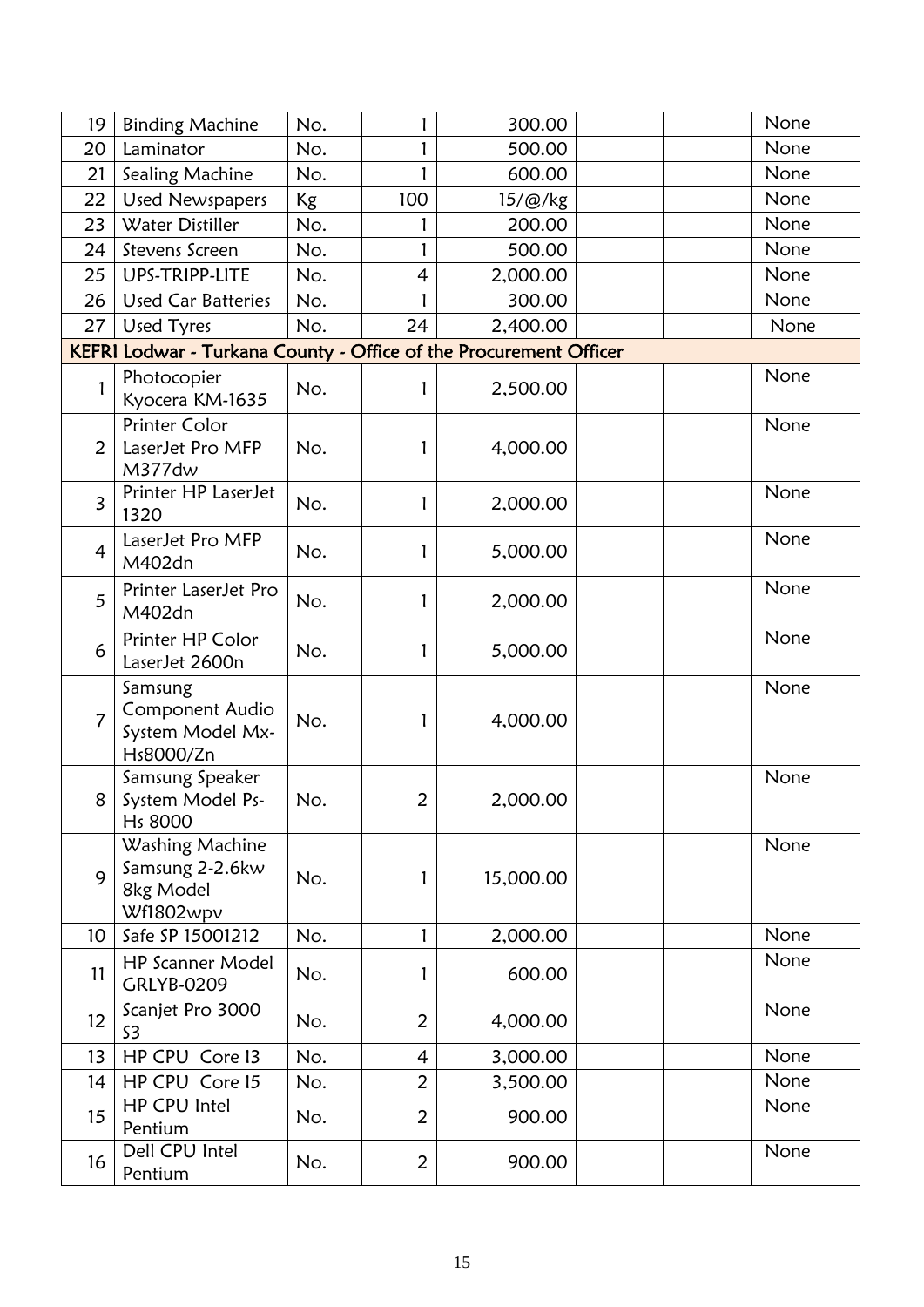| 17 | APC Ups 650VA                                     | No. | 1              | 500.00    | None |
|----|---------------------------------------------------|-----|----------------|-----------|------|
| 18 | APC Ups 750VA                                     | No. | $\overline{2}$ | 1,200.00  | None |
| 19 | APC Ups 1500VA                                    | No. | 1              | 900.00    | None |
| 20 | Mercer UPS<br>850VA                               | No. | 2              | 1,200.00  | None |
| 21 | Mecer UPS<br>1000VA                               | No. | 2              | 1,800.00  | None |
| 22 | <b>HP</b> Monitor                                 | No. | $\overline{7}$ | 500.00    | None |
| 23 | <b>Dell Monitor</b>                               | No. | $\overline{2}$ | 450.00    | None |
| 24 | Computer<br>Keyboard                              | No. | 12             | 1,200.00  | None |
| 25 | Assorted<br>Calculators                           | No. | $\overline{7}$ | 100.00    | None |
| 26 | Assorted Desktop<br>Phones                        | No. | 4              | 200.00    | None |
| 27 | <b>Car Batteries</b>                              | No. | 18             | 5,400.00  | None |
| 28 | Sony Projector                                    | No. | $\overline{2}$ | 4,000.00  | None |
| 29 | Ram tons Water<br>Dispenser Model<br><b>RM442</b> | No. | $\overline{2}$ | 2,000.00  | None |
| 30 | Water Dispenser<br>Model RM/4260                  | No. | 1              | 1,000.00  | None |
| 31 | HP-5500 Monitor                                   | No. | 1              | 600.00    | None |
| 32 | HP 15 Laptop                                      | No. | 1              | 5,000.00  | None |
| 33 | Acer Core 13<br>Laptop                            | No. | $\overline{2}$ | 9,000.00  | None |
| 34 | Cisco Switch 24<br>Port Catalyst 2950<br>Series   | No. | 2              | 4,000.00  | None |
| 35 | Emachine Laptop<br>Intel Atom                     | No. | 1              | 2,000.00  | None |
| 36 | Power saw                                         | No. | $\overline{2}$ | 20,000.00 | None |
| 37 | Dayliff Water<br>pump Model Dc<br>50h             | No. | $\overline{2}$ | 1,000.00  | None |
| 38 | Scarlet Comfort<br>Fan SC 379                     | No. | $\overline{2}$ | 500.00    | None |
| 39 | Armco Fan Model<br>No AFS 16mhx                   | No. | 1              | 500.00    | None |
| 40 | Ram tons Corded<br>Kettle Model<br>RM/115         | No. | 1              | 500.00    | None |
| 41 | Ramtons Kettle                                    | No. | 1              | 500.00    | None |
| 42 | <b>Black And Decker</b><br>Blender BX225          | No. | 1              | 500.00    | None |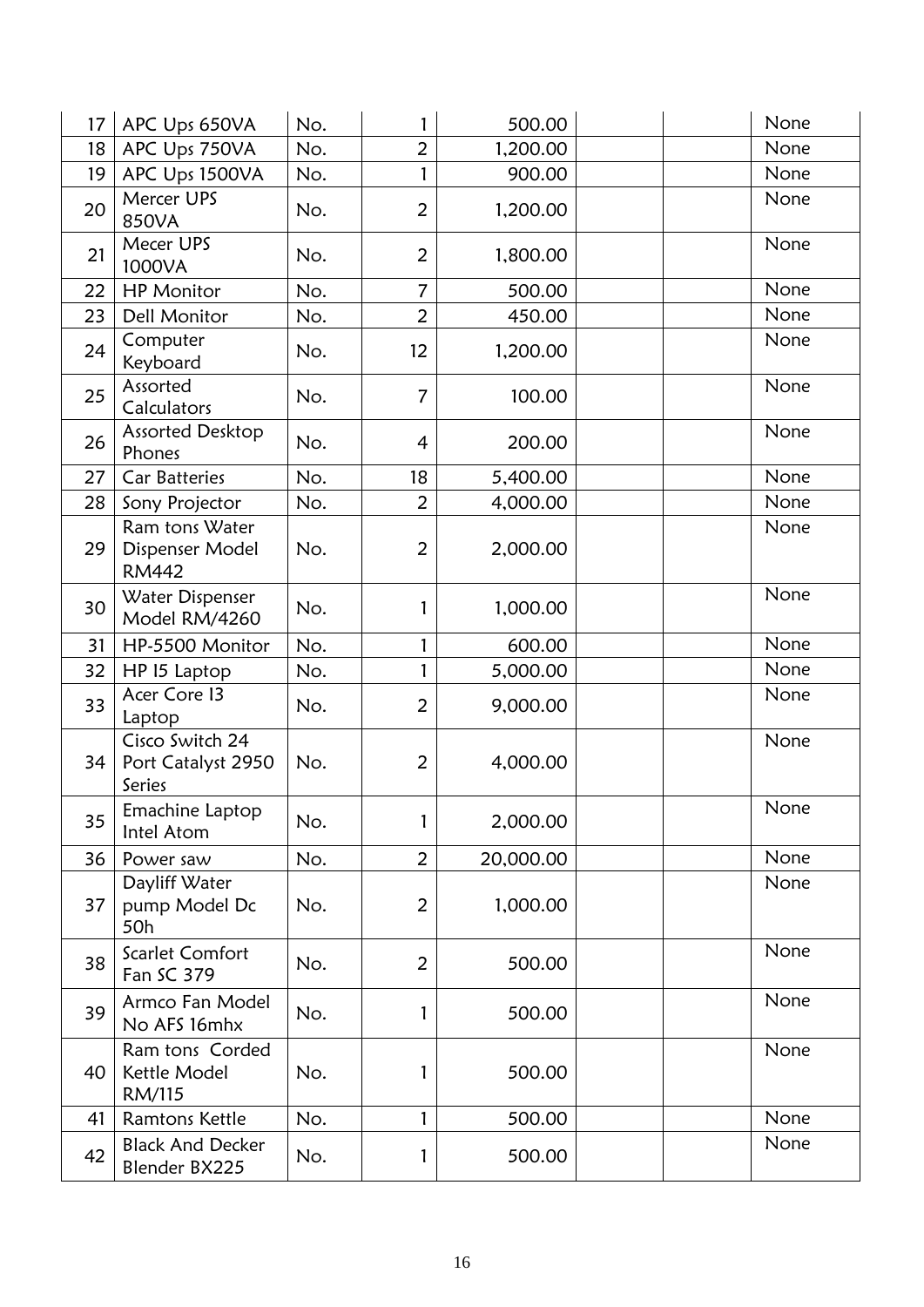|                                                                                                                              | 300W                                          |           |                         |                |      |  |  |
|------------------------------------------------------------------------------------------------------------------------------|-----------------------------------------------|-----------|-------------------------|----------------|------|--|--|
| 43                                                                                                                           | <b>Ramtons Blender</b><br>50W Model<br>RM/308 | No.       | 1                       | 500.00         | None |  |  |
| 44                                                                                                                           | Solster Toster<br>Model TP 28-PB55            | No.       | 1                       | 500.00         | None |  |  |
| 45                                                                                                                           | <b>Electric Frier</b>                         | No.       | 1                       | 500.00         | None |  |  |
| 46                                                                                                                           | <b>Toner Cartridges</b>                       | No.       | 15                      | 200.00         | None |  |  |
| 47                                                                                                                           | IBM Type Writer<br>6747-2                     | No.       | 1                       | 800.00         | None |  |  |
| 48                                                                                                                           | 100A On Load<br>Change Over<br>Switch         | No.       | 1                       | 5,000.00       | None |  |  |
| 49                                                                                                                           | Katko 2188<br><b>Binding Machine</b>          | No.       | 1                       | 1,000.00       | None |  |  |
| 50                                                                                                                           | Laminating<br>Machine                         | No.       | 1                       | 500.00         | None |  |  |
| 51                                                                                                                           | Okem 600W<br>Blower                           | No.       | 1                       | 500.00         | None |  |  |
| 52                                                                                                                           | Mercury 130 ETR<br>Machine                    | No.       | 1                       | 2,000.00       | None |  |  |
| 53                                                                                                                           | 4 Drawer Cabinet                              | No.       | $\overline{2}$          | 500.00         | None |  |  |
| 54                                                                                                                           | <b>Water Closet</b>                           | No.       | $\overline{2}$          | 400.00         | None |  |  |
| 55                                                                                                                           | Water Hand Basin                              | No.       | $\overline{2}$          | 400.00         | None |  |  |
| 56                                                                                                                           | Cooker/Oven                                   | No.       | $\overline{2}$          | 1,000.00       | None |  |  |
| 57                                                                                                                           | Vehicle Light<br>Fitting                      | No.       | $\overline{\mathbf{3}}$ | 300.00         | None |  |  |
| 58                                                                                                                           | Door Locks                                    | No.       | 11                      | 600.00         | None |  |  |
| 59                                                                                                                           | <b>Assorted Charger</b>                       | Lot       |                         | 1,000.00       | None |  |  |
| 60                                                                                                                           | Assorted<br><b>Computer Mouse</b>             | No.       | 8                       | 40.00          | None |  |  |
| 61                                                                                                                           | Dell Speakers                                 | No.       | $\overline{2}$          | 1,000.00       | None |  |  |
| 62                                                                                                                           | Vehicle Old Spare<br>Parts                    | Lot       | 1                       | 5,000.00       | None |  |  |
| 63                                                                                                                           | <b>Office Chairs</b>                          | No.       | $\overline{4}$          | 2,000.00       | None |  |  |
| 64                                                                                                                           | Tyres Size R15                                | No.       | $\overline{7}$          | 700.00         | None |  |  |
| 65                                                                                                                           | Tyres Size R16                                | No.       | $\overline{2}$          | 200.00         | None |  |  |
|                                                                                                                              | <b>KAKAMEGA SUB CENTRE</b>                    |           |                         |                |      |  |  |
|                                                                                                                              | Wheel Barrows                                 | <b>No</b> | 3                       | 1,500.00       | None |  |  |
| $\overline{2}$                                                                                                               | Tyres                                         | No        | 15                      | 1,500.00       | None |  |  |
| 3                                                                                                                            | Scraps                                        | <b>No</b> | 50                      | $15/\omega$ kg | None |  |  |
| KEFRI Marigat office - Marigat town, Baringo County (Opposite KALRO Apiculture center -<br>Office of the Procurement Officer |                                               |           |                         |                |      |  |  |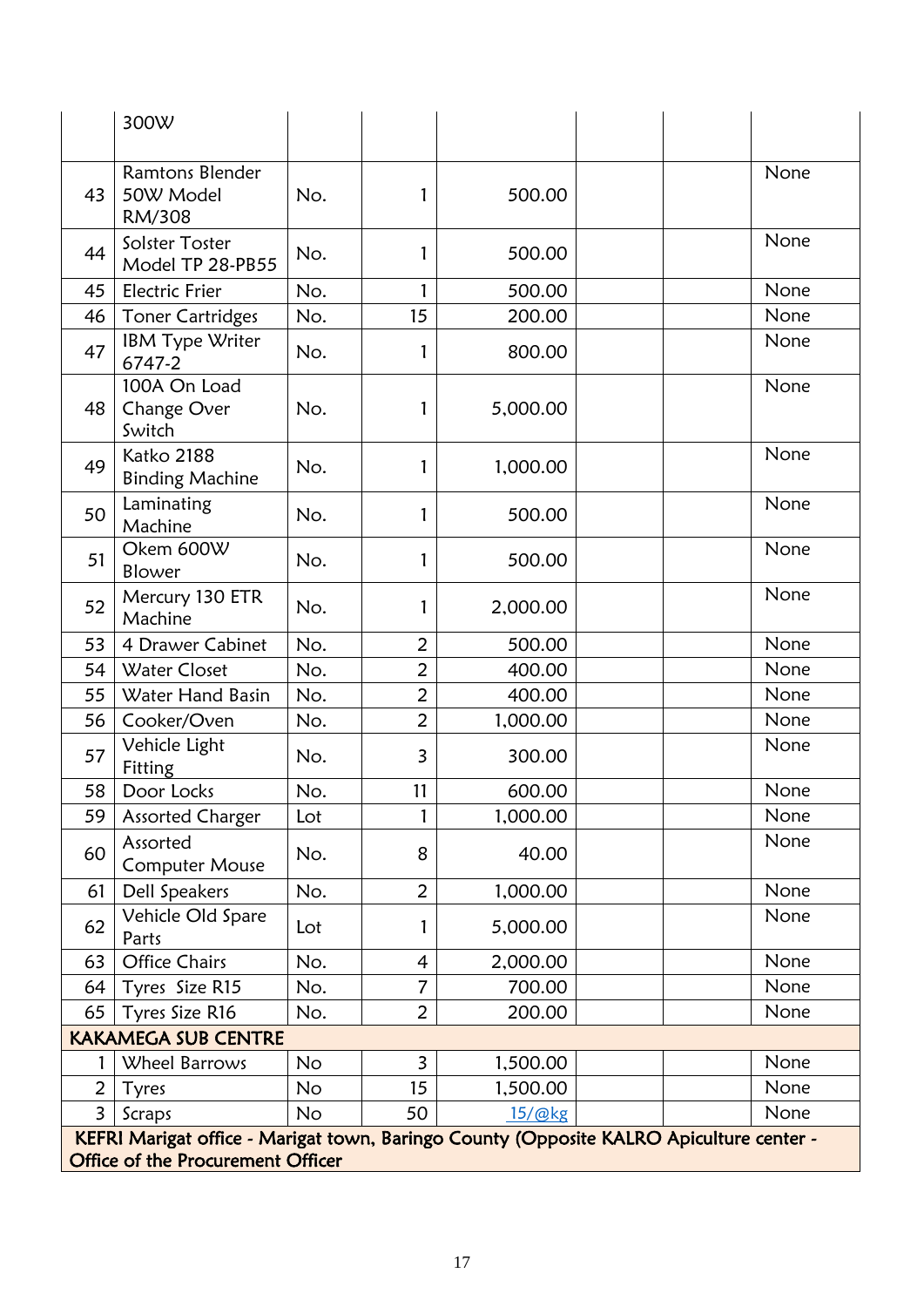|                 | Newspapers                               | Kg             | 289            | 15/@kg   | None                                                                                      |
|-----------------|------------------------------------------|----------------|----------------|----------|-------------------------------------------------------------------------------------------|
| $\overline{2}$  | Tyres                                    | <b>No</b>      | 51             | 5,100.00 | None                                                                                      |
| $\overline{3}$  | Compaq CPU +<br>Keyboard                 | <b>No</b>      |                | 500.00   | None                                                                                      |
| $\overline{4}$  | Monitor<br>(Compaq)                      | No             | 1              | 400.00   | None                                                                                      |
| 5               | <b>UPS</b>                               | No             | 5              | 7,500.00 | None                                                                                      |
| 6               | Battery N70 - 12V                        | No             | 10             | 3,000.00 | None                                                                                      |
| $\overline{7}$  | HP Laptop - HP<br>630                    | No             |                | 4,000.00 | None                                                                                      |
| <b>Officer</b>  |                                          |                |                |          | KEFRI RVERP - LONDIANI - Londiani County, Next to KFS College - Office of the Procurement |
| 1               | Tyres                                    | No             | 90             | 9,000.00 | None                                                                                      |
| $\overline{2}$  | Old Fume<br>Chamber                      | N <sub>o</sub> | 1              | 10/@/kg  | None                                                                                      |
| $\overline{3}$  | Incubator (Low<br>Pressure)              | N <sub>o</sub> | 1              | 1,000.00 | None                                                                                      |
| $\overline{4}$  | Type Writer<br>Olympia<br>International  | <b>No</b>      | 1              | 500.00   | None                                                                                      |
| 5               | Compaq<br><b>Computer Monitor</b>        | No             | 5              | 3,000.00 | None                                                                                      |
| 6               | <b>APC Power Back</b><br>Up 1500         | Pc             | 4              | 3,600.00 | None                                                                                      |
| $\overline{7}$  | Assorted APC<br>Power Back Up<br>750/650 | Pc             | 6              | 3000     | None                                                                                      |
| 8               | Compaq<br>Computer CPU                   | Pc             | $\overline{7}$ | 3,150.00 | None                                                                                      |
| 9               | Toshiba Laptop                           | Pc             |                | 1,500.00 | None                                                                                      |
| 10 <sup>°</sup> | Gram Antic<br><b>Balance</b>             | Pc             |                | 1,000.00 | None                                                                                      |
| 11              | Photocopier<br>LaserJet                  | Pc             | 1              | 3,500.00 | None                                                                                      |
| 12              | Fax Machine                              | Pc             | 1              | 300.00   | None                                                                                      |
| 13              | Keyboard                                 | Pc             | 7              | 700.00   | None                                                                                      |
| 14              | Hewlett Officejet<br>G55 Scanner         | Pc             | 1              | 2,000.00 | None                                                                                      |
| 15              | HP Laser 5L<br>(Model C3941A)            | Pc             | 1              | 2,000.00 | None                                                                                      |
| 16              | HP Deskjet 3325                          | Pc             | 1              | 2,000.00 | None                                                                                      |
| 17              | Printer HP Laser<br>1300                 | Pc             | 1              | 3,500.00 | None                                                                                      |
| 18              | <b>Binding Machine</b>                   | Pc             | 1              | 500.00   | None                                                                                      |
| 19              | Old Car Batteries                        | P <sub>C</sub> | $\overline{4}$ | 1,200.00 | None                                                                                      |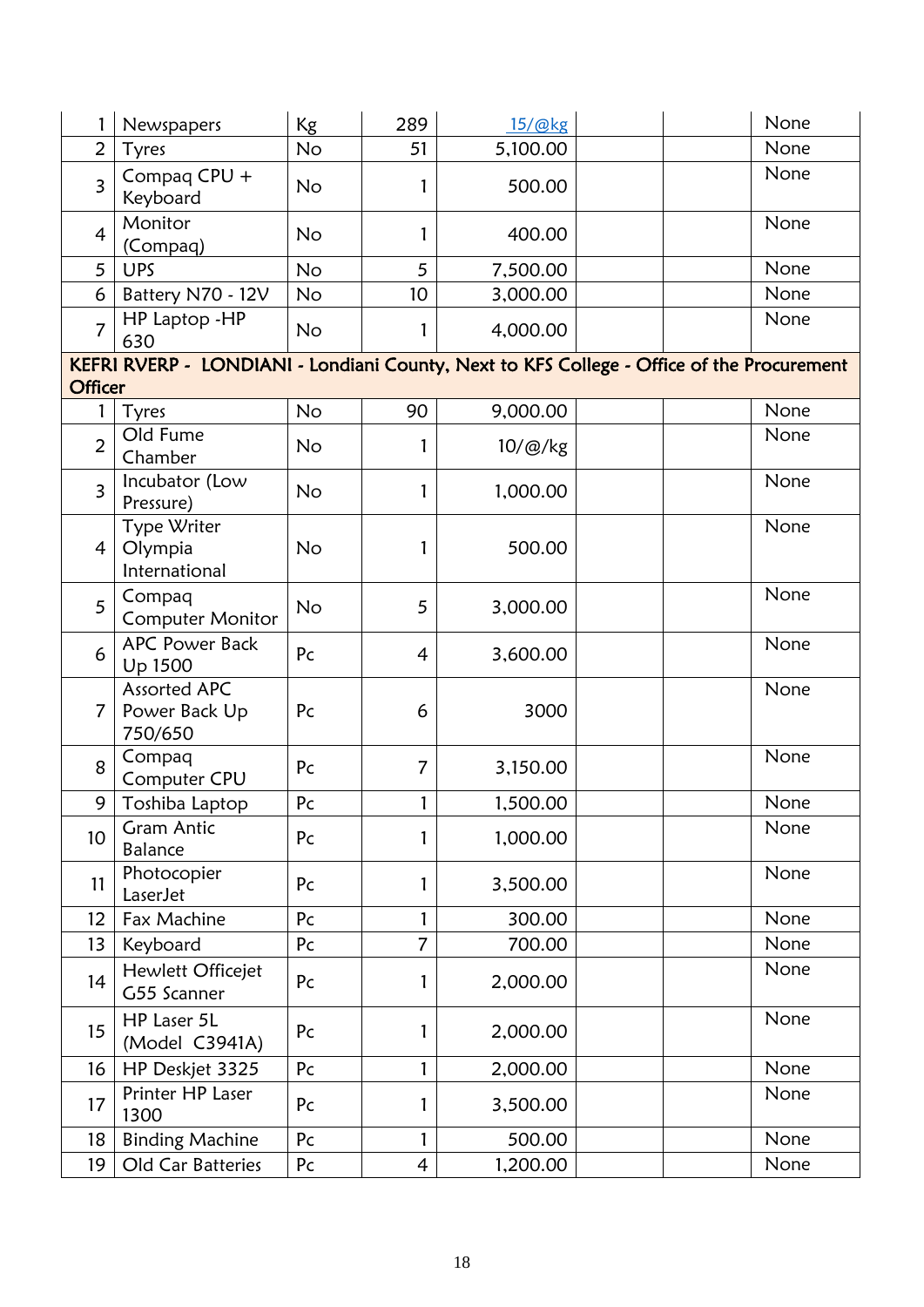| 20              | High Back Chair                                                                                                    | Pc        | 2              | 500.00   | None |  |  |  |  |  |
|-----------------|--------------------------------------------------------------------------------------------------------------------|-----------|----------------|----------|------|--|--|--|--|--|
| 21              | Secretary Chair                                                                                                    | Pc        |                | 300.00   | None |  |  |  |  |  |
| 22              | Scrap Metal                                                                                                        | Kg        | 20             | 20/@/kg  | None |  |  |  |  |  |
| 23              | Old News Papers                                                                                                    | Kg        | 30             | 15/@/kg  | None |  |  |  |  |  |
|                 | KEFRI Turbo center, Uasin Gishu County, Next to Kenya Forest Service - Office of the<br><b>Procurement Officer</b> |           |                |          |      |  |  |  |  |  |
|                 | Wooden<br>Cupboard Small                                                                                           | No        |                | 200.00   | None |  |  |  |  |  |
| $\overline{2}$  | Wall Drop                                                                                                          | <b>No</b> |                | 200.00   | None |  |  |  |  |  |
| $\overline{3}$  | Tyres                                                                                                              | Pc        | 30             | 3,000.00 | None |  |  |  |  |  |
| $\overline{4}$  | <b>Book Shelf</b>                                                                                                  | <b>No</b> | 1              | 200.00   | None |  |  |  |  |  |
| $5^{\circ}$     | Differential Lock<br>(Diff) For Nissan<br>H/B                                                                      | <b>No</b> | 1              | 3,000.00 | None |  |  |  |  |  |
|                 | <b>KEFRI FPRC Karura - Office of the Procurement Officer</b>                                                       |           |                |          |      |  |  |  |  |  |
|                 | <b>Computer Monitor</b>                                                                                            | No        |                | 600.00   | None |  |  |  |  |  |
| $\overline{2}$  | Old Fire<br>Extinguisher<br>Cylinder                                                                               | <b>No</b> |                | 500.00   | None |  |  |  |  |  |
| $\overline{3}$  | <b>UPS 1KVA</b>                                                                                                    | <b>No</b> | 8              | 6,400.00 | None |  |  |  |  |  |
| $\overline{4}$  | <b>Computer Printer</b><br>No. 1300                                                                                | No        | 1              | 3,500.00 | None |  |  |  |  |  |
| 5               | Safe (Metal Small<br>Size)                                                                                         | <b>No</b> | 2              | 1,000.00 | None |  |  |  |  |  |
| 6               | <b>Tyres Assorted</b><br>Sizes                                                                                     | No        | 44             | 4,400.00 | None |  |  |  |  |  |
| $\overline{7}$  | Keyboards                                                                                                          | <b>No</b> | $\overline{7}$ | 700.00   | None |  |  |  |  |  |
| 8               | Scanner Flat Bed<br>1480                                                                                           | No        | 1              | 1,500.00 | None |  |  |  |  |  |
| 9               | <b>Binding Machine</b>                                                                                             | <b>No</b> | 1              | 500.00   | None |  |  |  |  |  |
| 10 <sup>°</sup> | <b>Extension Cable 6</b><br>Way                                                                                    | <b>No</b> | 1              | 10.00    | None |  |  |  |  |  |
| 11              | <b>Batteries</b>                                                                                                   | <b>No</b> | 16             | 4,800.00 | None |  |  |  |  |  |
| 12              | Scrap Plastic<br>(Assorted)                                                                                        | <b>No</b> | 9              | 10/@/kg  | None |  |  |  |  |  |
| 13              | <b>Black Leather</b><br><b>Office Chairs</b>                                                                       | No        | 4              | 500.00   | None |  |  |  |  |  |
| 14              | Dust Blowing<br>Machine                                                                                            | No        | 1              | 10/@/kg  | None |  |  |  |  |  |
| 15              | <b>Floor Cleaning</b><br>Machine                                                                                   | No        | 1              | 10/@/kg  | None |  |  |  |  |  |
| 16              | Computer CPUs                                                                                                      | No        | 5              | 1,500.00 | None |  |  |  |  |  |
| 17              | Flood Lights<br>100wts                                                                                             | <b>No</b> | 3              | 500.00   | None |  |  |  |  |  |
|                 | SEED UNIT - MUGUGA CHERP                                                                                           |           |                |          |      |  |  |  |  |  |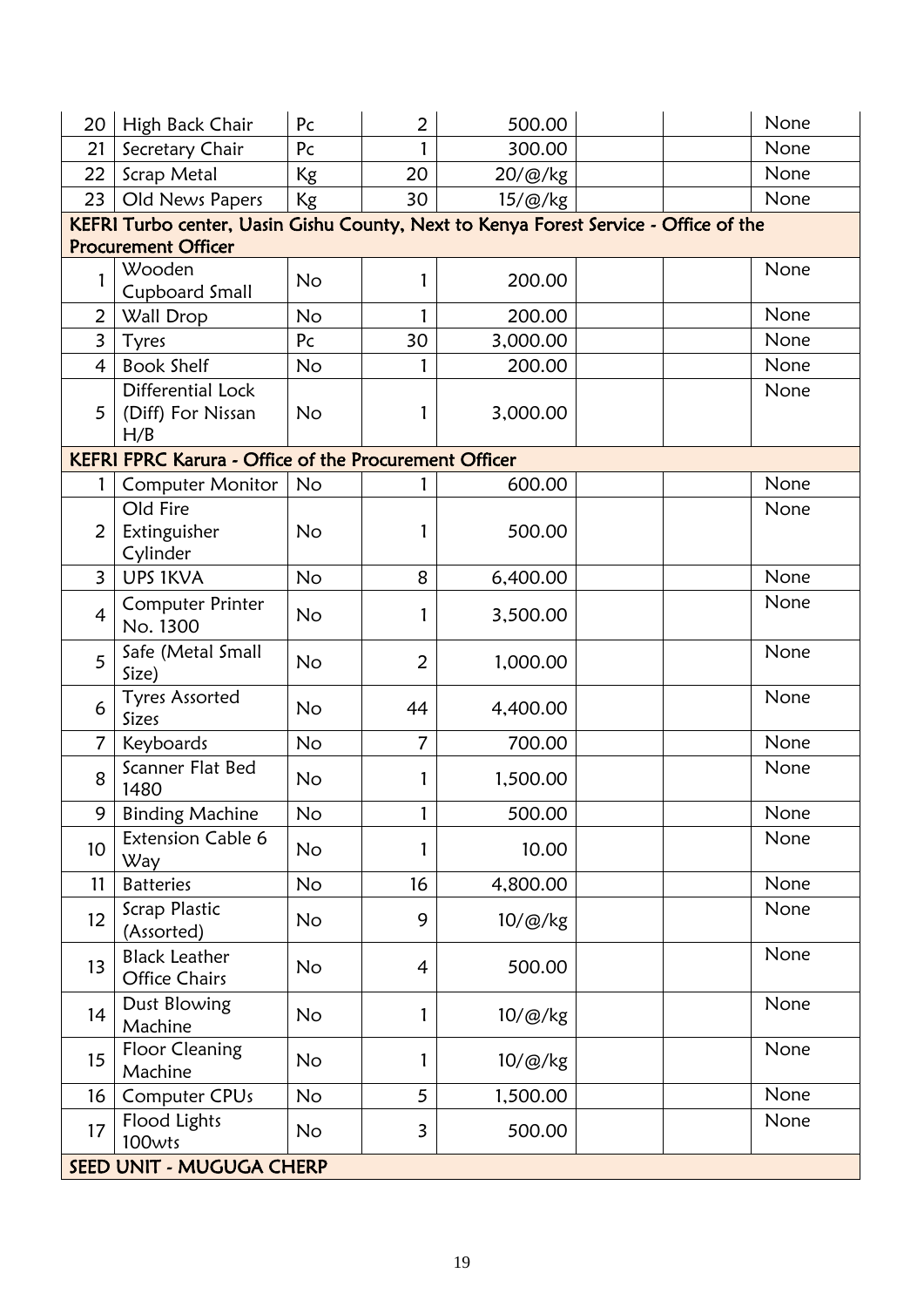| 1               | Digital Weighing<br><b>Balance YHT3</b>  | Pc   | 1              | 500.00          | None                                                                                                           |
|-----------------|------------------------------------------|------|----------------|-----------------|----------------------------------------------------------------------------------------------------------------|
| $\overline{2}$  | Wall Clock                               | Pc   | 1              | 200.00          | None                                                                                                           |
| $\overline{3}$  | Oven BTL                                 | Pc   | 1              | 1,000.00        | None                                                                                                           |
| $\overline{4}$  | Tables Wooden                            | Pc   | $\overline{2}$ | 500.00          | None                                                                                                           |
| 5               | Assorted CPU's                           | Nos. | 7              | 3,150.00        | None                                                                                                           |
| 6               | Photocopier<br>Cannon IR 2200            | Pc   | 1              | 1,500.00        | None                                                                                                           |
| $\overline{7}$  | <b>Back Ups</b>                          | Pc   | 22             | 11,000.00       | None                                                                                                           |
| 8               | <b>BACK UP APC</b><br><b>KVA 1500</b>    | Pc   | 1              | 900.00          | None                                                                                                           |
| 9               | <b>Assorted Monitors</b>                 | Pc   | 8              | 6,600.00        | None                                                                                                           |
| 10              | <b>Backup Meccer</b><br>1000VA           | Pc   | 1              | 800.00          | None                                                                                                           |
| 11              | Old Ceiling Boards                       | Lot  | 1              | $10/\omega$ /kg | None                                                                                                           |
| 12              | Old Metal                                | Lot  | 1              | 20/@/kg         | None                                                                                                           |
| 13              | <b>Metal Cabinets</b>                    | Pcs  | 1              | 20/-/kg         | None                                                                                                           |
| 14              | <b>Brush Cutter</b>                      | Pc   | 1              | 500.00          | None                                                                                                           |
| 15              | Micro Wave                               | Pcs  | 1              | 500.00          | None                                                                                                           |
| 16              | Lab Refrigerator                         | Pc   | 1              | 5,000.00        | None                                                                                                           |
| 17              | Metallic Door<br>Frames                  | Pcs  | 2              | 20/@/kg         | None                                                                                                           |
| 18              | Metallic Window                          | Pcs  | $\overline{2}$ | 20/@/kg         | None                                                                                                           |
| 19              | <b>Assorted Tyres</b>                    | Pcs  | 33             | 3,300.00        | None                                                                                                           |
|                 |                                          |      |                |                 | KEFRI LBERP - Maseno, Kisumu County, 1 Km past Maseno University - Office of the<br><b>Procurement Officer</b> |
| 1               | Wheel Barrows                            | No   | 3              | 1,500.00        | None                                                                                                           |
| $\overline{a}$  | Tyres                                    | No   | 15             | 1,500.00        | None                                                                                                           |
| $\overline{3}$  | Old Metals                               | No   | 50             | 20/@/kg         | None                                                                                                           |
| $\overline{4}$  | Manual Type<br>Writer                    | Pc   | 1              | 500.00          | None                                                                                                           |
| 5 <sup>5</sup>  | Printer Brother                          | Pc   | $\overline{2}$ | 2,000.00        | None                                                                                                           |
| 6               | Printer HP LaserJet<br>1300              | Pc   | 1              | 3,500.00        | None                                                                                                           |
| $\overline{7}$  | Printer Pro 400<br>Color                 | Pc   | 1              | 3,500.00        | None                                                                                                           |
| 8               | Weighing Balance                         | Pc   | 1              | 500.00          | None                                                                                                           |
| 9               | Assorted<br>Computers and<br>Accessories | Lot  | 1              | 2,000.00        | None                                                                                                           |
| 10 <sup>°</sup> | Scanner HP G2410                         | Pc   | 1              | 1,500.00        | None                                                                                                           |
| 11              | Typewriter<br>Manual                     | Pc   | 1              | 500.00          | None                                                                                                           |
| 12 <sup>2</sup> | Micro Wave                               | Pc   | 1              | 1,000.00        | None                                                                                                           |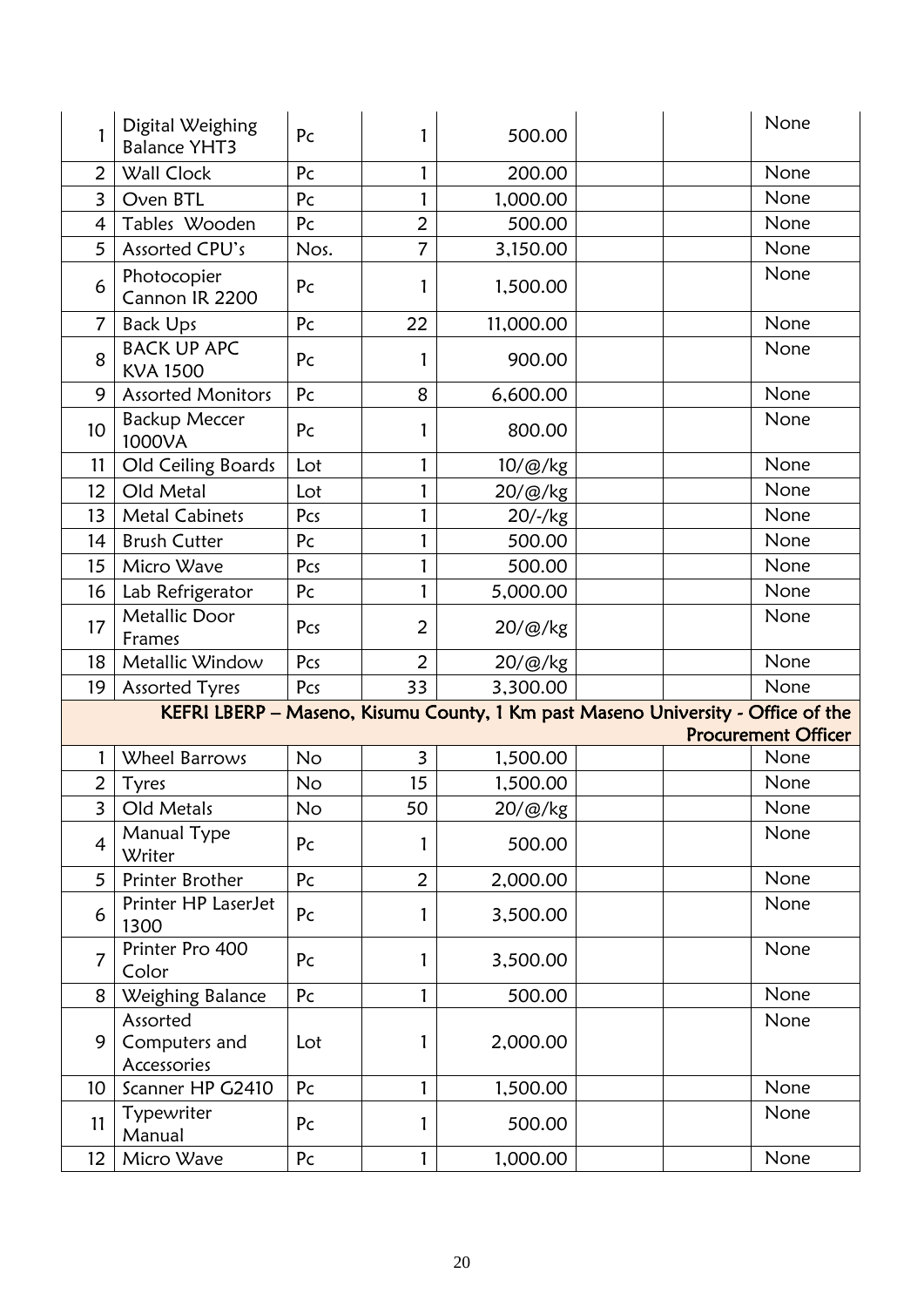| 13             | <b>Used Car Tyres</b>                               | Pc        | 6              | 600.00    | None |
|----------------|-----------------------------------------------------|-----------|----------------|-----------|------|
| 14             | <b>Used Car Battery</b>                             | Pc        |                | 300.00    | None |
| 15             | Assorted Wooden<br>Material                         | Lot       | 1              | 1,000.00  | None |
| 16             | Purite (Water<br>Distiller)                         | Pc        | 1              | 1,000.00  | None |
| 17             | Water Softener                                      | Pc        | 1              | 1,000.00  | None |
| 18             | Reciprocating<br>Shaker                             | Pc        | 1              | 500.00    | None |
| 19             | PH Meter                                            | Pc        | 1              | 500.00    | None |
| 20             | Milton Ray<br>Spectrophotometer                     | Pc        | 1              | 500.00    | None |
| 21             | <b>Assorted Old</b><br>Metal                        | Pc        | 1              | 20/@/kg   | None |
| 22             | Fridge Gold Star                                    | Pc        | 1              | 500.00    | None |
| 23             | Newspaper<br>(Nation And<br>Standard)               | Kg        | 63             | 15@kg     | None |
| 24             | <b>Assorted Vehicle</b><br>Spare<br>Parts (Various) | Lots      | 140            | 20/@/kg   | None |
| 25             | Slashers Old                                        | Pc        | 35             | 350.00    | None |
| 26             | Pangas Old                                          | Pc        | 3              | 150.00    | None |
| 27             | Jembe                                               | Pc        | 1              | 50.00     | None |
| 28             | Rakes                                               | Pc        | 5              | 750.00    | None |
| 29             | <b>Assorted Batteries</b>                           | Pc        | 5              | 1,500.00  | None |
| 30             | Vehicle Tyres Old<br>205 R16                        | Pc        | 16             | 1,600.00  | None |
| 31             | Motorbike Tyres                                     | Pc        | $\overline{2}$ | 50.00     | None |
| 32             | Sharpening File                                     | Pc        | 30             | 300.00    | None |
| 33             | Type Writer<br>Machine                              | Pc        |                | 500.00    | None |
| 34             | Laserjet Printer                                    | Pc        | 1              | 1,500.00  | None |
| 35             | PVC Watering Can                                    | Pc        | $\overline{2}$ | 200.00    | None |
| 36             | Office High Back<br>Chair Fabric                    | Pc        | 1              | 500.00    | None |
| 37             | Old Bicycle                                         | Pc        | 1              | 1,000.00  | None |
| 38             | Toilet Set                                          | Set       | 1              | 300.00    | None |
|                | Headquarters - Muguga, off Nairobi - Naivasha Road  |           |                |           |      |
|                | <b>Assorted Furniture</b>                           | lot       |                | 10,000.00 | None |
| $\overline{2}$ | Old Newspapers                                      | <b>Kg</b> | 300            | 15@kg     | None |
| $\overline{3}$ | Machine Winding                                     | Pcs       | 3              | 3,000.00  | None |
| 4              | <b>Body Mounting</b><br><b>UBS 69</b>               | Pcs       | 2              | 2,000.00  | None |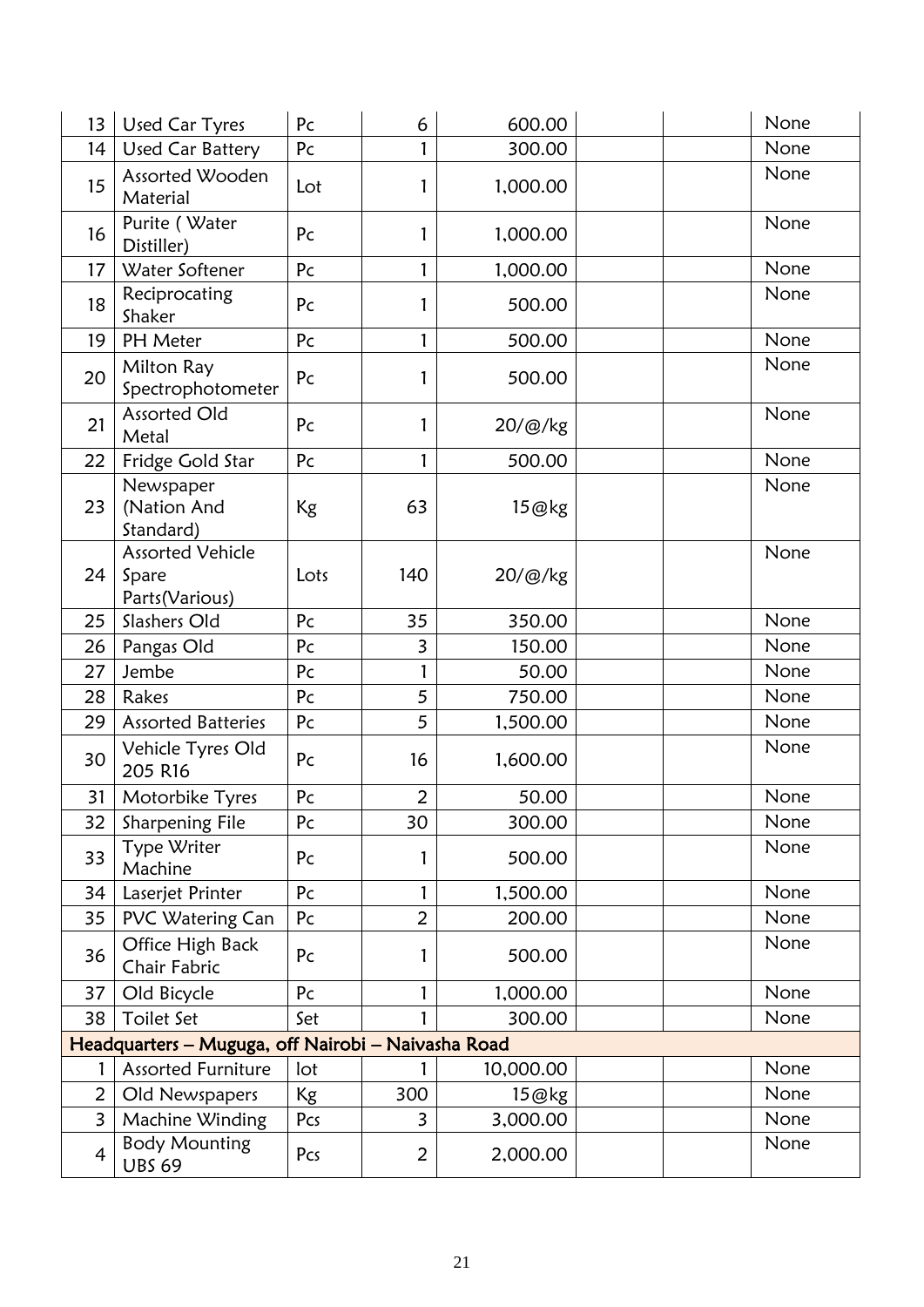| 5              | Switch Relay                     | Pcs       | $\overline{2}$          | 1,000.00  | None |
|----------------|----------------------------------|-----------|-------------------------|-----------|------|
| 6              | <b>Bushes Suspension</b>         | Pcs       | $\overline{3}$          | 1,500.00  | None |
| $\overline{7}$ | Tray Ash                         | Pcs       | 5                       | 1,000.00  | None |
| 8              | <b>Brake Calliper Kit</b>        | Pcs       | 1                       | 1,000.00  | None |
| 9              | Tail Lamp Right                  | Pcs       | 1                       | 1,000.00  | None |
| 10             | Fan Belt                         | Pcs       | 1                       | 500.00    | None |
| 11             | Propeller Shaft<br>York-Bearing  | Pcs       | 1                       | 300.00    | None |
| 12             | <b>Tractor Head</b><br>Lamp Assy | Pcs       | 1                       | 500.00    | None |
| 13             | Lamp Front Corner                | Pcs       | 1                       | 1,000.00  | None |
| 14             | Signal Lens                      | Pcs       | $\overline{3}$          | 900.00    | None |
| 15             | <b>Battery Terminals</b>         | Pcs       | 4                       | 1,200.00  | None |
| 16             | Assorted Tyres                   | Pc        | 87                      | 8,700.00  | None |
| 17             | Old Lawn Mower                   | Pc        | 1                       | 10,000.00 | None |
| 18             | Old Photocopier<br>Machine       | <b>No</b> | 2                       | 20,000.00 | None |
| 19             | Old Fridge                       | <b>No</b> | $\overline{2}$          | 2,000.00  | None |
| 20             | Wooden Cabinets                  | <b>No</b> | $\overline{2}$          | 500.00    | None |
| 21             | Old Oven                         | No        | 1                       | 1,000.00  | None |
| 22             | Old Incubator                    | <b>No</b> | 1                       | 10,000.00 | None |
| 23             | Old Hose Pipe                    | <b>No</b> | 1                       | 10,000.00 | None |
| 24             | <b>Metal Cabinets</b><br>(Old)   | No        | $\overline{\mathbf{3}}$ | 900.00    | None |
| 25             | Old Office Desks                 | <b>No</b> | $\overline{4}$          | 800.00    | None |
| 26             | Old Wooden<br>Tables             | <b>No</b> | 3                       | 600.00    | None |
| 27             | Old Wooden Door                  | No        | 1                       | 5,000.00  | None |
| 28             | Old Fire<br>Extinguisher         | No        | 5                       | 500.00    | None |
| 29             | Old Hose Reel                    | <b>No</b> | 1                       | 5,000.00  | None |
| 30             | Epson Printer-<br>Fx2190 Colour  | Pc        | 1                       | 600.00    | None |
| 31             | Visitors Leather<br>Chair        | <b>No</b> | 1                       | 500.00    | None |
| 32             | Secretarial Chair                | <b>No</b> | 1                       | 500.00    | None |
| 33             | Highback Office<br>Leather Chair | No.       | 1                       | 500.00    | None |
| 34             | <b>HP Desktop</b><br>Monitor     | <b>No</b> | 1                       | 600.00    | None |
| 35             | Fabric Chair                     | <b>No</b> | 1                       | 300.00    | None |
| 36             | Highback Office<br>Leather Chair | <b>No</b> | 1                       | 500.00    | None |
| 37             | Visitors Leather                 | No        | 1                       | 300.00    | None |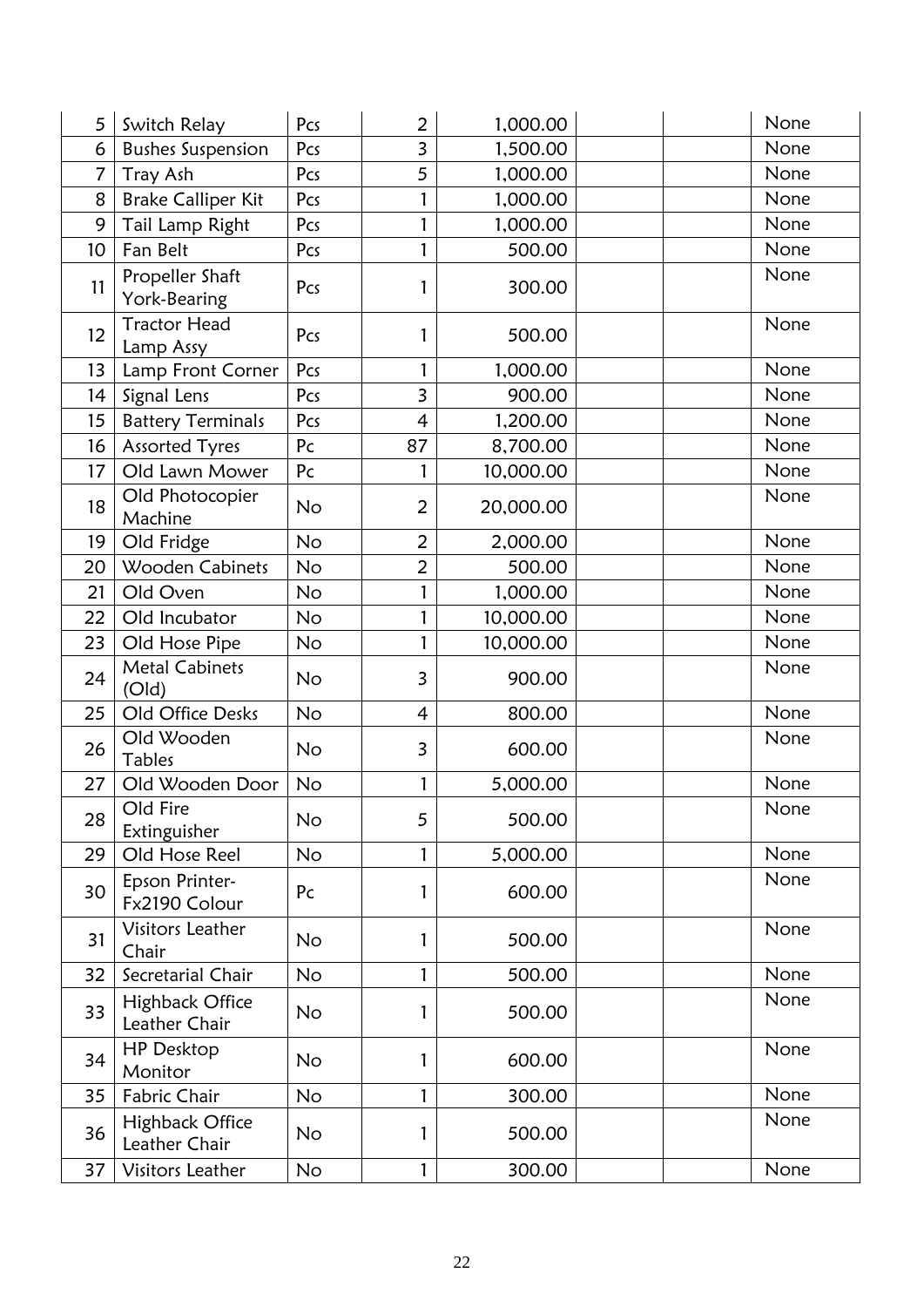|    | Chair                          |           |                |          |      |
|----|--------------------------------|-----------|----------------|----------|------|
| 38 | <b>Casio Calculator</b>        | <b>No</b> | 1              | 100.00   | None |
| 39 | Epson Printer                  | No        | 1              | 600.00   | None |
| 40 | Assorted UPs                   | Pcs       | 6              | 4,800.00 | None |
| 41 | CPU                            | Pcs       | $\overline{2}$ | 900.00   | None |
| 42 | Monitor                        | Pcs       | 1              | 600.00   | None |
| 43 | Printer                        | Pcs       | 1              | 2,000.00 | None |
| 44 | HP Keyboard                    | Pcs       | 1              | 100.00   | None |
| 45 | <b>Extension Cable</b>         | Pcs       | 1              | 50.00    | None |
| 46 | High Back Office<br>Chair      | Pcs       | $\overline{2}$ | 1,000.00 | None |
| 47 | Secretarial Chair              | Pcs       | 1              | 500.00   | None |
| 48 | <b>Assorted Tyres</b>          | Pcs       | 33             | 3,300.00 | None |
| 49 | <b>Assorted Batteries</b>      | Pcs       | 13             | 3,900.00 | None |
| 50 | Office Chair                   | Pcs       | 3              | 1,500.00 | None |
| 51 | CPU                            | Pcs       | 1              | 450.00   | None |
| 52 | <b>Assorted UPS</b>            | Pcs       | $\overline{4}$ | 3,200.00 | None |
| 53 | <b>HP Printers</b>             | Pc        | $\overline{2}$ | 4,000.00 | None |
| 54 | APC.UPS                        | Pc        | 5              | 4,000.00 | None |
| 55 | Mecer UPS                      | Pc        | $\overline{4}$ | 3,200.00 | None |
| 56 | Epson Printer<br>LX300+II      | Pc        | $\overline{2}$ | 1,200.00 | None |
| 57 | <b>Calculator Facit</b>        | Pc        | 1              | 100.00   | None |
| 58 | A4 PAPER<br><b>SHREDDER</b>    | Pc        | 1              | 1,000.00 | None |
| 59 | Electric Kettle                | Pc        | 1              | 500.00   | None |
| 60 | <b>Ramton Kettle</b>           | Pc        |                | 500.00   | None |
| 61 | Paper Punch                    | Pc        | $\overline{2}$ | 300.00   | None |
| 62 | Keyboard                       | Pc        |                | 100.00   | None |
| 63 | <b>USB Portable</b><br>D.Drive | Pc        | 1              | 30.00    | None |
| 64 | AC Power Adaptor               | Pc        | $\overline{2}$ | 400.00   | None |
| 65 | Mouse HP                       | Pc        |                | 20.00    | None |
| 66 | <b>Office Chairs</b>           | Pc        | 4              | 2,000.00 | None |
| 67 | <b>HP Printer PR</b><br>27580  | Pc        | 1              | 600.00   | None |
| 68 | <b>HP Computer</b>             | Pc        | 1              | 450.00   | None |
| 69 | HP Keyboard                    | Pc        |                | 100.00   | None |
| 70 | Dell UPS                       | Pc        | 1              | 800.00   | None |
| 71 | <b>IBM Typewriter</b>          | Pc        |                | 500.00   | None |
| 72 | Meceer UPS                     | Pc        |                | 800.00   | None |
| 73 | APC UPS                        | Pc        | 3              | 2,400.00 | None |
| 74 | <b>HP Computer</b>             | Pc        | 1              | 1,500.00 | None |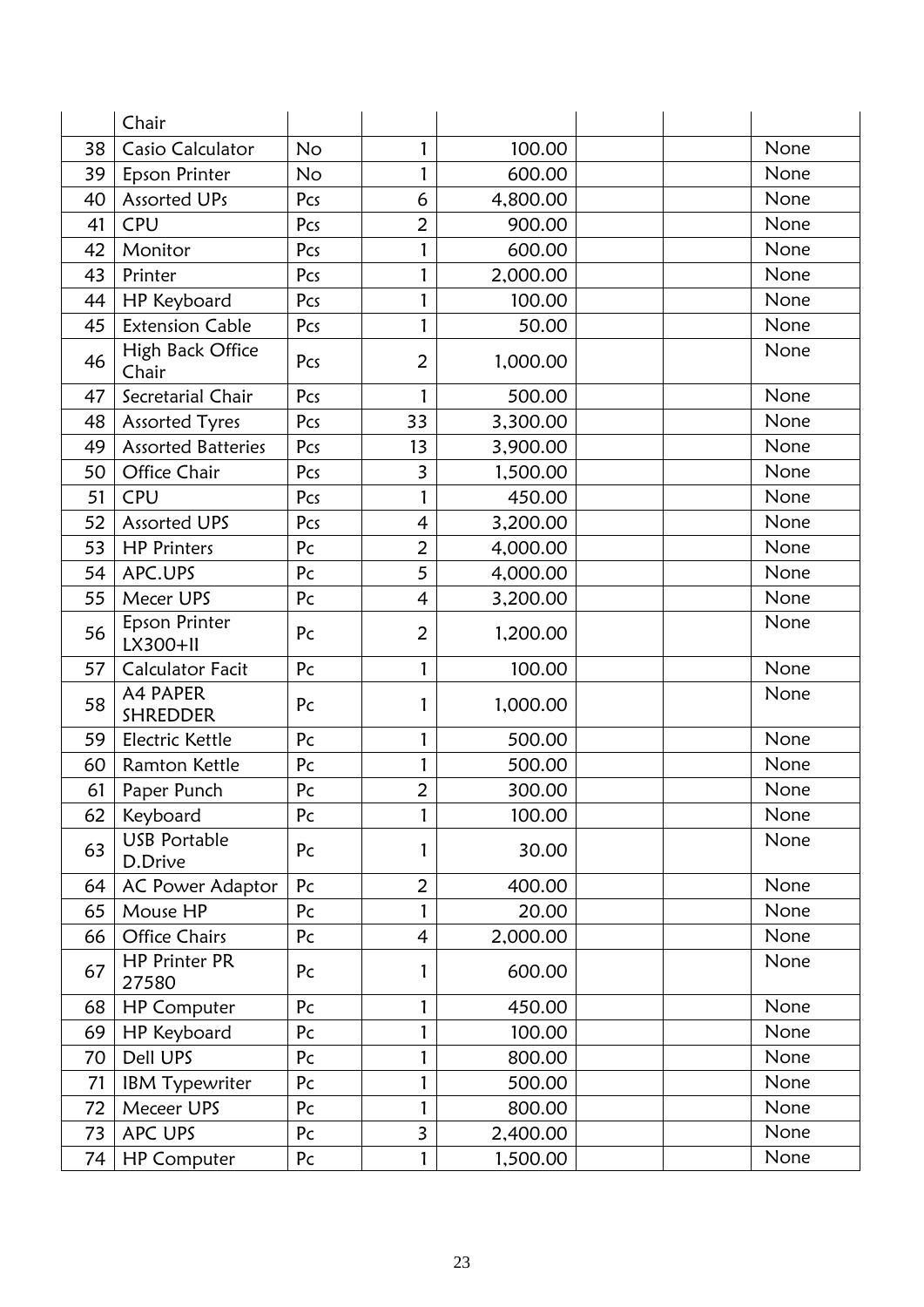| 75  | <b>Monitor Dell</b>                       | Pc | $\overline{2}$ | 1,200.00  | None |
|-----|-------------------------------------------|----|----------------|-----------|------|
| 76  | <b>CBM Calculators</b>                    | Pc | 1              | 100.00    | None |
| 77  | <b>Calculators Big</b><br>Display         | Pc | $\overline{2}$ | 200.00    | None |
| 78  | Arm Chair                                 | Pc | 1              | 500.00    | None |
| 79  | Examination Lamp                          | Pc | 1              | 300.00    | None |
| 80  | Water Dispenser                           | Pc | 1              | 1,000.00  | None |
| 81  | Air Fan                                   | Pc | 1              | 500.00    | None |
| 82  | Dust Bins                                 | Pc | 4              | 200.00    | None |
| 83  | <b>Mettalic Pedal</b>                     | Pc | 1              | 100.00    | None |
| 84  | Pedal Dust Bins<br>(Plastic)              | Pc | $\overline{2}$ | 200.00    | None |
| 85  | <b>UPS</b>                                | Pc | 1              | 800.00    | None |
| 86  | Back Up RS 650                            | Pc | $\overline{2}$ | 1,000.00  | None |
| 87  | Epson LQ 1170                             | Pc | $\overline{2}$ | 1,200.00  | None |
| 88  | Compaq                                    | Pc | $\overline{2}$ | 3,000.00  | None |
| 89  | <b>SUPOWER Battery</b><br>ST3000          | Pc | $\overline{4}$ | 1,200.00  | None |
| 90  | Valve Regulated<br>Lead Acid Battery      | Pc | $\overline{2}$ | 600.00    | None |
| 91  | FY Power Valve-<br>Regulated Lead<br>Acid | Pc | 1              | 300.00    | None |
| 92  | HP Deskjet 3535                           | Pc | 1              | 3,500.00  | None |
| 93  | Monitor 3110T-<br>0380A                   | Pc | 1              | 600.00    | None |
| 94  | Compaq Keyboard                           | Pc | 4              | 400.00    | None |
| 95  | Keyboard HP                               | Pc | 5              | 500.00    | None |
| 96  | Toshiba Laptop<br>1805-5273               | Pc | 1              | 3,500.00  | None |
| 97  | Compaq Laptop<br>PT2211                   | Pc | 1              | 4,000.00  | None |
| 98  | Smart UPS 3000                            | Pc | 5              | 7,500.00  | None |
| 99  | Smart UPS 750                             | Pc | 6              | 3,000.00  | None |
| 100 | APC UPS                                   | Pc | 7              | 5,600.00  | None |
| 101 | <b>MECER UPS</b>                          | Pc | 5              | 4,000.00  | None |
| 102 | Smart PRO UPS                             | Pc | 1              | 800.00    | None |
| 103 | APC UPS<br><b>SUA3000RM12U</b>            | Pc | $\overline{2}$ | 10,000.00 | None |
| 104 | <b>HP</b> Laserjet<br>P2015D              | Pc | 1              | 2,500.00  | None |
| 105 | <b>HP Compaq</b><br><b>DC7800P</b>        | Pc | $\overline{2}$ | 7,000.00  | None |
| 106 | <b>ASTVISION 5L</b>                       | Pc | 1              | 500.00    | None |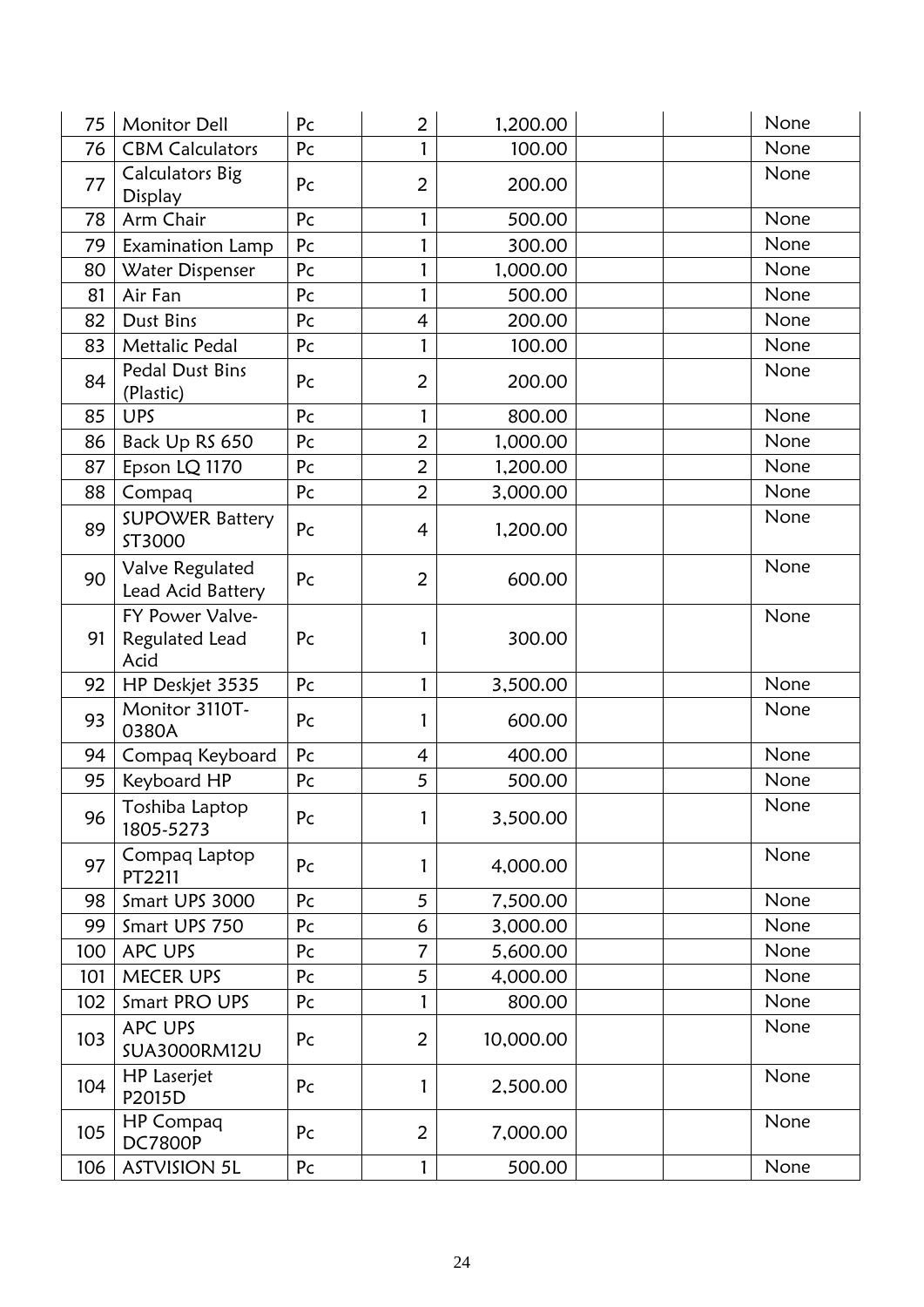| 107 | <b>DELL Monitor</b>                                                  | Pc             | 1              | 600.00   | None |
|-----|----------------------------------------------------------------------|----------------|----------------|----------|------|
| 108 | <b>HP Monitor</b><br>N1706                                           | Pc             | $\overline{3}$ | 1,800.00 | None |
| 109 | <b>DELL CPU</b>                                                      | Pc             | $\overline{4}$ | 6,000.00 | None |
| 110 | <b>HP CPU</b>                                                        | Pc             | 1              | 1,500.00 | None |
| 111 | IBM 6747-2<br>Typewriter                                             | Pc             | $\overline{2}$ | 1,000.00 | None |
| 112 | HP Deskjet F380                                                      | Pc             | 1              | 3,500.00 | None |
| 113 | <b>HP</b> Laserjet<br>C4127X                                         | Pc             | 1              | 3,500.00 | None |
| 114 | Compaq Server<br>3892007                                             | Pc             | 1              | 3,000.00 | None |
| 115 | HP Laserjet 1320                                                     | Pc             | $\mathbf{1}$   | 3,500.00 | None |
| 116 | Monitor-Dell -<br>Date Of<br>Manufacture<br><b>March 2005</b>        | Pc             | 1              | 600.00   | None |
| 117 | Dell-CPU - Serial<br>No. 2CFHM1J -<br>Model DCNE -<br>Optiplex Gx280 | Pc             | 1              | 1,500.00 | None |
| 118 | Keyboard - Dell<br>Model SK-8115                                     | Pc             | 1              | 100.00   | None |
| 119 | Monitor-Dell -<br>Date Of<br>Manufacture May<br>2005                 | Pc             | 1              | 600.00   | None |
| 120 | Dell-CPU -<br>Optiplex Gx280                                         | Pc             | $\mathbf{1}$   | 1,500.00 | None |
| 121 | Keyboard - Dell<br>Model SK-8115                                     | Pc             | $\mathbf{1}$   | 100.00   | None |
| 122 | APC UPS (Back<br>$Up$ ) -                                            | Pc             | 1              | 800.00   | None |
| 123 | HP Scanner N6350                                                     | P <sub>C</sub> | $\mathbf{1}$   | 2,500.00 | None |
| 124 | <b>UPS (APC UPS</b><br>1500VA)                                       | Pcs            |                | 900.00   | None |
| 125 | UPS (APC RS<br>650VA)                                                | Pcs            | 1              | 500.00   | None |
| 126 | <b>UPS (EATON UPS)</b>                                               | Pcs            | $\overline{2}$ | 1,600.00 | None |
| 127 | <b>UPS (MECCER</b><br>750VA)                                         | Pcs            | $\overline{2}$ | 1,000.00 | None |
| 128 | <b>WOODEN CARD</b><br>CATALOGUE<br><b>CABINET</b>                    | Pcs            | $\mathbf{1}$   | 700.00   | None |
| 129 | <b>COMPAQ</b><br><b>DESKTOP</b>                                      | Pcs            | $\overline{2}$ | 1,200.00 | None |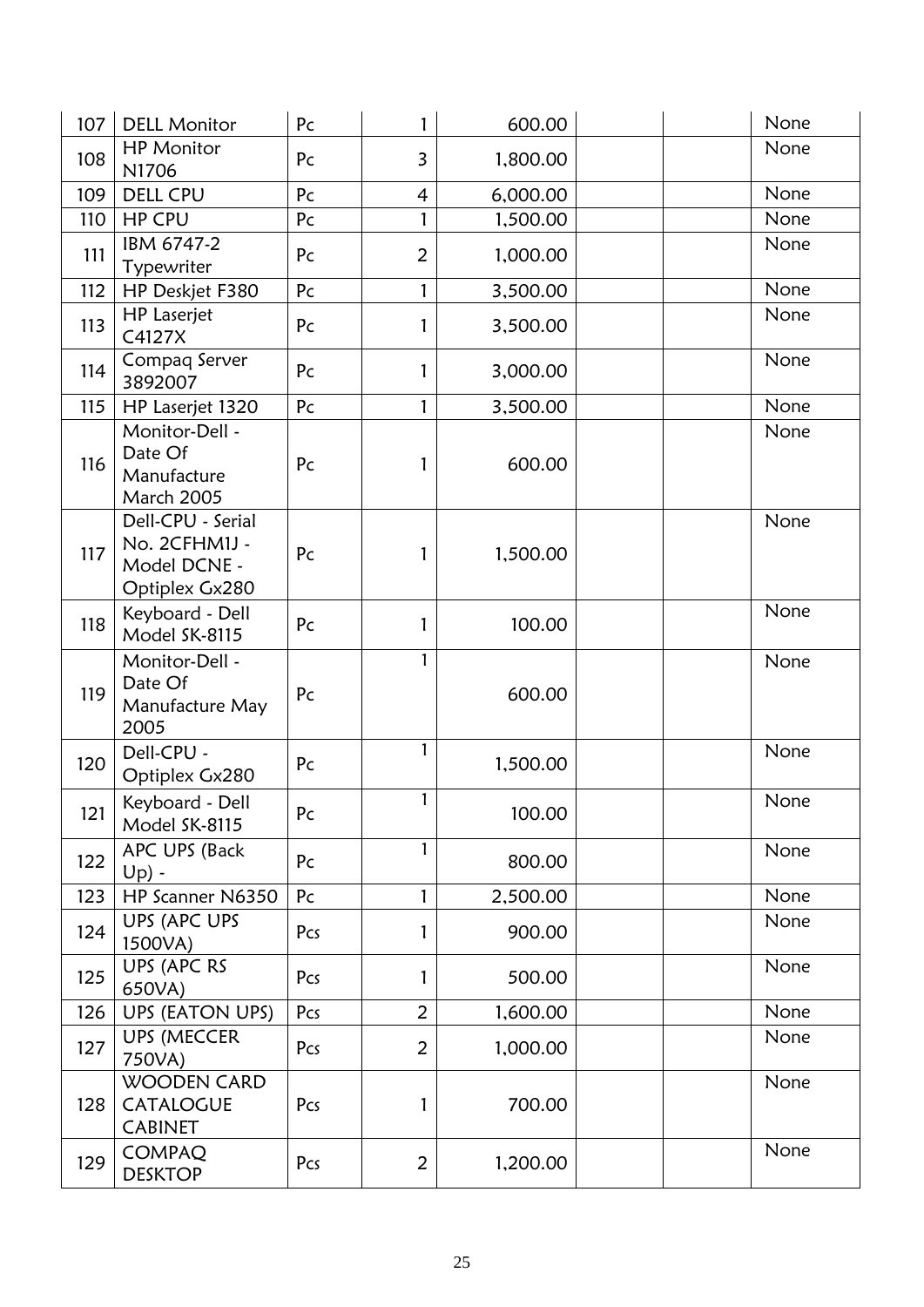|     | <b>MONITORS (CRT)</b><br>14"                         |     |                |          |      |
|-----|------------------------------------------------------|-----|----------------|----------|------|
| 130 | <b>SYSTEM UNITS</b><br>(Cpus)                        | Pcs | $\overline{4}$ | 6,000.00 | None |
| 131 | <b>Assorted UPS</b>                                  | Pcs | 8              | 6,400.00 | None |
| 132 | HP SCANJET 5590                                      | Pcs | 1              | 2,500.00 | None |
| 133 | HP LASERJET 2100                                     | Pcs | 1              | 3,000.00 | None |
| 134 | <b>HP OFFICEJET</b><br>7130                          | Pcs | 1              | 3,000.00 | None |
| 135 | <b>HP KEYBOARD</b>                                   | Pcs | 1              | 100.00   | None |
| 136 | <b>HP DESKJET</b><br>990cxi                          | Pcs | 1              | 3,000.00 | None |
| 137 | <b>DELL LCD</b><br><b>MONITOR</b>                    | Pcs | 1              | 600.00   | None |
| 138 | <b>DELL CPU</b>                                      | Pcs | 1              | 1,500.00 | None |
| 139 | <b>DELL KEYBOARD</b>                                 | Pcs | 1              | 100.00   | None |
| 140 | <b>MICROSCOPE</b>                                    | Pcs | 1              | 5,000.00 | None |
| 141 | HP A380 Zoom<br><b>ELMO Overhead</b><br>Projector    | Pcs | 1              | 3,000.00 | None |
| 142 | HP 2450 LV ELMO<br>Overhead<br>Projector             | Pcs | 1              | 2,000.00 | None |
| 143 | <b>GPJ 530R</b><br>Overhead<br>Projector             | Pcs | 2              | 3,000.00 | None |
| 144 | <b>TC 29GF 10R</b><br>Panasonic Color<br>Tν          | Pcs | 1              | 2,000.00 | None |
| 145 | Sony VPL EX7<br>Data Projector                       | Pcs | 1              | 3,500.00 | None |
| 146 | Sony VPL EX242<br>Projector                          | Pcs | 1              | 3,000.00 | None |
| 147 | Sony VPL CS7<br>Projector                            | Pcs | 1              | 5,000.00 | None |
| 148 | ELMO 16 CL<br>Projector                              | Pcs | 1              | 1,500.00 | None |
| 149 | <b>BT S1460Y</b><br>Panasonic Colour<br>Tν           | Pcs | 1              | 1,500.00 | None |
| 150 | <b>BT S100Y</b><br>Panasonic Colour<br>Video Monitor | Pcs | 1              | 2,000.00 | None |
| 151 | Elmo<br>Ominigraphic 253<br>slide projector          | Pcs | 1              | 3,000.00 | None |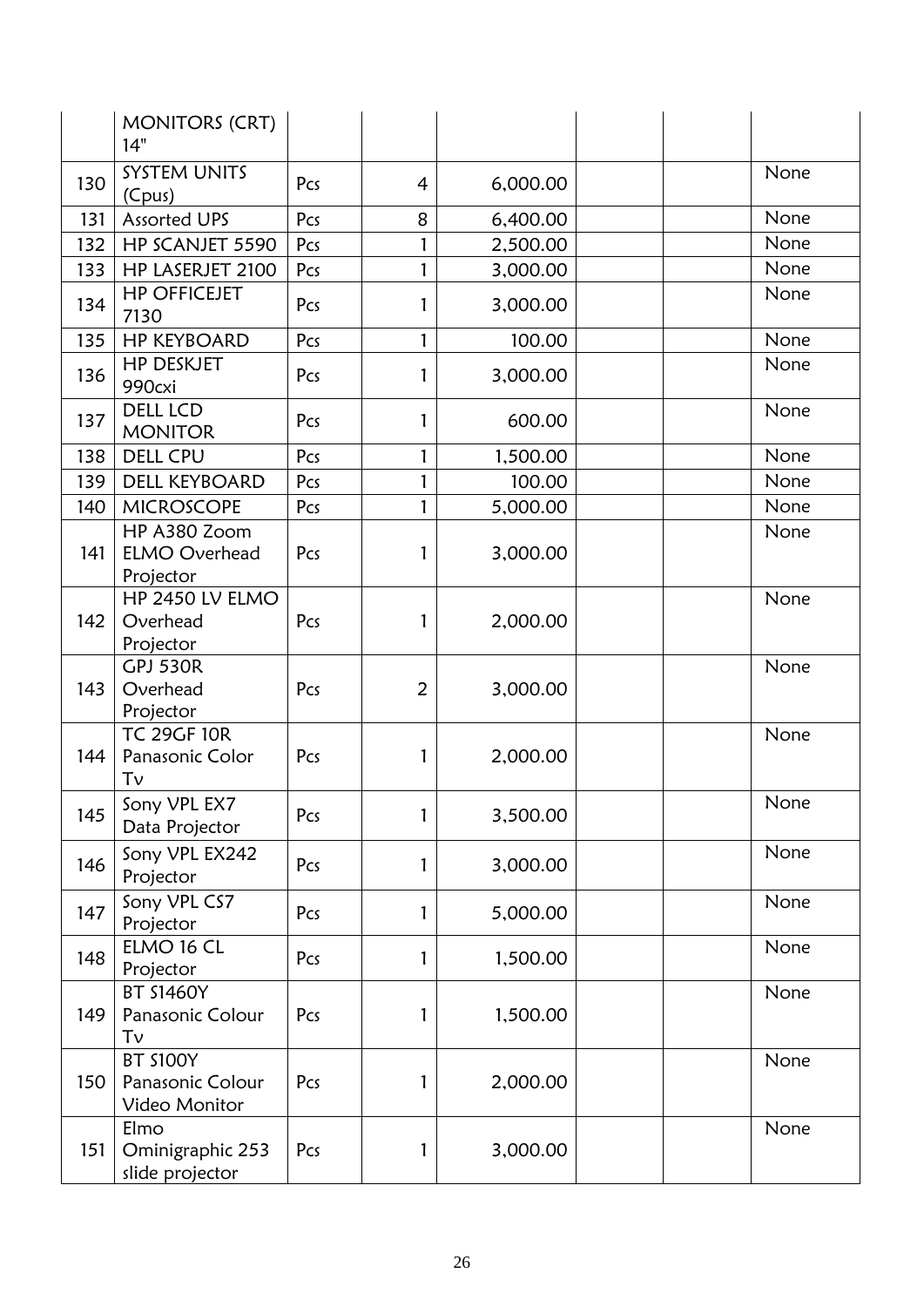| 152 | AG B745 E Battery<br>Panasonic Battery<br>Charger+Battery 5  | Pcs | 1              | 500.00    | None |
|-----|--------------------------------------------------------------|-----|----------------|-----------|------|
| 153 | <b>National Camera</b><br>Model NV M5AM                      | Pcs | 1              | 4,000.00  | None |
| 154 | Charger TCR 2411                                             | PC  | 1              | 1,000.00  | None |
| 155 | Panasonic AG<br>7450 Video<br><b>Cassette Player</b>         | Pcs | 1              | 5,000.00  | None |
| 156 | Panasonic Tripod<br>Mounting Adapter<br>WV QT700             | Pcs | 1              | 700.00    | None |
| 157 | Panasonic AG<br>7750HE Recorder                              | Pcs | 1              | 5,000.00  | None |
| 158 | WV F700A Color<br>Video Camera                               | Pcs | 1              | 10,000.00 | None |
| 159 | Assortment Of<br>Office Chair<br>Frames (Plastic &<br>Metal) | Lot | Lot            | 1,000.00  | None |
| 160 | Scanner-<br>HPWO270A                                         | Pc  | $\overline{2}$ | 7,000.00  | None |
| 161 | Power Back-Up -<br>750V                                      | Pc  | 1              | 500.00    | None |
| 162 | Power Back-Up -<br>1500V                                     | Pc  | 1              | 900.00    | None |
| 163 | Priner-Hewlett<br>Packard Laserjet 4<br>Plus                 | Pc  | 1              | 2,500.00  | None |
| 164 | Printer Epson LQ-<br>$1050+$                                 | Pc  |                | 600.00    | None |
| 165 | Computer<br>Compaq-Monitor<br>(5510)                         | Pc  | 1              | 600.00    | None |
| 166 | Computer<br>(IBM)(466Dx2/D)                                  | Pc  | 1              | 1,500.00  | None |
| 167 | Keyboard                                                     | Pc  | 4              | 400.00    | None |
| 168 | <b>UPS Black-</b>                                            | Pc  | $\overline{3}$ | 2,400.00  | None |
| 169 | Assortment old<br>Metal                                      | Lot | 1              | 20/@kg    | None |
| 170 | Hewlett Packard<br>LaserJet 110                              | Pc  | 1              | 3,000.00  | None |
| 171 | LaserJet P2015d                                              | Pc  | $\mathbf{1}$   | 3,500.00  | None |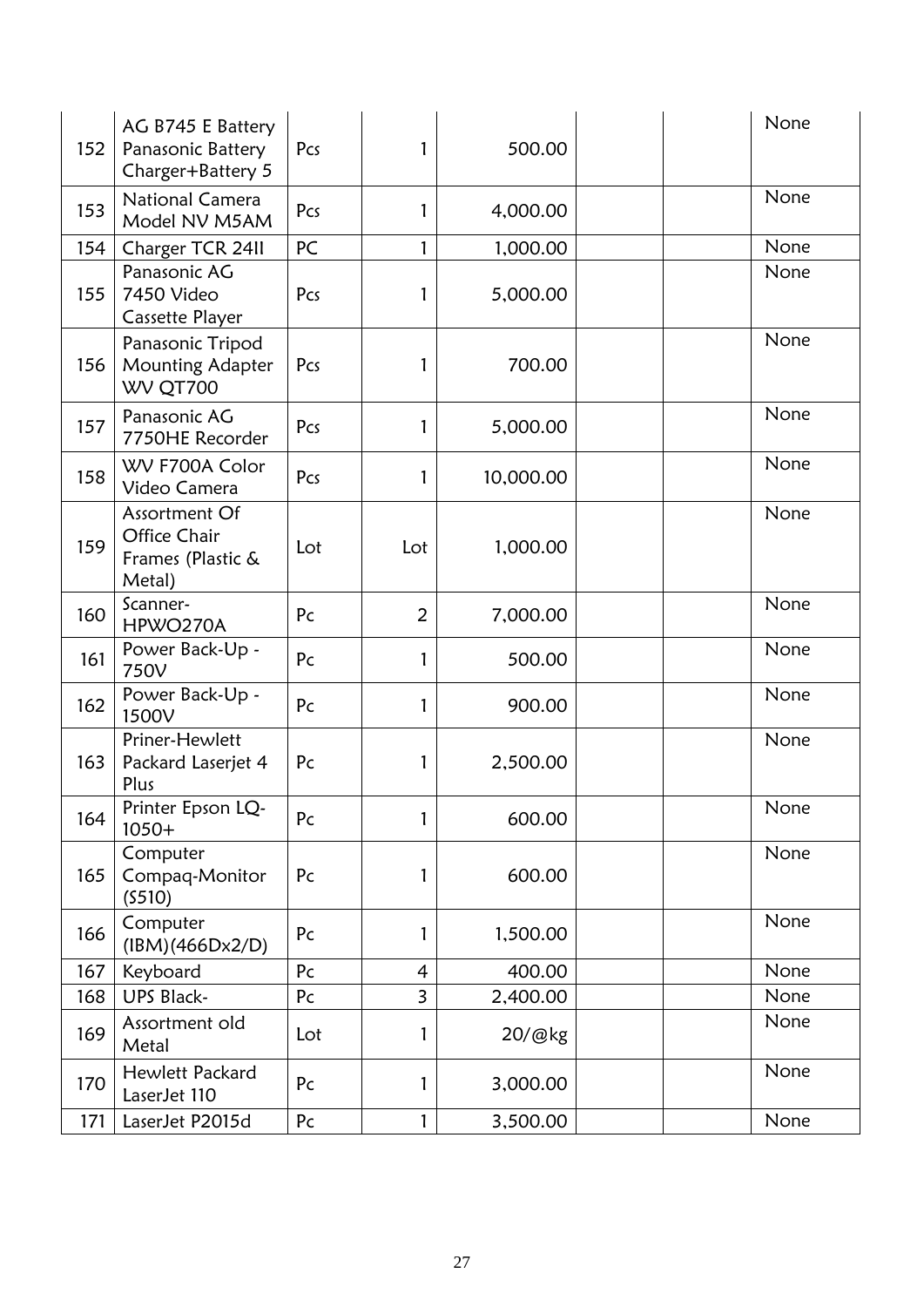<span id="page-31-0"></span>

| 172 | Computer/Printer<br>Cabinet With<br><b>Rubber Caster</b><br>Wheels Made Of<br>Laminated Boards | Pc | 9  | 15,000.00 |  | None |
|-----|------------------------------------------------------------------------------------------------|----|----|-----------|--|------|
| 173 | <b>Toto Toilet Seats</b><br>With Attached<br>Cisterns                                          | Pc | 20 | 1,000.00  |  | None |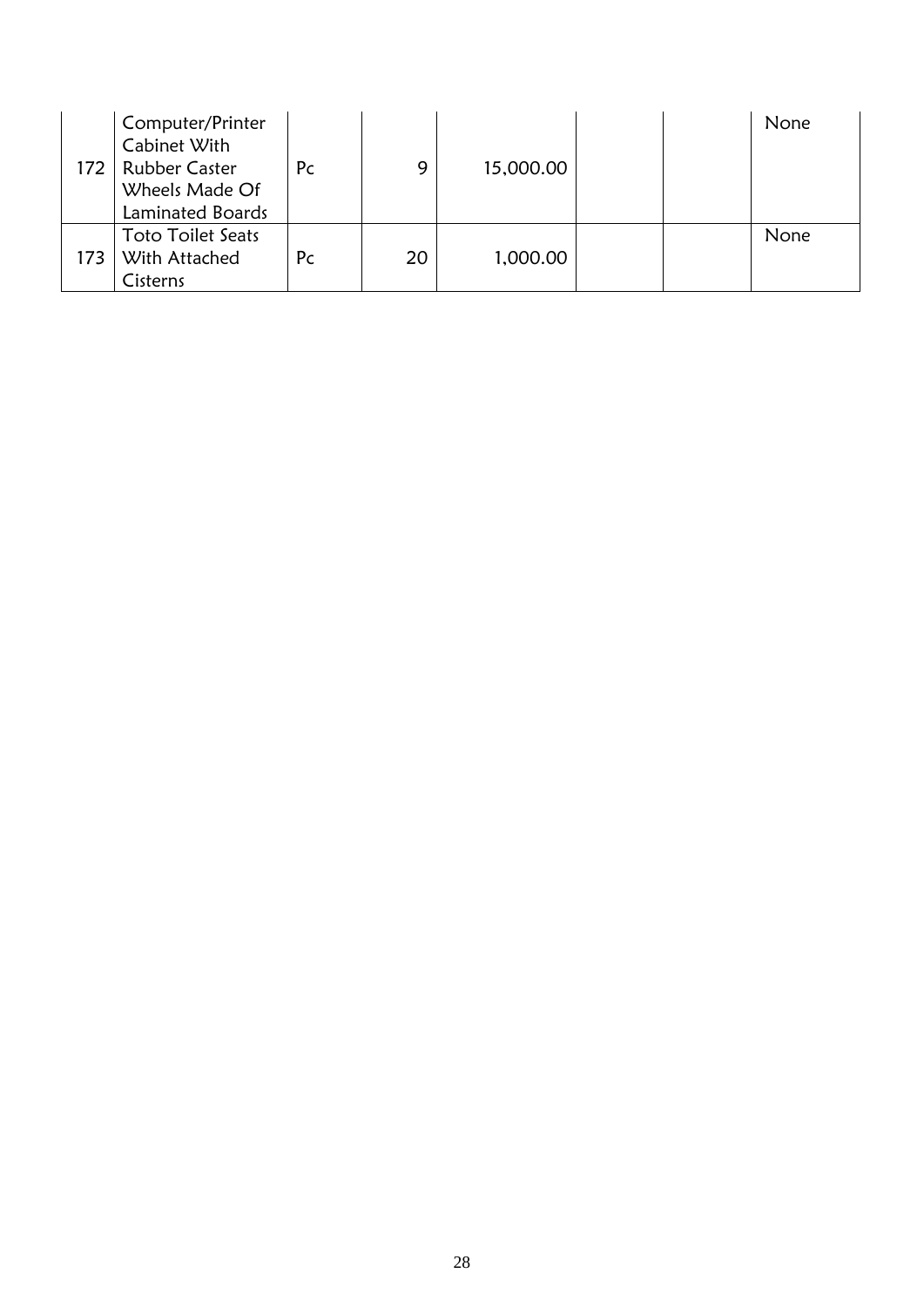# SECTION III - CONDITIONS OF TENDER

- 1.1 A tenderer may tender for each item or each lot and may tender for as many items or lots s/he wishes.
- 1.2 Tenderers who will be awarded contracts will be required to pay for the items after 14 days and not later than 21 days. Failure to which the contract award will be cancelled and the deposit forfeited. If there is an administrative review, the review procedures shall be followed.
- 1.3 Tenderers who will not be awarded contracts will be refunded the deposits within fourteen (14) days after notification of the communication of the contract awards.
- 1.4 Tenderers will be required to collect the items they have paid for within fourteen (14) days after making the payment, failure to which storage charges will be charged as indicated in the appendix to Conditions of Tender.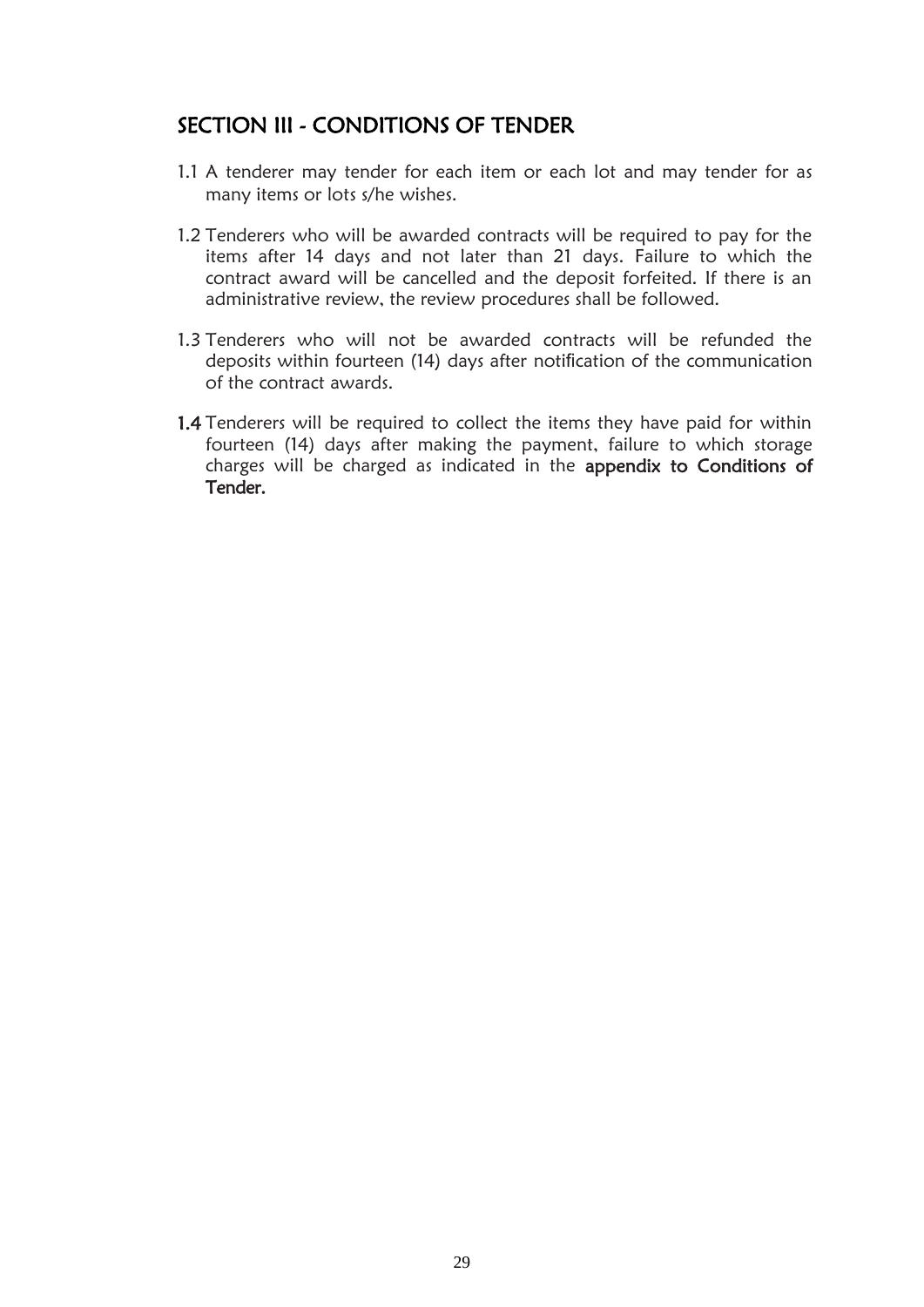# <span id="page-33-0"></span>SECTION IV - STANDARD FORMS

#### Note on Standard Forms

The form of tender and the confidential business questionnaire form and must be completed by the tenderers and returned with the tender. Failure to complete any of these forms will lead to the disqualification of the tenderer.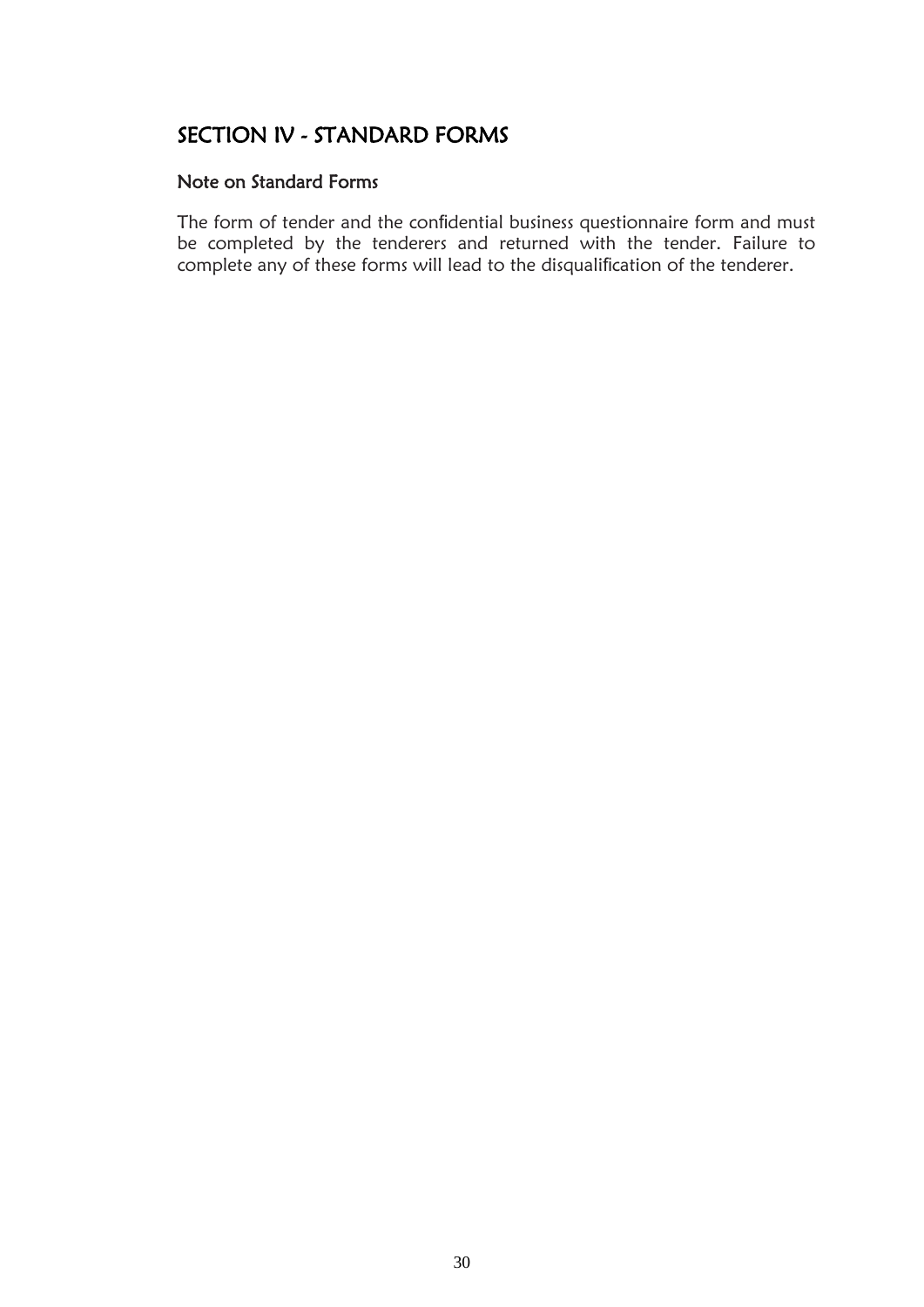# <span id="page-34-0"></span>1. Form of Tender

| To:                  |  |
|----------------------|--|
|                      |  |
|                      |  |
| and address of KEFRI |  |

| Date: |  |
|-------|--|
| .     |  |

Tender No............................

Gentlemen and/or Ladies:

- 1. Having examined the tender documents including addenda and having examined the items on sale, we the undersigned, offer to purchase and collect all the items offered to us in conformity with the said tender documents for the sum of…………........……................................................................... [total tender amount in words and *fi*gures] or such other sums as may be ascertained in accordance with the Schedule of Items and Prices attached here with and made part of this Tender.
- 2. We undertake, if our Tender is accepted, to pay for and collect the items in accordance with the requirements of the tender.
- 3. We agree to adhere by the tender price for a period of....[number] days from the date fixed for tender opening of the Instructions to tenderers, and it shall remain binding upon us and may be accepted at any time before the expiration of that period.
- 4. We understand that you are not bound to accept the highest or any tender that you may receive.

<span id="page-34-1"></span>

|      |                |          |              |          |       | о                   |
|------|----------------|----------|--------------|----------|-------|---------------------|
| ltem | Description of | Location | Unit of      | Total    | Unit  | <b>Total Tender</b> |
| No.  | Item           |          | <b>Issue</b> | Quantity | price | Price               |
|      |                |          |              |          |       |                     |
|      |                |          |              |          |       |                     |
|      |                |          |              |          |       |                     |
|      |                |          |              |          |       |                     |
|      |                |          |              |          |       |                     |

## SCHEDULE OF ITEMS AND PRICES

Dated this day of 20 \_\_\_\_\_\_\_\_\_\_\_\_\_\_\_\_\_\_\_\_\_\_\_\_\_

| [ <i>Signature</i> ]                                | [ln the capacity of] |
|-----------------------------------------------------|----------------------|
| Duly authorized to sign tender for and on behalf of |                      |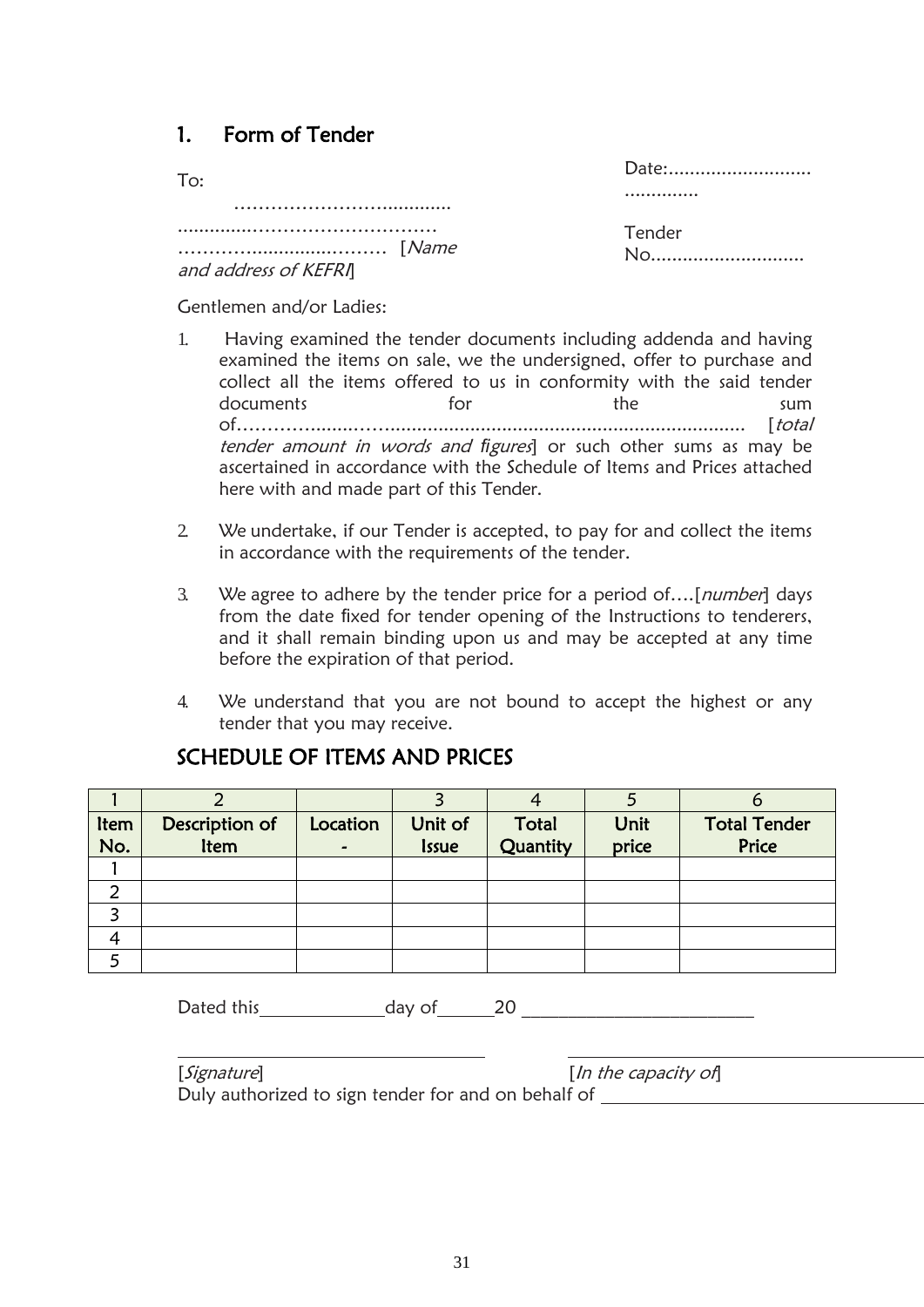# Con**fi**dential Business Questionnaire Form

You are requested to give the particulars indicated in Part 1 and either Part 2(a), 2(b) or 2(c) whichever applies to your type of business.

You are advised that it is a serious offence to give false information on this form.

You are requested to give the particulars indicated in Part 1 and either Part 2(a), 2(b) or 2(c) whichever applies to your type of business.

You are advised that it is a serious offence to give false information on this form

#### Part 1 – General

| Maximum value of business which you can handle at any one time Kenya |
|----------------------------------------------------------------------|
|                                                                      |
|                                                                      |

### Part 2 (a) – Sole Proprietor or Individual

### Part 2 (b) Partnership

Given details of partners as follows:

| Name                                                                          | Nationality | <b>Citizenship Details</b> | Shares |
|-------------------------------------------------------------------------------|-------------|----------------------------|--------|
|                                                                               |             |                            |        |
| [Name, Designation and Signature of Tenders Representative in the<br>Company] |             |                            |        |
|                                                                               |             |                            |        |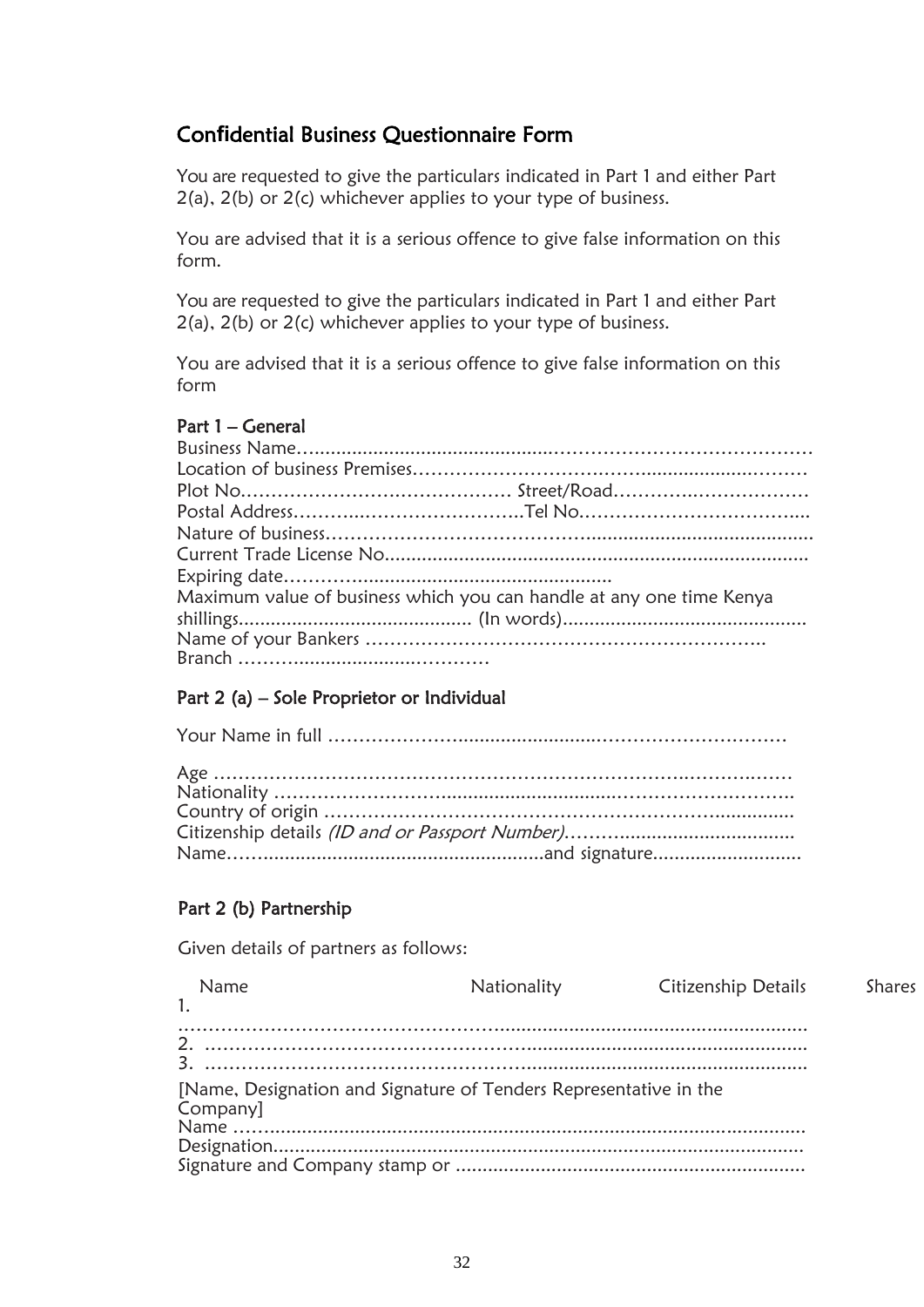# Part 2 (c) - Registered Company (Private or Public)

| State the nominal and issued capital of company - Nominal         |                                 |        |
|-------------------------------------------------------------------|---------------------------------|--------|
| Given details of all directors as follows:<br>Name                | Nationality Citizenship Details | Shares |
| [Name, Designation and Signature of Tenders Representative in the |                                 |        |
| Company]                                                          |                                 |        |
|                                                                   |                                 |        |
|                                                                   |                                 |        |
| Signature and Company stamp or                                    |                                 |        |
|                                                                   |                                 |        |
|                                                                   |                                 |        |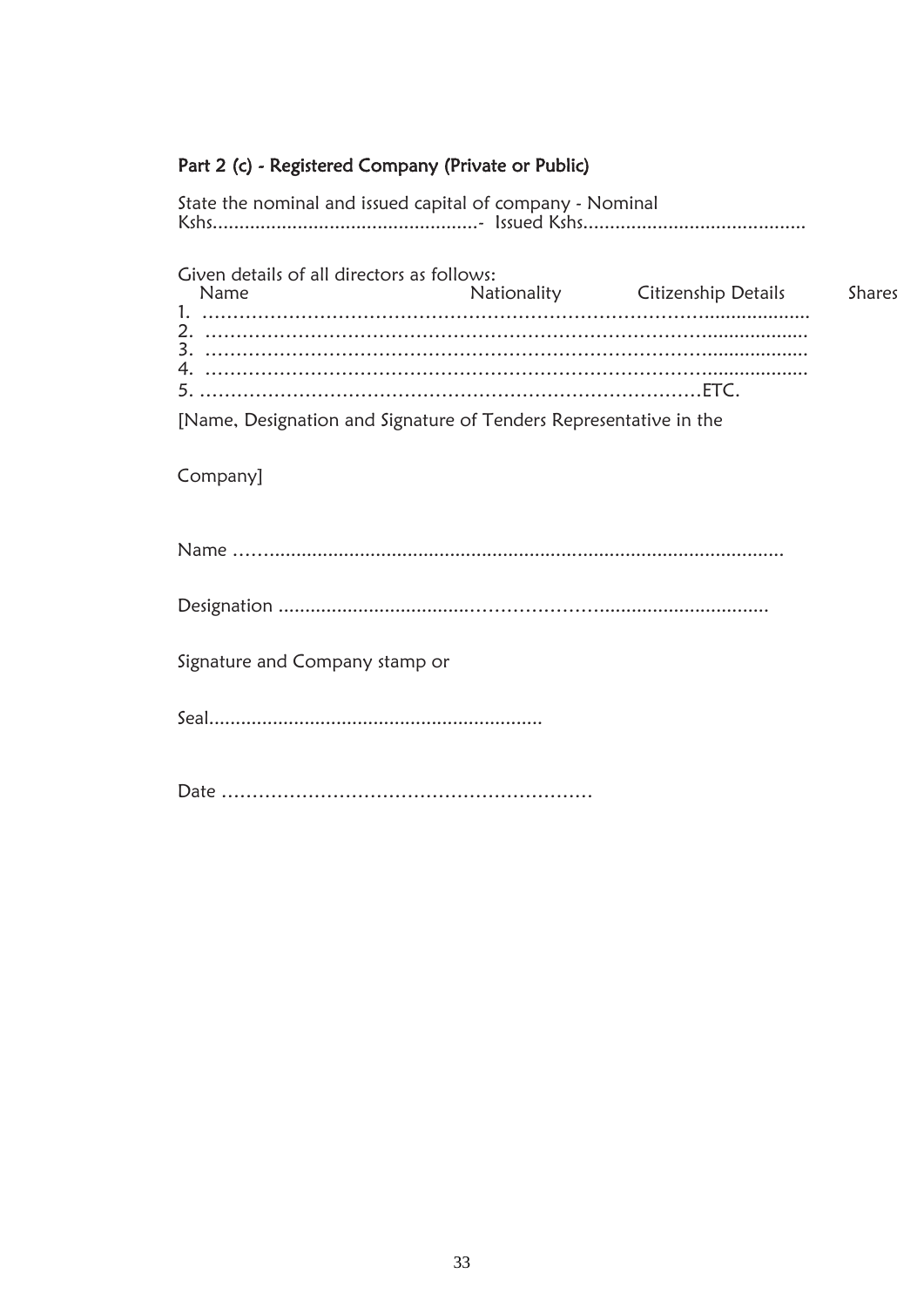# SELF-DECLARATION FORMS

### FORM SD1

# SELF DECLARATION THAT THE PERSON/TENDERER IS NOT DEBARRED IN THE MATTER OF THE PUBLIC PROCUREMENT AND ASSET DISPOSAL ACT 2015.

I,……………………………………., of Post Office Box …….………………………. being a resident of ………………………………….. in the Republic of ……………………………. do hereby make a statement as follows:-

- 1. THAT I am the Company Secretary/Chief Executive/Managing Director/Principal Officer/ Director of ………....……………………………….. (Insert name of the Company) who is a Bidder in respect of Tender No. ..................... for……………………. (Insert tender title/description) for……………………. (Insert name of the KEFRI) and duly authorized and competent to make this statement.
- 2. THAT the aforesaid Bidder, its Directors and subcontractors have not been debarred from participating in procurement proceeding under Part IV of the Act.
- 3. THAT what is deponed to here in above is true to the best of my knowledge, information and belief.

………………………………………

…………..................…………… (Title) (Signature) (Date)

Bidder's Official Stamp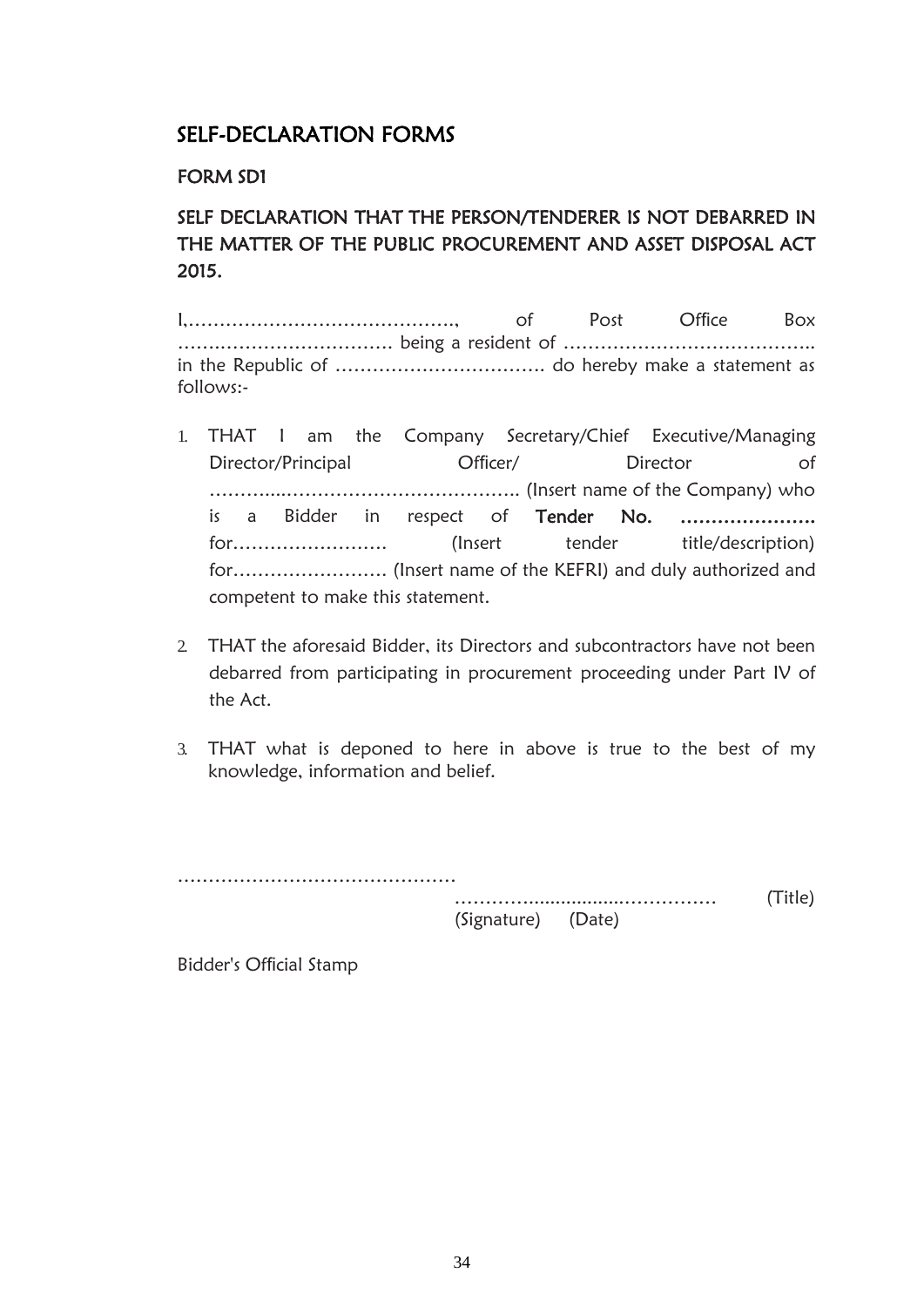### FORM SD2

#### SELF-DECLARATION THAT THE PERSON/TENDERER WILL NOT ENGAGE IN ANY CORRUPT OR FRAUDULENT PRACTICE.

I, …………………………………….of P. O. Box ………………………. being a resident of.................................... ………………………… in the Republic of ……….........……….. do hereby make a statement as follows:-

- 1. THAT I am the Chief Executive/Managing Director/Principal Officer/Director of…….......................................….. .............................. (Insert name of the Company) who is a Bidder in respect of Tender No.......................... for …………………….. (Insert tender title/description) for………...........……… (Insert name of the KEFRI) and duly authorized and competent to make this statement.
- 2. THAT the aforesaid Bidder, its servants and/or agents/subcontractors will not engage in any corrupt or fraudulent practice and has not been requested to pay any inducement to any member of the Board, Management, Staff and/or employees and/or agents of……………………..(insert name of the KEFRI) which is the KEFRI.
- 3. THAT the aforesaid Bidder, its servants and/or agents /subcontractors have not offered any inducement to any member of the Board, Management, Staff and/or employees and/or agents of ……………………..(name of the KEFRI).
- 4. THAT the aforesaid Bidder will not engage/has not engaged in any corrosive practice with other bidders participating in the subject tender
- 5. THAT what is deponed to here in above is true to the best of my knowledge information and belief.

……………………………………… ………………………................. …………..................…………… (Title) (Signature) (Date)

Bidder's Official Stamp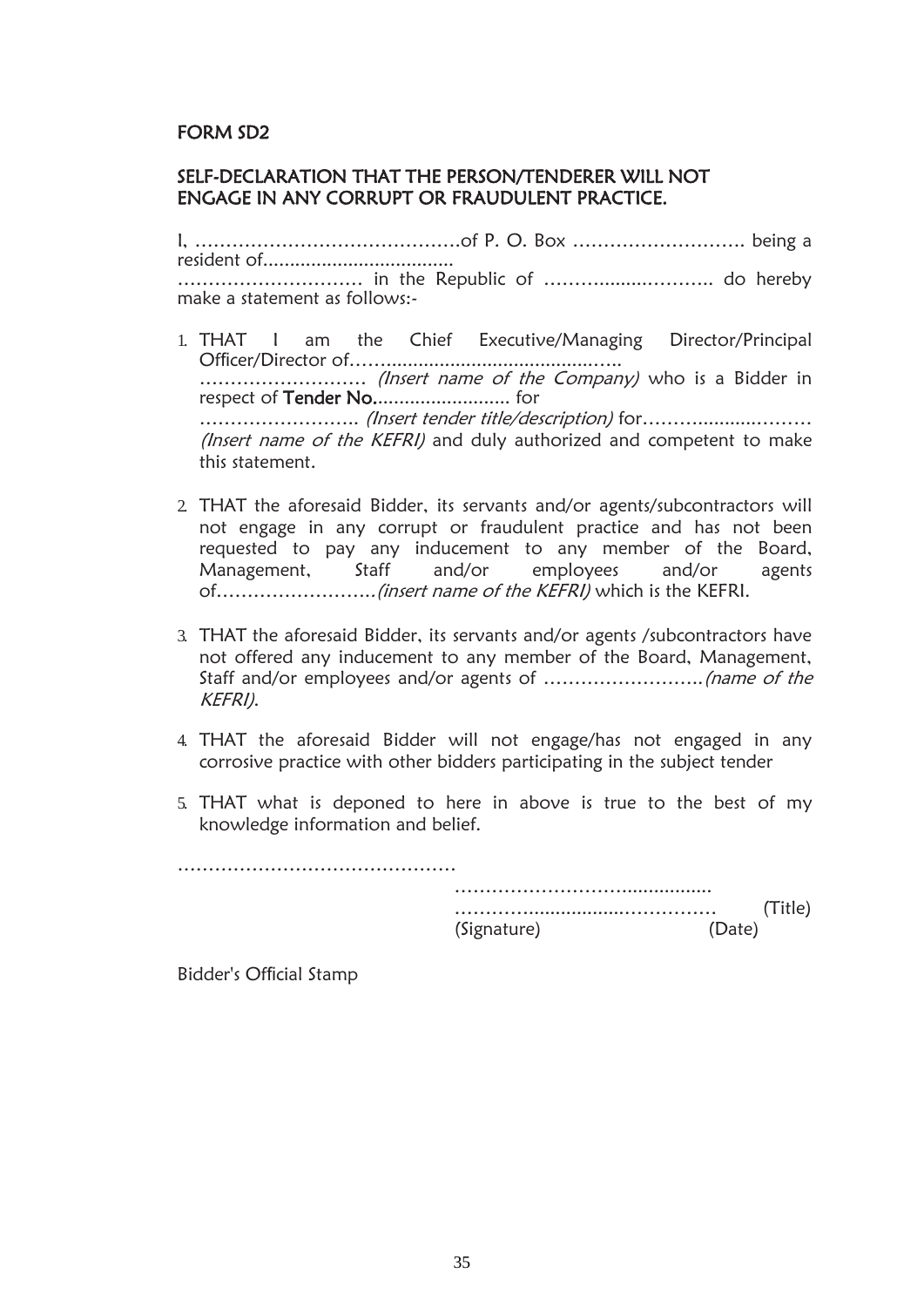# DECLARATION AND COMMITMENT TO THE CODE OF ETHICS

I …………………………………........................................................ (person) on behalf of (Name of the Business/ Company/Firm)……………………………………………………..declare that I have read and fully understood the contents of the Public Procurement & Asset Disposal Act, 2015, Regulations and the Code of Ethics for persons participating in Public Procurement and Asset Disposal Activities in Kenya and my responsibilities under the Code.

I do here by commit to abide by the provisions of the Code of Ethics for persons participating in Public Procurement and Asset Disposal.

| Office addressTelephone E-mail                |    |     |
|-----------------------------------------------|----|-----|
| Name                                          | 0f | the |
| (Company Seal/ Rubber Stamp where applicable) |    |     |
| Witness                                       |    |     |
|                                               |    |     |
|                                               |    |     |
|                                               |    |     |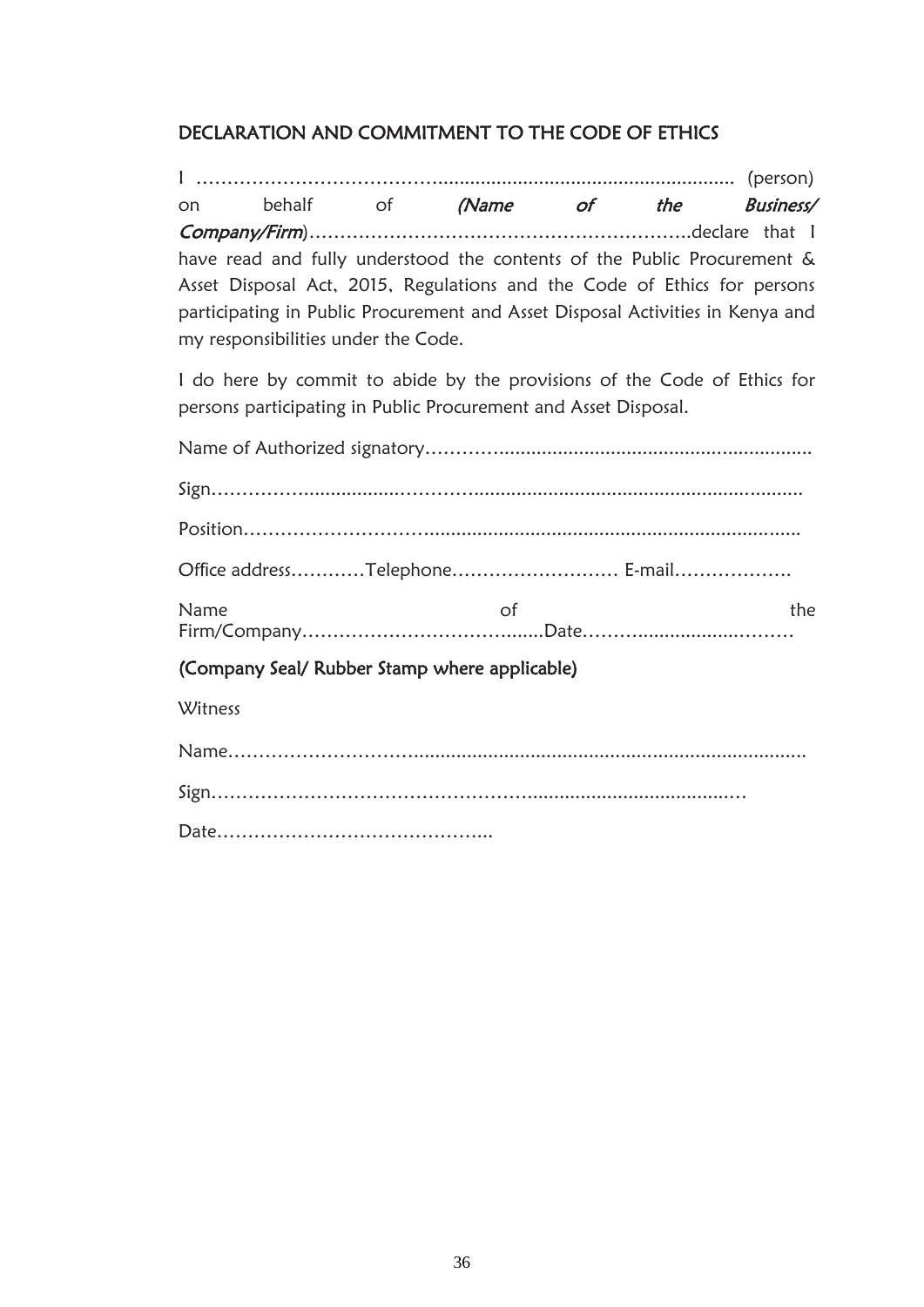# LETTER OF NOTIFICATION OF AWARD

[Letter head paper of the KEFRI] [Date]

To: *[name and address of the Contractor]* This is to notify you that your Tender dated *[date]* for the purchase of the items and at prices listed on the table below is here by accepted by…………..............................................…............. (Name of KEFRI).

Please acknowledge receipt of this letter of notification by signing the attached copy and returning it to us within 14 days of the issue of the notification to signify your acceptance of this award. Your signing the attached copy will constitute a contract between us and yourselves for sale of the said items.

On signature of the copy of the letter of notification, you are required to pay the balance of the tender price within 14 days and collect the items.

In connection with this award, you may contact the Officer(s) whose particulars appear below on the subject matter of this letter of notification of award.

### OFFERED ITEMS AND PRICES

| ltem | Description of Item             | <b>Total Quantity</b> | Unit price | <b>Offered Price</b> |
|------|---------------------------------|-----------------------|------------|----------------------|
| No.  |                                 |                       |            |                      |
|      |                                 |                       |            |                      |
| ົ    |                                 |                       |            |                      |
|      |                                 |                       |            |                      |
|      |                                 |                       |            |                      |
|      | <b>TOTAL PRICE OF ALL ITEMS</b> |                       |            | <b>XXXXX</b>         |

| Authorized |
|------------|
|            |
|            |
|            |
|            |
|            |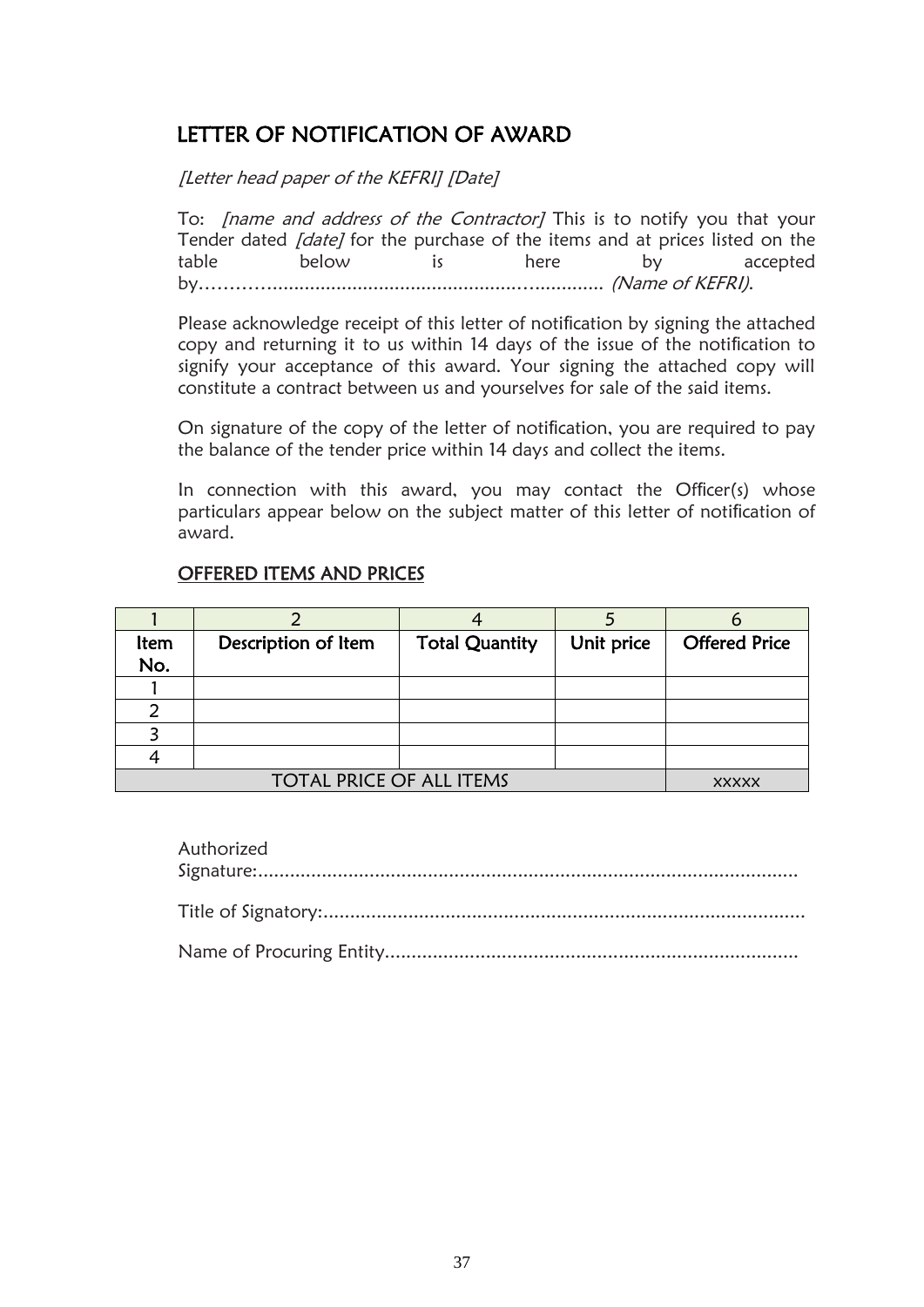# COPY OF THE LETTER OF NOTIFICATION OF AWARD

(To be signed by the Purchaser) [Letterhead paper of the KEFRI] [Date]

To: [name and address of the Purchaser]

This is to notify you that your Tender dated [date] for the purchase of the items and at prices listed on the table below is hereby accepted by…………...................................................…… (name of KEFRI).

Please acknowledge receipt of this letter of notification by signing the attached copy and returning it to us within 14 days of the issue of the notification to signify your acceptance of this award. Your signing the attached copy will constitute a contract between us and yourselves for sale of the said items.

On signature of the copy of the letter of notification, you are required to pay the balance of the tender price within 14 days and collect the items.

In connection with this award, you may contact the Officer(s) whose particulars appear below on the subject matter of this letter of notification of award.

| ltem<br>No. | Description of Item             | <b>Total Quantity</b> | Unit price | <b>Offered Price</b> |
|-------------|---------------------------------|-----------------------|------------|----------------------|
|             |                                 |                       |            |                      |
| າ           |                                 |                       |            |                      |
|             |                                 |                       |            |                      |
|             |                                 |                       |            |                      |
|             | <b>TOTAL PRICE OF ALL ITEMS</b> |                       |            | <b>XXXXX</b>         |

## OFFERED ITEMS AND PRICES

| Authorized |
|------------|
|            |
|            |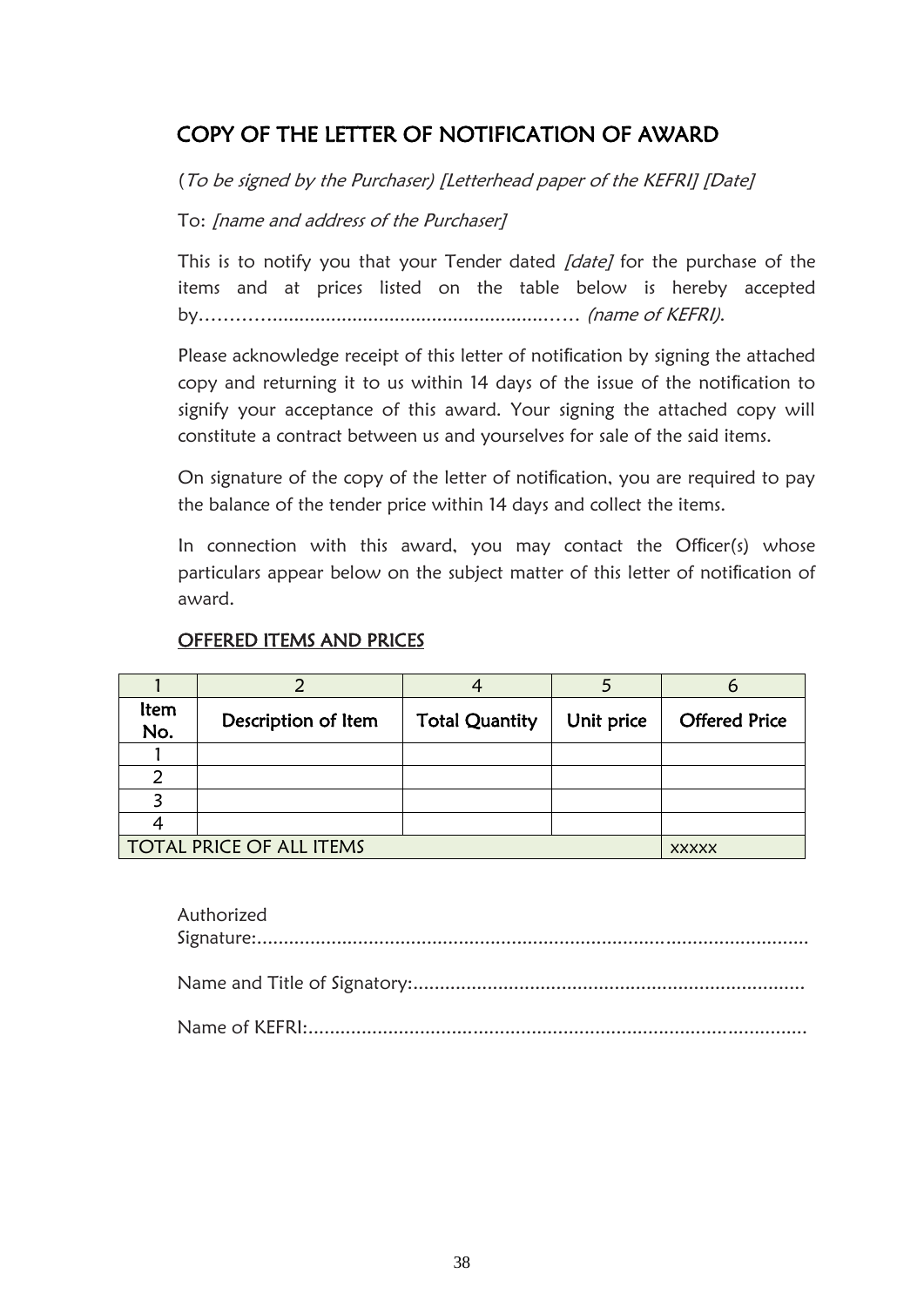### Of*fi*cer(s) to be contacted

Name of Officer **Postal Address Telephone Number email Address Physical Address Physical Address Physical Address (City, Street, Building, Floor number) and room number and room number and room number and room number and r** 

### SIGNED BY THE PURCHASER

I/we, the undersigned accept the award and will execute the sale of the items as per conditions of the award. We understand that the award will remain cancelled and no deposits will be refunded if we do not:

- a) Return this letter signed within 14 days; or
- b) Pay the balance of the tender amount within fourteen (14) days after notification of the award.

We further understand that if we do not collect the items we have paid for within fourteen (14) days after making the payment, you charge storage charges at rates to be determined by yourselves.

Name of Purchaser

Authorized Signature: National Authorized Signature: National Authorized Signature: National Authorized Signature

Name and Title of Signatory